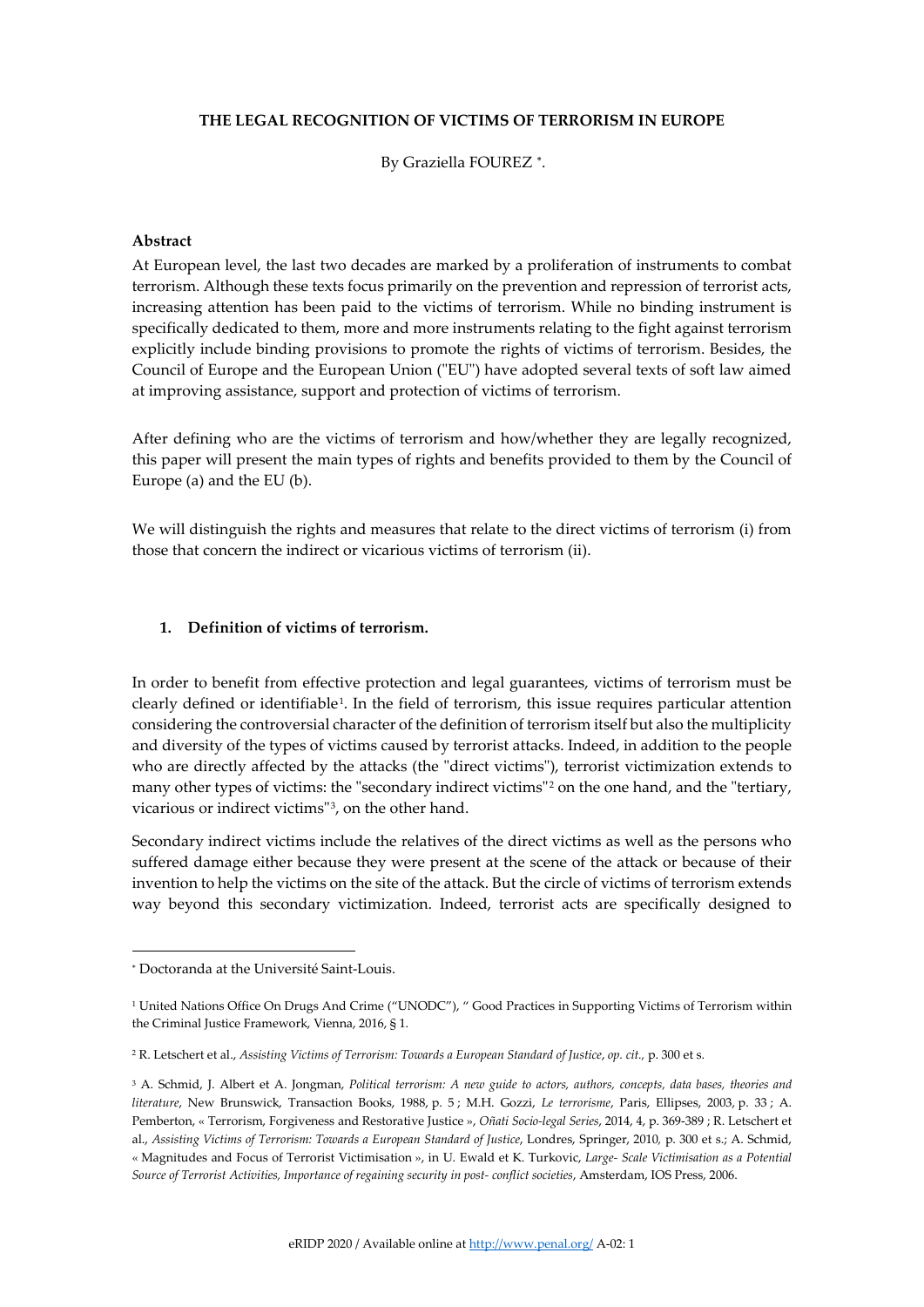spread terror within a much larger group than the direct victims<sup>4</sup>. According to many authors and politicians, this (social, ideological or political) group constitutes the main or ultimate target of the terrorist attack<sup>5</sup>. As a result, many members of the targeted community may suffer serious indirect damage resulting from the attack (the "indirect or vicarious victims")<sup>6</sup>. Reinforced by the mass-mediatisation of terrorist attacks, this vicarious victimization includes serious psychological disorder[7](#page-1-3) (intense feeling of fear or terror, post-traumatic stress disorder, depression, etc.), economic and financial loss<sup>[8](#page-1-4)</sup> (especially for those working in the horeca/tourism sector, the (foreign) investment or the transport sector) and material damage (e.g. airport infrastructure).

In addition to this vicarious victimization within the target group, terrorist provocation strategy tends to generate new victims because of the political and social reactions to the attacks.

At political level, the strengthening of counter-terrorism measures has led to numerous human rights violations, thereby provoking additional victimization (the victims of the fight against terrorism)<sup>[9](#page-1-5)</sup>. Often considered as combatants<sup>[10](#page-1-6)</sup> or "unlawful combatants"<sup>[11](#page-1-7)</sup> deprived of any protection, (suspected) perpetrators of terrorist acts are often subject to serious violations of their fundamental rights (torture, violation of the right to fair trial, of the presumption of innocence, of the right of access to an independent and impartial court, etc.[12\)](#page-1-8)*,* as illustrated by the conditions

<span id="page-1-1"></span><sup>5</sup> *Ibidem* ; R. Ego, « Le terrorisme du XXIe siècle, une coproduction de la mondialisation », Entretien avec Antoine Garapon, in : « De la terreur au terrorisme », *La pensée de midi* 2010/2 (n° 31), p. 193 ; P. Mannoni, *Logiques du* terrorisme, *op. cit.,* p. 69 et p 87; H. L'Heuillet, *Aux sources du terrorisme : de la petite guerre aux attentats-suicides*, Paris, Press Éditions, 2004, p. 74 ; A. Conte, *Human Rights in the Prevention and Punishment of Terrorism*, Berlin-Heidelberg, Springer-Verlag, 2010, p. 7 et s.

<span id="page-1-2"></span><sup>6</sup> A. Schmid, J. Albert et A. Jongman, *Political terrorism: A new guide to actors, authors, concepts, data bases, theories and literature*, *op. cit.,* p. 5 ; M.H. Gozzi, *Le terrorisme*, *op. cit.,* p. 33 ; A. Pemberton, "Terrorism, Forgiveness and Restorative Justice", *op. cit.*, p. 369-389 ; A.P. Schmid, "Magnitudes and Focus of Terrorist Victimization", *op. cit*. ; R. Letschert et al., *Assisting Victims of Terrorism: Towards a European Standard of Justice*, Londres, Springer, 2010*,* p. 300 et s

<span id="page-1-3"></span><sup>7</sup> J. Salguero *et al.,* « Major depressive disorder following terrorist attacks: A systematic review of prevalence, course and correlates », *BMC Psychiatry*, 2011, 96, p. 2-11 ; W. Schlenger *et al.,* « Psychological reactions to terrorist attacks: findings from the National Study of Americans' Reactions to September 11 », *JAMA,* 288(5)*,* p. 591-598 ; R. Silver *et al.,* « Nationwide longitudinal study of psychological responses to September 11 », *JAMA.,* 2002, 288(10) p. 1235-1244; M. Schuster *et al.,* « A national survey of stress reactions after the September 11, 2001, Terrorist attacks », *New England Journal of Medicine*, 345(20), p. 1507-1512.

<span id="page-1-4"></span><sup>8</sup> B.S. Frey *et al.,* « Calculating tragedy: assessing the costs of terrorism », *Journal of Economic Surveys*, 2007, (n°21), p. 1–24.

<span id="page-1-5"></span><sup>9</sup> Association Internationale de Droit Pénal, « Victimes et terrorisme », *op. cit.,* p. 228 et s., p. 320 et p. 417 et s. ; E. David, « Le contrôle judiciaire des sanctions individuelles prises par l'UE dans le cadre de la lutte contre le terrorisme», in *Mélanges en hommage à Georges Vandersanden,* Bruxelles, Bruylant, 2008, p. 441-460 ; F. Leclercq et D. De Roy, « Terrorisme, droits de l'homme, Conseil de sécurité de l'O.N.U. et jurisprudence des juridictions de l'Union européenne », in *Liber amicorum Michel Melchior – Liège, Strasbourg, Bruxelles : parcours des droits de l'homme,* Limal, Anthemis, 2010, p. 769-791 ; J. Raflik, *Terrorisme et mondialisation. Approches historiques*, Paris, Gallimard, 2016, p. 324.

<span id="page-1-6"></span><sup>10</sup> J. A. Burger, « Terrorism », *Military Law and Law of War Review*, 2003, 42, p.470 et s .

<span id="page-1-7"></span><sup>11</sup> Based on this qualification, some US authors consider that terrorist combatants benefit neither from International Humanitarian Law nor from domestic criminal law (H. Carvalho, « Terrorism, Punishment, And Recognition », *New Criminal La*w Review, 2012, 15, p. 346 et s.; R.A. Duff, « Notes on Punishment and Terrorism », *American Behavioral Scientist*, 2008, 6, p. 758 et s).

<span id="page-1-8"></span><sup>12</sup> Association Internationale de Droit Pénal, « Victimes et terrorisme », *op. cit.,* p. 320 et s. et p. 417 et s. ; E. David, «Le contrôle judiciaire des sanctions individuelles prises par l'UE dans le cadre de la lutte contre le terrorisme», *op. cit.,* p. 441-

<span id="page-1-0"></span><sup>4</sup> A. Schmid, J. Albert et A. Jongman, *Political terrorism: A new guide to actors, authors, concepts, data bases, theories and literature*, *op. cit.,* p. 5 ; M.H. Gozzi, *Le terrorisme*, *op. cit.,* p. 33 ; A. Pemberton, "Terrorism, Forgiveness and Restorative Justice", *op. cit.*, p. 369-389 ; R. Letschert et al., *Assisting Victims of Terrorism: Towards a European Standard of Justice*, Londres, Springer, 2010*,* p. 300 et s.; A.P. Schmid, "Magnitudes and Focus of Terrorist Victimization", *op. cit*.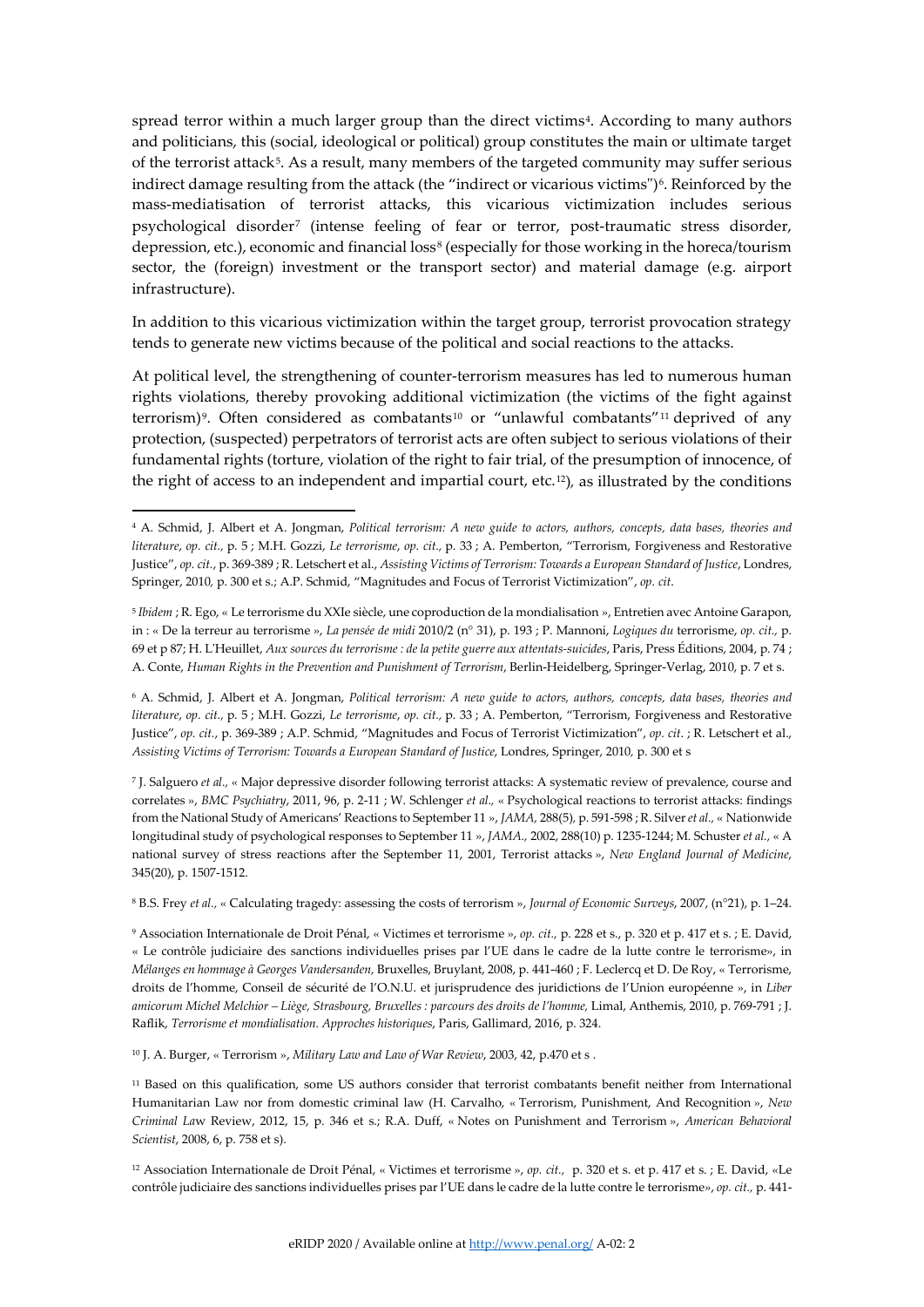of detention in Guantanamo[13](#page-2-0). More generally, the fight against terror has justified the adoption of "exceptional" measures and legislation that restrict human rights and individual freedoms (restriction of the right to freedom of expression, of the right to privacy and the protection of personal data, special powers of investigation, etc.)[14](#page-2-1). The « war against terror » has also encouraged the use of armed force, which caused the dead of more than 1 million civilians since 2001 (in Afghanistan, Pakistan, Philippines, Sahara/Sahel, Georgia, Kirghizstan, Irak, Syria)[15](#page-2-2).

Regarding social reactions, terrorist attacks have the effect of fostering a climate of hatred and mistrust against members of the group associated with the terrorists (in the case of jihadism, the Arab-Muslim community)<sup>16</sup>. In addition to increased islamophobia, stigmatization and discrimination, this phenomenon of "vicarious retribution"[17](#page-2-4) can lead to violent reactions, as illustrated by the terrorist attacks of Christchurch of March 15, 2019 in New Zeeland where 50 Muslims were killed.

It can therefore be concluded that terrorism causes a multitude of direct and indirect or vicarious victims. We will examine whether and how each of these types of victims is recognized by the legal definitions of victims of terrorism adopted by the Council of Europe and the EU.

<span id="page-2-3"></span><span id="page-2-2"></span><sup>15</sup> According to the International Physicians for the Prevention of Nuclear War ("IPPNW") organization, this "war agains terror" has caused, in the twelve years following its launch in 2001, the death of at least 1.3 million civilians, including many children, and this only in Iraq (about one million), Afghanistan (220,000) and Pakistan (80,000) (« IPPNW », prix Nobel de la paix en 1985), « *Body Count : Casualty Figures after 10 years of the 'War on Terror'*», 1st éd. : Washington, Berlin and Ottawa, March 2015. Available on : [http://www.psr.org/assets/pdfs/body-count.pdf.](http://www.psr.org/assets/pdfs/body-count.pdf) See also : J. Raflik, *Terrorisme et mondialisation. Approches historiques*, *op. cit.,* p. 324; T. Delpeche, « Le terrorisme international et l'Europe », *op. cit.,* p. 38. <sup>16</sup> R. Letschert & van Dijk**,** *The New Faces of Victimhood - Globalization, Transnational Crimes and Victim Rights,* Londres, Springer, 2011, p. 240-251 ; G.J. Rubin et al., « Psychological and behavioural reactions to the bombings in London on 7 July 2005: cross sectional survey of a representative sample of Londoners », *British Medical Journal*, 2005, 331, p. 606 et s. ; G.J. Rubin *et al.,«* Enduring consequences of terrorism: 7-month follow-up survey of reactions to the bombings in London on 7 July 2005 », *British Journal of Psychiatry,* 2007, 190, p. 350-356*;* V. M. Esses *et al.*, « Public Attitudes Toward Immigration in the United States and Canada in response to the 11 September, 2001 'Attack on America", » *Analyses of Social Issues and Public Policy*, 2002, 1, p. 69-85.

<span id="page-2-4"></span><sup>17</sup> According to Lickel et al., there is vicarious retribution when a member of a group commits an act of aggression against a member of an outgroup that he/she considers liable for an act that caused damage to a member of his own group but that had no personal consequence for him/her (B. Lickel *et al.,* « Vicarious retribution: The role of collective blame in intergroup aggression », *Personality and Social Psychology Review*, 2006, 10, p. 372–390).

<sup>460</sup> ; F. Leclercq et De Roy D., «Terrorisme, droits de l'homme, Conseil de sécurité de l'O.N.U. et jurisprudence des juridictions de l'Union européenne», *op. cit.,* p. 769-791.

<span id="page-2-0"></span><sup>&</sup>lt;sup>13</sup> The position of the GW Bush administration who considered that terrorists do not benefit from the protection of the status of prisoners of war was used to "justify" numerous practices of torture on persons detained by the United States in the US military detention center of Guantanamo Bay.

<span id="page-2-1"></span><sup>14</sup> R. Alonso, « L'Espagne face aux terrorismes », *op. cit.,* p. 115 ; Association Internationale de Droit Pénal, « Victimes et terrorisme », *op. cit.*, p. 244 et s.; E. David, « Le contrôle judiciaire des sanctions individuelles prises par l'UE dans le cadre de la lutte contre le terrorisme», *op. cit.*, p. 441-460 ; E. Bribosia et A. Weyenbergh, *La fight against terrorismet droits fondamentaux*, Bruxelles, Némésis-Bruylant, 2002; P. De Hert et al., « La montée de l'Etat pénal : que peuvent les droits de l'homme ? », in Y. Cartuyvels, H. Dumont, Fr Ost, M. Van De Kerchove et S. Van Drooghenbroeck, *Les droits de l'homme : bouclier ou épée du droit pénal ?,* Bruxelles, Publications des FUSL/Bruylant, 2007 ; M. van de Kerchove et A. Weyemebergh, « La transposition des normes européennes : transferts de sens et de pouvoirs: L'exemple de la décision-cadre du 13 juin 2002 relative à la fight against terrorism», in A. Bailleux, Y. Cartuyvels, H. Dumont et F. Ost, *Traduction et droits européens: enjeux d'une rencontre. Hommage au recteur Michel van de Kerchove*, Bruxelles, Publications des FUSL, 2009, p. 225-313.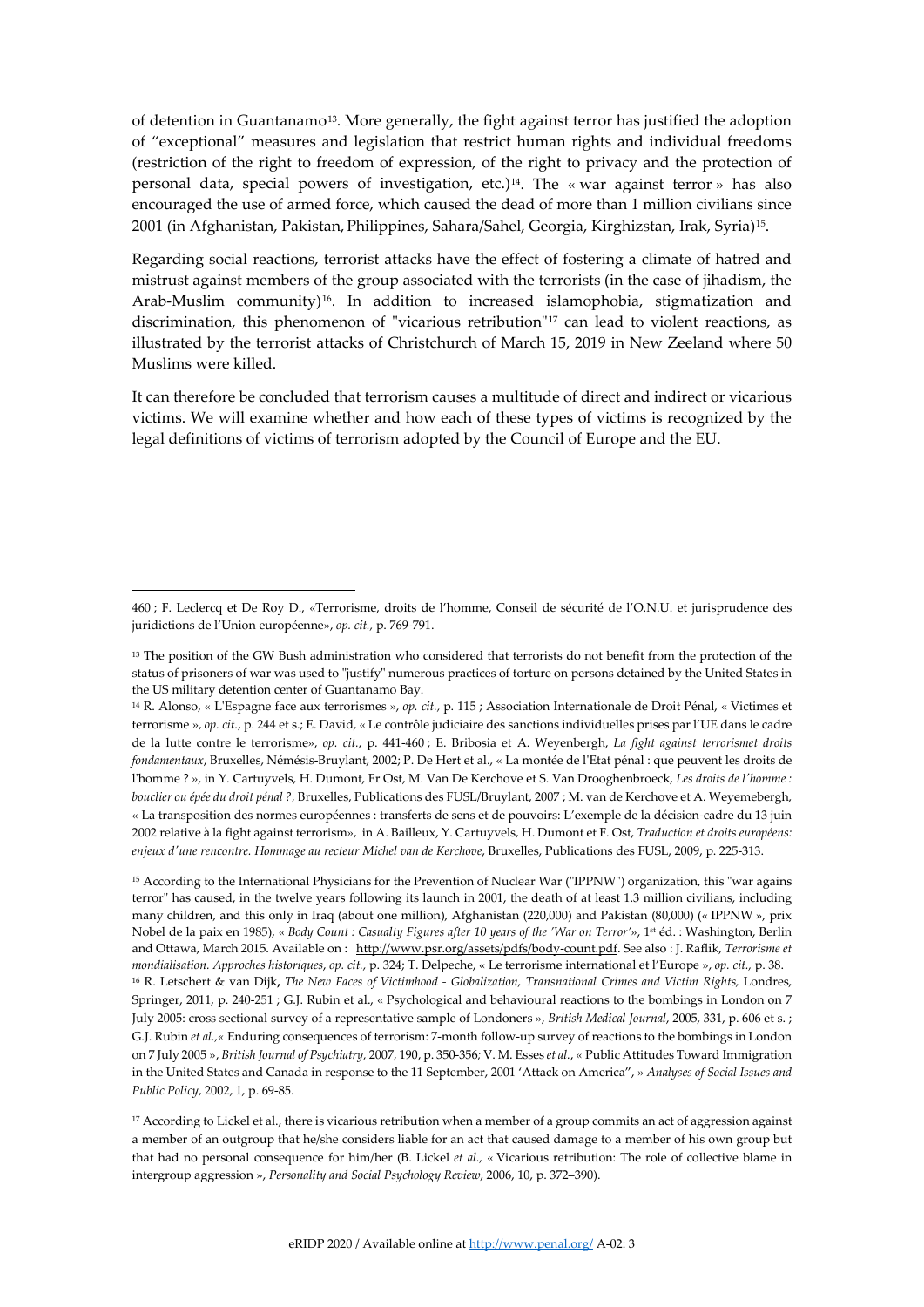Within the Council of Europe, the *Guidelines on the protection of victims of terrorist acts* (adopted by the Committee of Ministers in 2005<sup>[18](#page-3-0)</sup> and revised on [19](#page-3-1) May 2017<sup>19</sup>) define the victims as "any person who has suffered direct physical or psychological harm as a result of a terrorist act, and, in appropriate circumstances, of their close family"[20.](#page-3-2) It is further specified that assistance to victims should exclude all forms of arbitrariness or discriminatory treatment and should not depend on the identification, arrest, prosecution or conviction of the perpetrator of the terrorist act<sup>[21](#page-3-3)</sup>. By limiting the victims to those who suffered physical or psychological harm, this definition does not include the persons who suffered direct economic damage or material loss resulting from the attack. Though it has been established that terrorist attacks may cause severe material/economic damage that are often excluded from insurance policies<sup>22</sup>. In this respect, it should be noted that the *2006 Recommendation of the Committee of Ministers on assistance to crime victims*[23](#page-3-5) is larger as it includes people who have suffered economic loss caused by the criminal act. Moreover, the *Guidelines on the protection of victims of terrorist acts* exclude *de facto* legal entities as they may not suffer physical or psychological harm. Indirect victims are not recognized either, with the exception of close family members of the victim "in appropriate circumstances".

At EU level, the *2017 Directive on combating terrorism and replacing the 2002 Council Framework Decision*[24](#page-3-6) provides that "A victim of terrorism is that defined in Article 2 of Directive 2012/29/EU, namely a natural person who has suffered harm, including physical, mental or emotional harm or economic loss, insofar as that was directly caused by a terrorist offence, or a family member of a person whose death was directly caused by a terrorist offence and who has suffered harm as a result of that person's death"[25](#page-3-7).

It should be noted that the notion of "economic loss" provided by this definition is interpreted more broadly than the notion of "material loss" provided by most international and European definitions. However, legal entities are excluded by the definition, which is limited to natural persons. Besides, this definition only applies to victims who have suffered damage directly caused by the offense or family members of a person whose death was directly caused by a terrorist offence. Vicarious victims of terrorism are therefore not recognized by this definition even though they constitute the main target of terrorist attacks.

In the *European Parliament Resolution of 12 December 2018 on findings and recommendations of the Special Committee on Terrorism*[26,](#page-3-8) the Parliament notes that to date there is no defined legal status

<span id="page-3-2"></span><sup>20</sup> *Ibidem.*

<span id="page-3-3"></span><sup>21</sup> *Ibid, principle 2.*

<span id="page-3-4"></span><sup>22</sup> An example of this is the 9/11 attacks that caused billions of dollars of economic and material losses. (B.S. Frey *et al.,* « Calculating tragedy: assessing the costs of terrorism », *Journal of Economic Surveys*, 2007 (n°21), p. 1–24).

<span id="page-3-7"></span><sup>25</sup> *Ibid,* preamble, par. 27.

<span id="page-3-0"></span><sup>18</sup> Committee of Ministers of the Council of Europe*, Guidelines on the protection of victims of terrorist acts*, adopted on 2 March 2005, principle n°1.

<span id="page-3-1"></span><sup>19</sup> Committee of Ministers of the Council of Europe*, Revised Guidelines on the protection of victims of terrorist acts*, adopted on 19 May 2017, principle n°1.

<span id="page-3-5"></span><sup>23</sup> Committee of Ministers of the Council of Europe*,* Recommendation Rec(2006)8 of the Committee of Ministers to Member States on assistance to crime victims, adopted by the Committee of Ministers on 14 June 2006 at the 967th meeting of the Ministers' Deputies), *article 1.*

<span id="page-3-6"></span><sup>24</sup> European Union ("EU"), *Directive 2017/541 of the European Parliament and of the Council of 15 March 2017 on combating terrorism and replacing Council Framework Decision 2002/475/JHA and amending Council Decision 2005/671/JHA,* OJEU 31 March 2017, par. 27.

<span id="page-3-8"></span><sup>&</sup>lt;sup>26</sup> EU, European Parliament, *Resolution on findings and recommendations of the Special Committee on Terrorism*, 12 December 2018.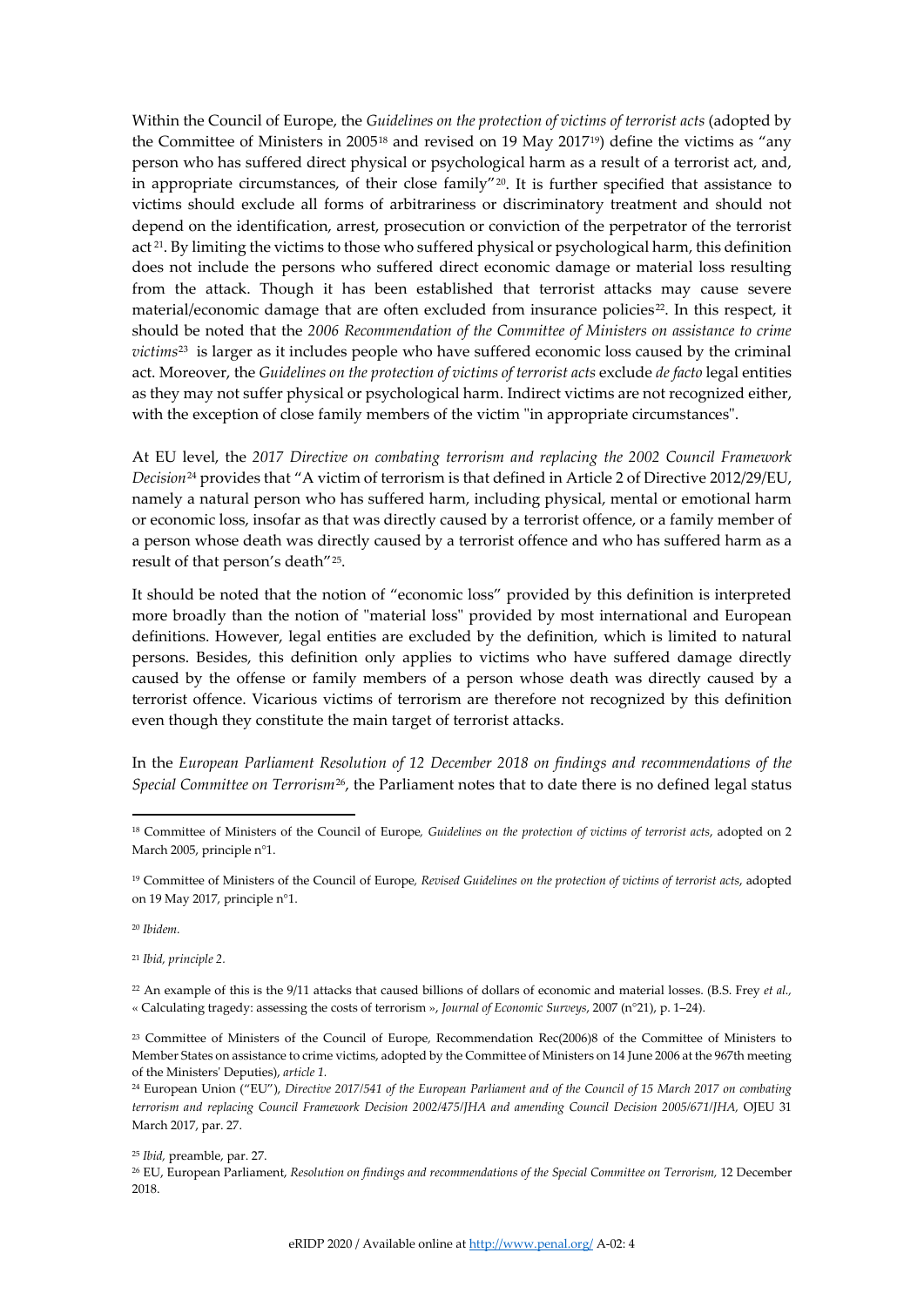for victims of terrorism at European level, which would hinder their access to assistance or compensation right<sup>[27](#page-4-0)</sup>. Therefore, the Parliament calls on the Commission to put forward a legislative proposal including a common definition of the status of victim of terrorism that would enable them to access assistance services<sup>[28](#page-4-1)</sup>. The Parliament specifies that this definition must at least include those who have died, those who have suffered physical and/or psychological damage; those who suffered kidnapping or threats and relatives of those who have been killed<sup>29</sup>.

It therefore seems that, at European level, only direct victims are included in the legal definitions of victims of terrorism and therefore enjoy certain rights which, to a lesser extent, may apply to their relatives. However, we have seen that terrorism victimization extends way beyond the direct victims or their family and includes the multiple vicarious victims provoked by terrorist attacks. It should also be noted that these vicarious victims are recognized at international level. The "Framework principles for securing the human rights of victims of terrorism"[30](#page-4-3) elaborated by the UN Special Rapporteur on the promotion and protection of human rights and fundamental freedoms while countering terrorism define the victims of terrorism through a typology distinguishing four major categories of victims: **Direct victims of terrorism** (natural persons who have been killed or have suffered serious physical or psychological injury as the result of an act of terrorism) (i) ; **Secondary victims of terrorism** (immediate family or dependants of the direct victim) (ii) ; **Indirect victims of terrorism** (individuals who have suffered serious physical or psychological injury as the indirect result of an act of terrorism, including members of the public who have been killed or injured in consequence of antiterrorism measures, eyewitnesses who have sustained serious psychological harm as the result of witnessing a violent terrorist incident or its immediate aftermath, individuals who have been subjected to potentially lethal force by a public authority after being mistakenly identified as a suspected terrorist; rescue workers who suffer serious physical or psychological harm as the result of taking part in emergency relief) (iii); **Potential victims of terrorism** (the principal beneficiaries of the State's positive obligations under article 6 of the International Covenant on Civil and Political Rights).

It should also be noted that, even though they are not included in European definitions of victims of terrorism, the vicarious victims are recognized by a series of texts adopted within the Council of Europe and the European Union, which stress the damages they may suffer as an indirect result of terrorist attacks. We will see that these texts recognize that terrorism provokes significant indirect victimization within the targeted group (stressing that terrorist attacks may have serious psychological and financial consequences on its members)[31](#page-4-4) but also among the group associated (by error) to the authors of terrorist attacks (the Arab-Muslim community). Regarding these victims of discrimination/vicarious retribution, several instruments<sup>[32](#page-4-5)</sup> recognize that terrorism and the fight against terrorism have generated a climate of hatred and mistrust towards the Arab-

<span id="page-4-0"></span><sup>27</sup> *Ibid,* par. 204.

<span id="page-4-1"></span><sup>28</sup> *Ibidem*.

<span id="page-4-2"></span><sup>29</sup> *Ibid,* par. 205.

<span id="page-4-3"></span><sup>30</sup> UNO, "Framework principles for securing the human rights of victims of terrorism », Report of the Special Rapporteur on the promotion and protection of human rights and fundamental freedoms while countering terrorism, Ben Emmerson, 2012*,* (A/HRC/20/14) p. 18.

<span id="page-4-4"></span><sup>31</sup> EU, European Parliament, *Resolution on findings and recommendations of the Special Committee on Terrorism,* 12 December 2018.

<span id="page-4-5"></span><sup>32</sup> See for instance : EU, European Council, *Declaration on combatting terrorism*, *op. cit.,* 2004 ; EU, European Council, *Conclusions and plan of action of the extraordinary European Council of 21 September 2001*, SN 140/01, p. 4 ; EU, European Council, *Council Conclusions the application of the EU Charter of Fundamental Rights*, 2015 (doc. 10005/16); EU, European Council, *Declaration on combatting terrorism*, *op. cit.,* 2004, Appendix I : « Strategic objectives of the EU in the fight against terrorism», objective 5; EU, European Council, *Conclusions and plan of action of the extraordinary European Council of 21 September 2001*, *op. cit.,* p. 4; EU, European Council, *EU Counter-Terrorism Strategy*, *op. cit.,* 2005, first objective ; EU, European Council, *EU Counter-Terrorism Strategy*, *op. cit.,* 2014; EU, European Council, *Council Conclusions the application of the EU Charter of Fundamental Rights*, 2015 (doc. 10005/16).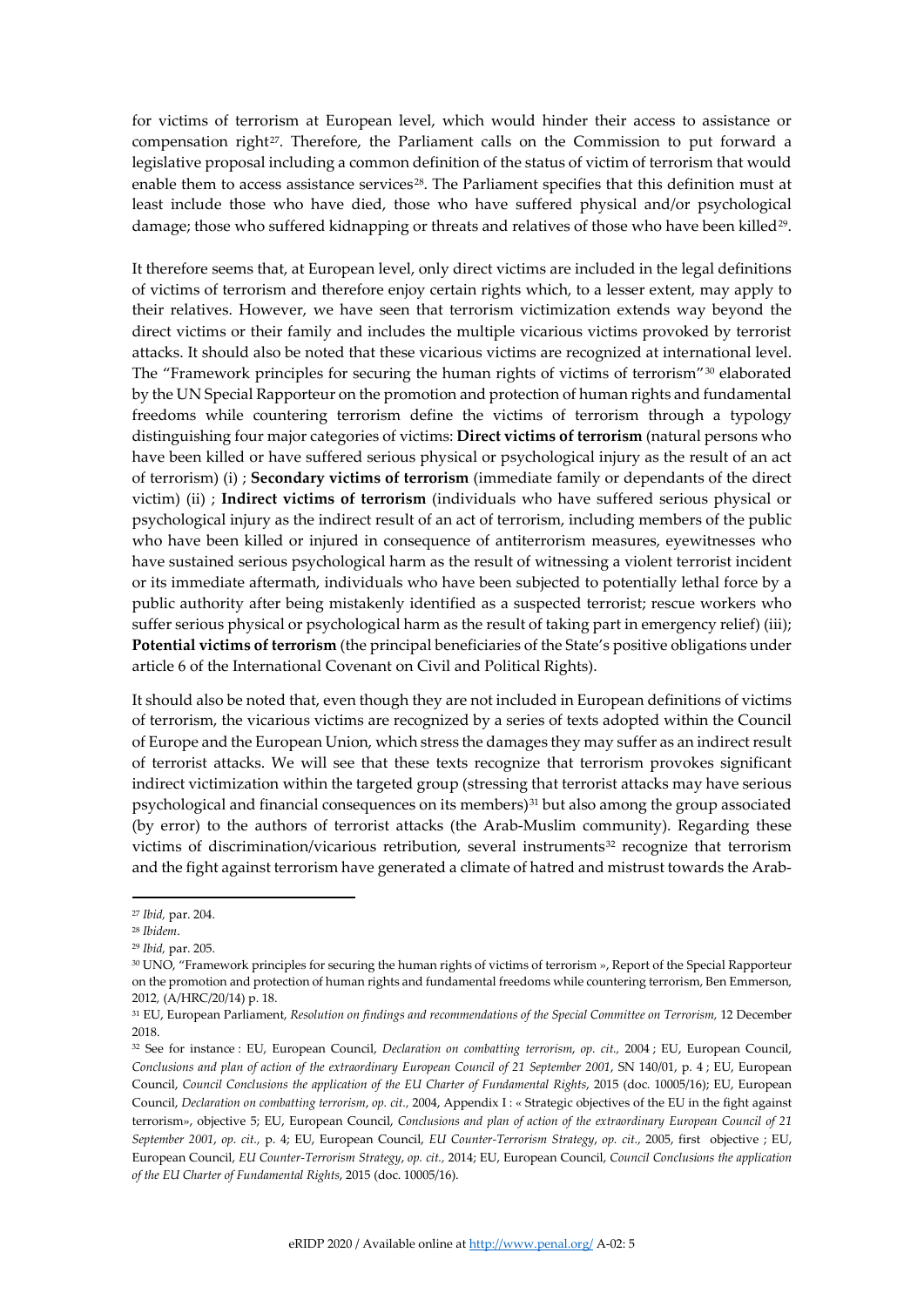Muslim community, who is subject to increased discrimination, stigmatization, exclusion and vicarious retribution by western populations. The victims of the fight against terrorism are also recognized by a multitude of instruments that call on Member States to protect their rights and, as the case may be, to guarantee effective remedies and a right to reparation for victims of human rights violations committed in the context of the fight against terrorism<sup>[33](#page-5-0)</sup>. The issue of the status of the relatives of foreign terrorist fighters is also addressed by the European institutions. In this respect, the EU Parliament states that children of foreign terrorist fighters who return to their country should be considered as victims who need a protection, even though they can also be potential perpetrators<sup>[34](#page-5-1)</sup>.

# **2. Evolution of the legal recognition, the rights and the protection granted to victims of terrorism.**

At European level, the issue of terrorism is addressed since the late seventies (*European Convention on the Suppression of Terrorism*[35](#page-5-2) adopted by the Council of Europe in 1977). But it is only from the New York attacks of 11 September 2001 that the fight against terrorism became a main concern of European policies. While victims of terrorism remained for a long time neglected by these policies focusing on the prevention and repression of terrorism, their needs and rights slowly start to be considered by European institutions.

This section will examine the main types of rights and obligations provided by the Council of Europe (a) and the UE (b), by distinguishing the provisions that address the needs of direct victims from those that concern the vicarious or indirect victims of terrorism. Though it should be noted that the rights of immediate family members of deceased direct victims will be addressed together with the ones of direct victims, because of their higher similarity. It should also be stressed that this presentation is not exhaustive and is intended primarily to provide an overview of the main provisions and rights of victims of terrorism in Europe.

### a) Within the Council of Europe

The *European Convention on the Suppression of Terrorism*[36](#page-5-3) adopted by the Council of Europe in 1977 constitutes one of the first main instruments in the field of terrorism. This Convention was subsequently amended by the *Protocol amending the European Convention on the Suppression of Terrorism of 2003*[37](#page-5-4) in order to facilitate the extradition of terrorists through the "de-politicization" of terrorist offenses.

<span id="page-5-0"></span><sup>33</sup> See for instance : Committee of Ministers of the Council of Europe*, Guidelines on human rights and the fight against terrorism, op. cit.,* 2002; Parliamentary Assembly of the Council of Europe, *Recommendation 922(1984)1* on *Defense of democracy against terrorism in Europe* ; *Recommendation 1024(1986) on the European response to international terrorism ;*  Recommendation 1550 (2002) and Resolution 1271 (2002) on the fight against terrorism and respect of human rights, both adopted on 24 January 2002; EU, European Parliament, *Resolution on findings and recommendations of the Special Committee on Terrorism, op. cit.,* 2018, par. 221; Committee of Ministers of the Council of Europe*, Recommendation Rec(1982) of the Committee of Ministers to Member States regarding international cooperation in the prosecution and repression of terrorist acts*, adopted during the 342<sup>nd</sup> meeting Ministers' Deputies on 15 January 1982 ; Committee of Ministers of the Council of Europe*, Statement on the fight against international terrorism*, adopted on 8 November 2001.

<span id="page-5-2"></span><span id="page-5-1"></span><sup>34</sup> EU, European Parliament, *Resolution on findings and recommendations of the Special Committee on Terrorism, op. cit.,* par. Y. <sup>35</sup> Council of Europe, *Convention on the Suppression of Terrorism,* 27 January 1977.

<span id="page-5-3"></span><sup>36</sup> *Ibidem.*

<span id="page-5-4"></span><sup>37</sup> Council of Europe, *Protocol amending the European Convention on the Suppression of Terrorism,* 15 May 2003.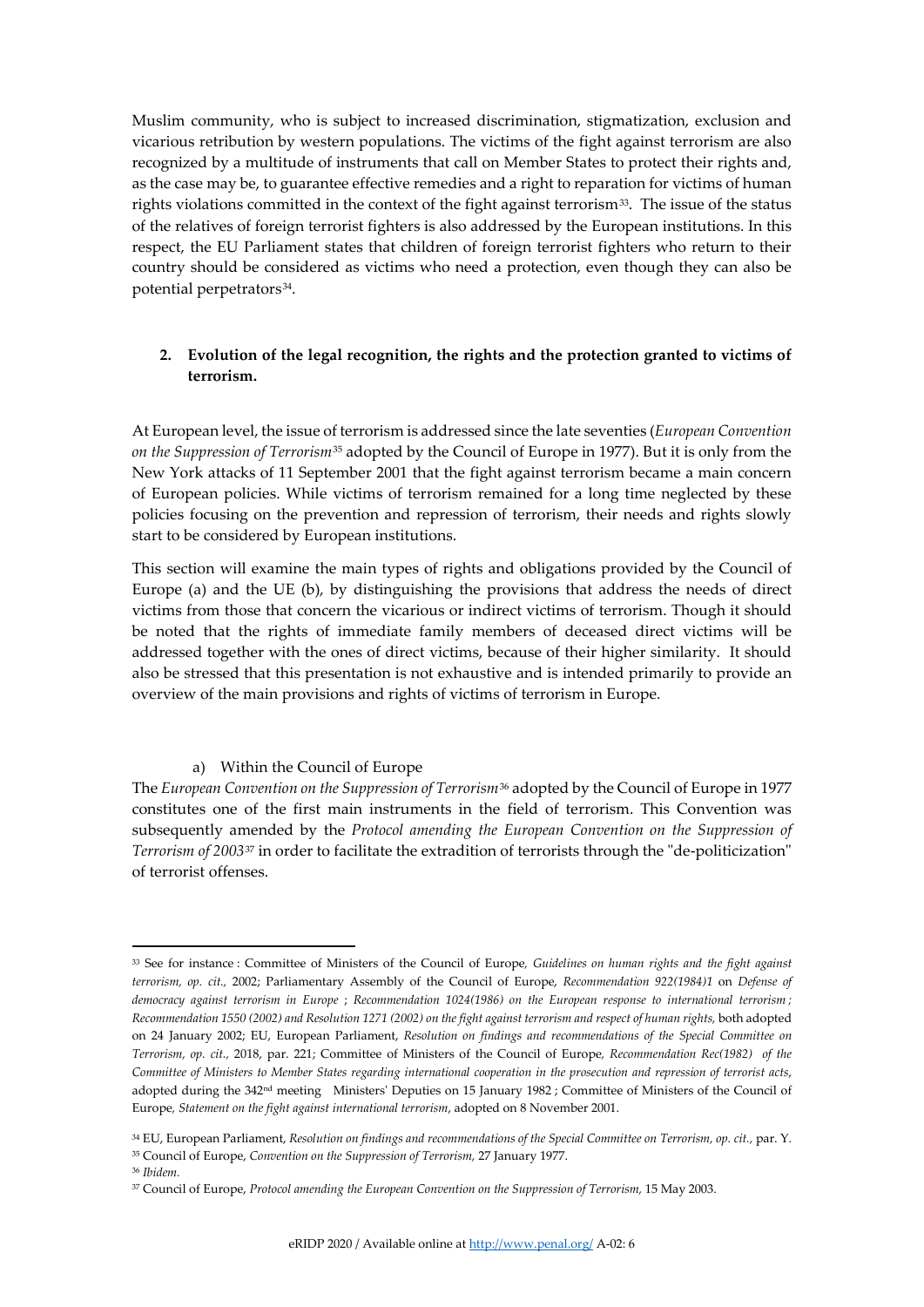Following the Madrid bombings of 2004, the Council of Europe stressed the need for additional efforts to fight terrorism and adopted a series of instruments in 2005: the *2005 Convention on the Prevention of Terrorism*[38](#page-6-0)*,* the *Convention on laundering, search, seizure and confiscation of the proceeds from crime and on the financing of terrorism*[39](#page-6-1), the *Recommandation (2005)10 of the Committee of Ministers to Member States on "special investigation techniques" in relation to serious crimes including acts of terrorism* and the *Recommandation (2005)7 concerning identity and travel documents and the fight against terrorism.* 

Besides the repression of terrorist acts, victims of terrorism have received increasing attention within the Council of Europe. Already in 1999, the Parliamentary Assembly of the Council of Europe asked the Committee of Ministers "to consider the incorporation of the principle of fuller protection for victims of terrorist acts at both national and international level"[40.](#page-6-2) However, no concrete action was taken before the New York attacks of 11 September 2001. Since then, the Council of Europe has adopted a series of instruments to improve support and assistance to victims of terrorism and their families. While various texts concern the assistance to direct victims of terrorist acts (such as the *Guidelines on the protection of victims of terrorist acts* adopted in 2005[41](#page-6-3) and revised in 2017[42\)](#page-6-4), indirect victims of terrorism are also subject to several instruments that aim to protect their rights (such as the *Guidelines on Human Rights and the Fight against Terrorism* of 2002)[43](#page-6-5).

We will examine the main provisions provided by these instruments, by distinguishing those relating to direct victims (i) from those that protect indirect victims of terrorism (ii).

(i) Protection of and assistance to direct victims of terrorism

Direct victims of terrorism are subject to several provisions and instruments aimed at improving the protection of their rights, regardless of their nationality or the arrest of the perpetrator of the terrorist act<sup>44</sup>.

# **A specific status and treatment for victims of terrorism**

The question of the need to provide specific status and treatment for victims of terrorism has been subject to several discussions within the Council of Europe.

<span id="page-6-1"></span><span id="page-6-0"></span><sup>38</sup> Council of Europe, *Convention on the Prevention of Terrorism,* adopted on 16 May 205.

<sup>39</sup> Council of Europe, *Convention on laundering, search, seizure and confiscation of the proceeds of crime and financing of terrorism, 16 May 2005*.

<span id="page-6-2"></span><sup>40</sup> Council of Europe, *Recommandation 1426 (1999) European democracies facing up to terrorism,* 20 September 1999.

<span id="page-6-3"></span><sup>41</sup> Committee of Ministers of the Council of Europe*, Guidelines on the protection of victims of terrorist acts*, adopted on 2 March 2005.

<span id="page-6-4"></span><sup>42</sup> Committee of Ministers of the Council of Europe*, Revised Guidelines on the protection of victims of terrorist acts*, adopted on 19 May 2017.

<span id="page-6-5"></span><sup>43</sup> Committee of Ministers of the Council of Europe*, Guidelines on human rights and the fight against terrorism,* adopted by the Committee of Ministers at its 804th meeting (11 July 2002).

<span id="page-6-6"></span><sup>44</sup> See for instance : Committee of Ministers of the Council of Europe*, Guidelines on the protection of victims of terrorist acts*, *op. cit.*, 2005, guideline n°1.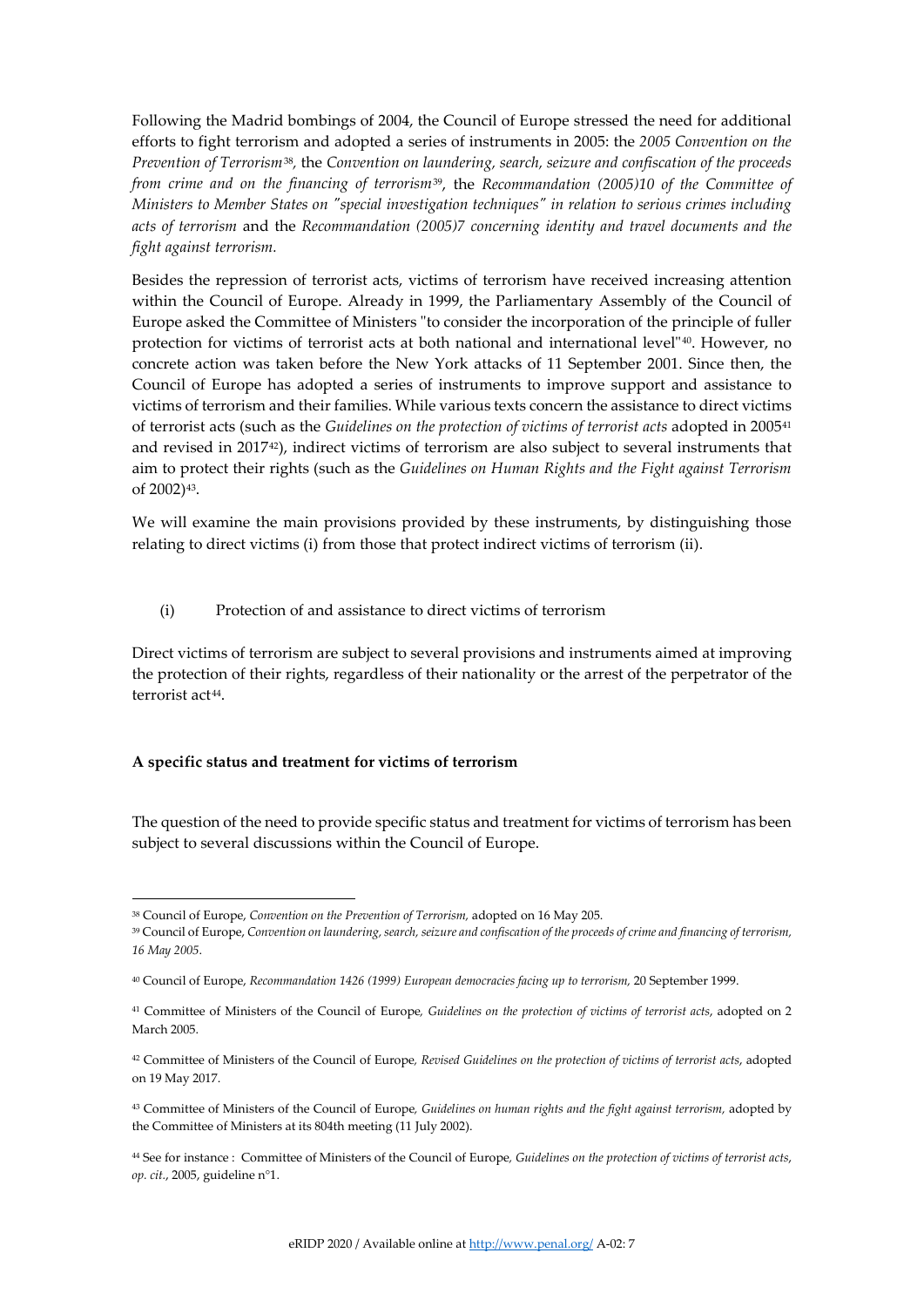During the High-Level Seminar on « Protecting human rights while fighting terrorism»[45](#page-7-0) organized by the Council of Europe in June 2005, many participants noted that the specificity of terrorism stems from the fact that direct victims are targeted on behalf of the community. In such perspective, the community - represented by the state - would have a greater duty of solidarity towards victims of terrorism, requiring specific assistance measures that go beyond material compensation<sup>46</sup>.

Even though the *Guidelines on the protection of victims of terrorist acts* (adopted in 2005[47](#page-7-2) and revised in 201[748](#page-7-3)) have been presented as responding to this need for a special approach for victims of terrorism[49,](#page-7-4) it should be noted that these *Guidelines*largely reflect the existing instruments relating to the protection of crime victims. Apart from additional provisions regarding emergency assistance and media regulation, the *Guidelines* contain provisions very similar to those provided for in the *2006 Recommendation of the Committee of Ministers on assistance to crime victims*[50](#page-7-5)*.*

In this respect, the explanatory memorandum of this Recommendation states that even though some countries have given priority to terrorist acts, the needs of victims of these acts are essentially the same as those of victims of other crimes"[51](#page-7-6)*.* The Recommendation notes, however, that "States may also consider it necessary to encourage the establishment or maintenance of specialised centres for victims of crimes of mass victimisation, including terrorism"<sup>[52](#page-7-7)</sup>.

A similar position is adopted by the Group of Specialists on remedies for crime victims of the Council of Europe (CJ-S-VICT) who considers that " the essential needs of victims of terrorism do not significantly differ from the needs of other victims of crimes: whether they are personally injured or whether their property is damaged, the result is the same irrespective of the motivation of criminals for their harmful conduct"[53](#page-7-8). The CJ-S-VICT however emphasizes that certain aspects of terrorist victimization require special attention (e.g. mass victimization, specific intent of terrorist attacks).

The Group of Specialists on Assistance to Victims and Prevention of Repeat Victimisation (PC-S-AV) also considers that, overall, victims of terrorism should be considered and treated as victims in general[54.](#page-7-9) However, the Group recognizes that terrorism victimization is characterized by a

<span id="page-7-3"></span><sup>48</sup> Committee of Ministers of the Council of Europe*, Revised Guidelines on the protection of victims of terrorist acts*, *op. cit.,* 2017.

<span id="page-7-4"></span><sup>49</sup> Council of Europe, *Proceedings of the High-Level Seminar «Protecting human rights while fighting terrorism» (13-14 June 2005)*, Strasbourg, 2005.

<span id="page-7-5"></span><sup>50</sup> Committee of Ministers of the Council of Europe*, Recommendation Rec(2006)8 of the Committee of Ministers to Member States on assistance to crime victims, op. cit*, preamble*.*

<span id="page-7-7"></span><span id="page-7-6"></span><sup>51</sup> *Ibid,* **explanatory statement, par. 21.**

<sup>52</sup> *Ibid,* **art. 5.4.**

<span id="page-7-8"></span><sup>53</sup> Council of Europe, Group of Specialists on remedies for crime victims ("CJ-S-VICT") -Directorate General of Human Rights and Legal Affairs, "Non-criminal remedies for crime victims", adopted by the European Committee on Legal Cooperation (CDCJ) during its 83rd meeting on 4-6 June 2008, Strasbourg, 2009*,* art. 4.1.

<span id="page-7-9"></span><sup>54</sup> Council of Europe, Group of specialists on assistance to victims and prevention of victimisation (PC-S-AV), summary report of the 1st meeting, Strasbourg, 28 February – 2 March 2005, adopted at the Second meeting (18 -20 May 2005), *Secretariat memorandum prepared by the Directorate General of Legal Affair*s.

<span id="page-7-0"></span><sup>45</sup> Council of Europe, *Proceedings of the High-Level Seminar «Protecting human rights while fighting terrorism» (13-14 June 2005)*, Strasbourg, 2005.

<span id="page-7-1"></span><sup>46</sup> *Ibid*, p. 75.

<span id="page-7-2"></span><sup>47</sup> Committee of Ministers of the Council of Europe*, Guidelines on the protection of victims of terrorist acts*, *op. cit.,* 2005.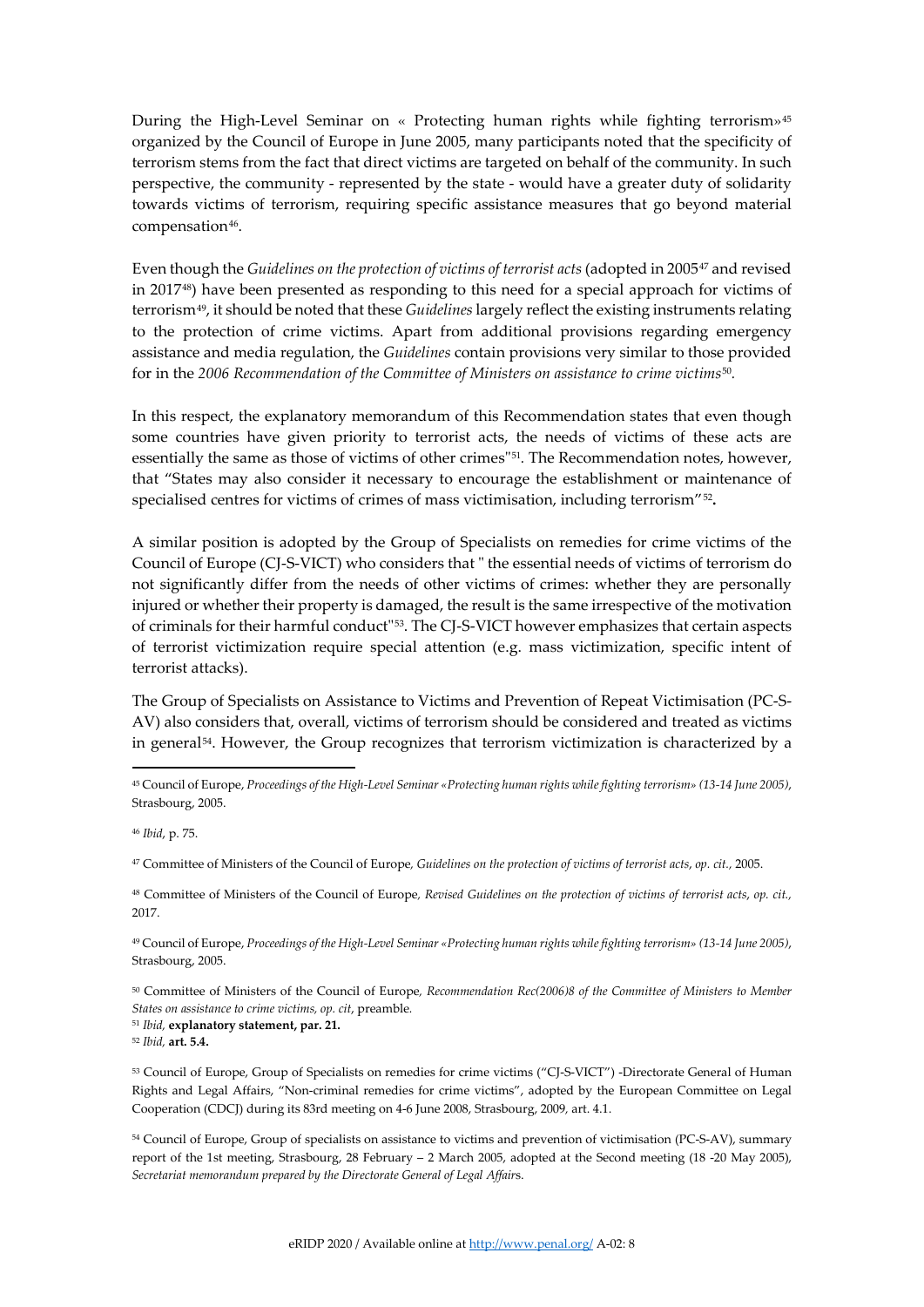series of specific features (e.g. the special responsibility and duty of solidarity of the community towards them as they are targeted on behalf of the community<sup>[55](#page-8-0)</sup>, the fact that terrorist perpetrators are rarely subject to criminal trial, which requires an effective compensation system that allows rapid intervention outside the criminal justice system<sup>56</sup>).

### **Support and assistance to victims of terrorism**

Following various requests<sup>[57](#page-8-2)</sup> from the European Ministers of Justice, the Council of Europe has adopted several measures to improve assistance to victims of terrorism at national level.

For instance, the *Recommendation 1677 (2004) of Parliamentary Assembly on Challenge of terrorism in Council of Europe Member States* of 6 October 2004 calls on Member States to adopt an integrated approach and a legislative framework to ensure the protection, rehabilitation and compensation of victims of terrorism.

More significantly, the *Guidelines on the protection of victims of terrorist acts* (adopted in 2005[58](#page-8-3) and revised in 2017[59\)](#page-8-4) provide detailed guidelines on measures that Member States should take to provide adequate support and assistance to victims of terrorism and their families. Overall, the *Guidelines* largely reflect the general standards for assistance to crime victims, such as : medical, social, material and psychological assistance ; information to victims and their relatives (concerning their rights, possibilities of obtaining assistance, etc.); protection of the dignity, security and privacy of the victims; protection against intrusive media practices; specific training of those responsible for assisting victims.

A series of guidelines are also intended to promote victims' rights in the criminal proceeding, such as : effective access to justice ; right to review decisions not to prosecute ; witness protection (with emphasis on particularly high risks for witnesses of terrorist acts) ; right to participate in the criminal proceedings ; right to bring a civil action to obtain, at least, a symbolic remedy or the protection of a civil right ; information on the follow-up of the investigation and prosecution ; legal aid and interpretation services ; etc.

As regards the transnational nature of current terrorist victimization, the *Guidelines* provide that « If the victim does not normally reside on the territory of the State where the terrorist act occurred, that State should co-operate with the State of residence in ensuring that the victim receives such assistance »<sup>[60](#page-8-5)</sup>.

It should also be noted that the *Proceedings of the High-Level Seminar on « Protecting human rights* 

<span id="page-8-0"></span><sup>55</sup> *Ibidem.*

<span id="page-8-1"></span><sup>56</sup> M. Kilchling et H.-J. Albrecht, "Victims of Terrorism Policies and Legislation in Europe. An Overview on Victim Related Assistance and Support", *forschung aktuell – research in brief*, Freiburg, 2005, p.18 et s.

<span id="page-8-2"></span><sup>57</sup> See for instance : Resolution n° 1 on the fight against international terrorism, adopted by the Ministers during the 24th Conference of European Ministers of Justice (Moscou, 4-5 October 2001) ;Resolution n° 1 on the fight against international terrorism, adopted by the Ministers during the 25th Conference of European Ministers of Justice (Sofia, 9-10 October 2003) ; Resolution n° 3 on the fight against terrorism, adopted by the Ministers during the 26th Conference of European Ministers of Justice (Helsinki, 7-8 April 2005).

<span id="page-8-3"></span><sup>58</sup> Committee of Ministers of the Council of Europe*, Guidelines on the protection of victims of terrorist acts*, *op. cit.,* 2005.

<span id="page-8-4"></span><sup>59</sup> Committee of Ministers of the Council of Europe*, Revised Guidelines on the protection of victims of terrorist acts*, *op. cit.,* 2017.

<span id="page-8-5"></span><sup>60</sup> Article III of the 2005 *Guidelines on the protection of victims of terrorist acts* and article V of the revised version of 2017.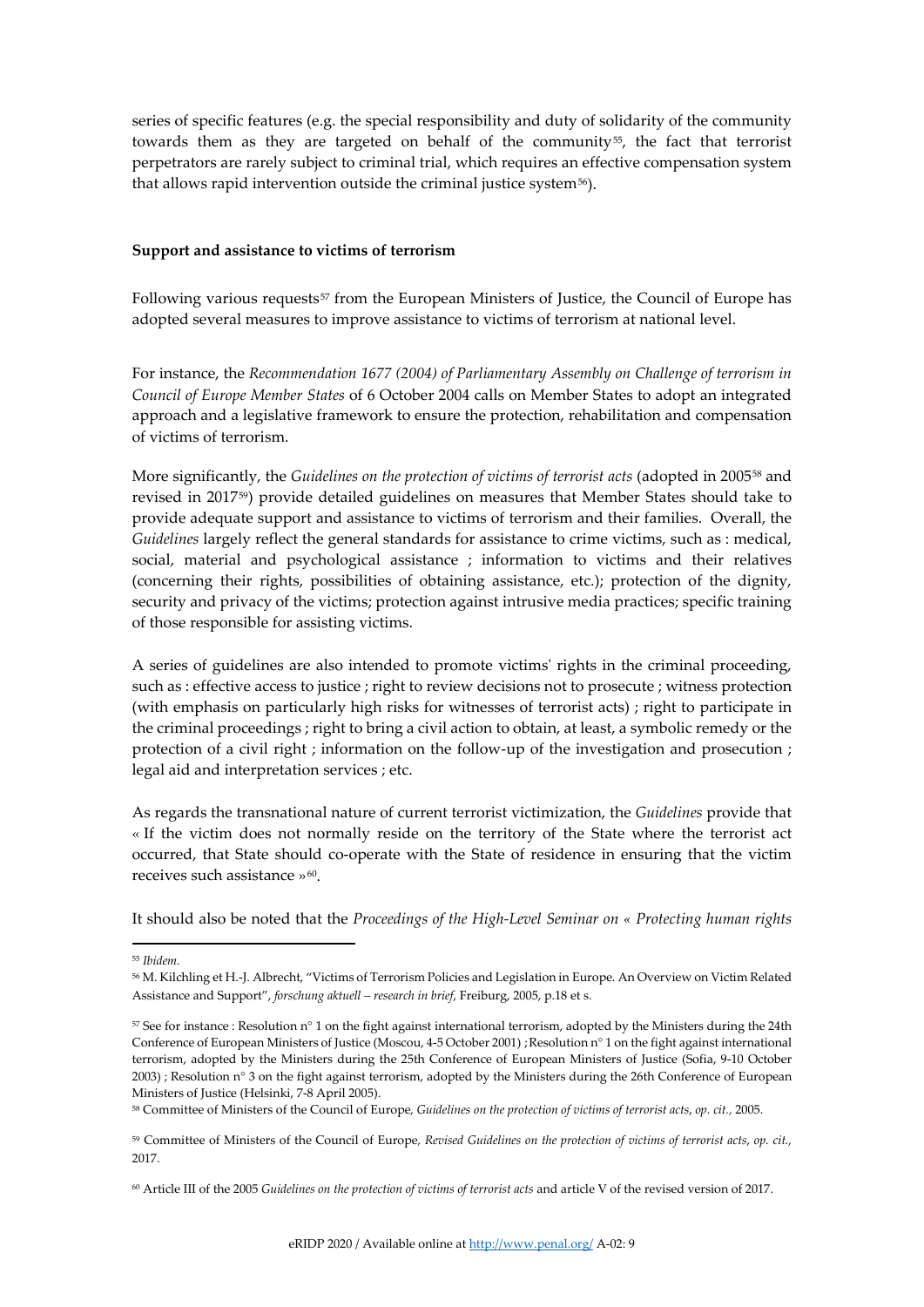*while fighting terrorism » of 2005*[61](#page-9-0) point out that these *Guidelines* are only a starting point for other initiatives, with the long-term goal of developing binding instruments in this area, such as a protocol to the *2005 Convention on the Prevention of Terrorism* that would be dedicated to the assistance to victims of terrorism<sup>[62](#page-9-1)</sup>. It should be stressed that this Convention already contains a provision on "protection, compensation and support for victims of terrorism" (article 13), asking Member States to adopt necessary measures to protect and support victims of terrorist acts committed on their territory<sup>[63](#page-9-2)</sup>.

The *Proceedings of the High-Level Seminar on « Protecting human rights while fighting terrorism » of 2005*[64](#page-9-3) also contain a series of measures that Member States should take to protect the rights of victims of terrorism (compensation, security, emergency and long-term assistance, protection of their dignity, of their privacy and family life, psychological support, effective access to justice and information, reintegration measures, etc.)<sup>65</sup>.

The work of the Group of specialists on assistance to victims and prevention of victimisation of the Council of Europe (PC-S-AV) should also be mentioned. Following the Madrid attacks of 2004, the PC-S-AV received specific mandate to examine, in collaboration with the Committee of Experts on Terrorism (CODEXTER), the situation and practice concerning the protection and compensation of victims of terrorism in the Member States in view of making appropriate proposals to the Committee of Ministers<sup>66</sup>. Accordingly, the PC-S-AV elaborated a series of reports and recommendations to improve assistance to victims of terrorism. For instance, the Group participated to the elaboration of the *2006 Recommendation of the Committee of Ministers on assistance to crime victims* with the aim of guiding Member States in defining their legislation and practice on assistance to victims of terrorism $67$ .

In this regard, the *2006 Recommendation of the Committee of Ministers on assistance to crime victims*  contains several provisions aimed at improving support for victims of terrorism<sup>[68](#page-9-7)</sup>. For instance, article 9 of the recommendation encourages States "to promote the principle that insurance policies do not exclude damages caused by acts of terrorism unless other applicable provisions exist". The recommendation also provides that specialized training should be provided to all personnel working with victims of specific categories of crime, such as terrorism (article 12.3). In this respect, the recommendation encourages the establishment of specialized centres for victims of crimes of mass victimization such as terrorism (article 5.4).

<span id="page-9-2"></span><span id="page-9-1"></span><sup>62</sup> *Ibidem.*

<span id="page-9-0"></span><sup>61</sup> Council of Europe, *Proceedings of the High-Level Seminar «Protecting human rights while fighting terrorism» (13-14 June 2005)*, Strasbourg, 2005.

<sup>63</sup> Council of Europe, *Convention on the Prevention of Terrorism,* adopted on 16 May 205, article 13.

<span id="page-9-3"></span><sup>64</sup> Council of Europe, *Proceedings of the High-Level Seminar «Protecting human rights while fighting terrorism» (13-14 June 2005)*, Strasbourg, 2005.

<span id="page-9-4"></span><sup>&</sup>lt;sup>65</sup> *Ibidem ;* Opinion of the Commissioner for Human Rights on the draft Convention for the prevention of terrorism (CommDH(2005)1).

<span id="page-9-5"></span><sup>66</sup> Council of Europe, Ministers' Deputies, Notes on the Agenda, « Contribution of the Council of Europe to the fight against terrorism », 909 meeting, 15 December 2004, CM/Notes/909/2.3, appendix.

<span id="page-9-6"></span><sup>67</sup> Council of Europe, Group of specialists on assistance to victims and prevention of victimisation (PC-S-AV), *Explanatory memorandum to the Recommendation Rec(2006)8 of the Committee of Ministers to Member States on assistance to crime victims,* adopted by the Committee of Ministers on 14 June 2006, doc. CM(2006)61.

<span id="page-9-7"></span><sup>68</sup> Committee of Ministers of the Council of Europe*,* Recommendation Rec(2006)8 of the Committee of Ministers to Member States on assistance to crime victims, adopted by the Committee of Ministers on 14 June 2006 at the 967th meeting of the Ministers' Deputies*.*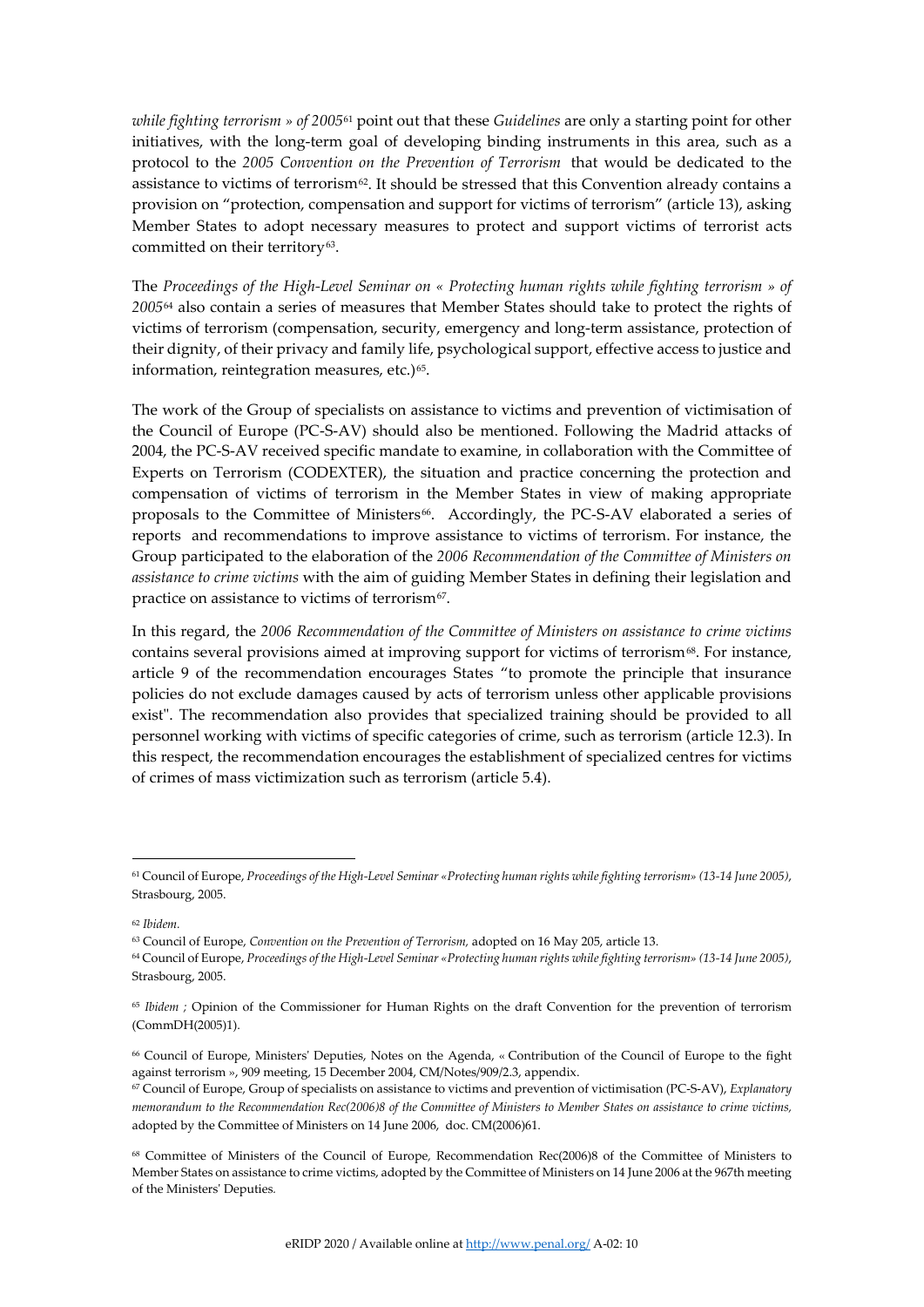In its *summary report of the 1st meeting of May 24, 2005*[69,](#page-10-0) the PC-S-AV also addresses the issue of multiple victimization that can generate terrorism. In this regard, the Group raises the interest of using methods in group work or networking of victims of the same event<sup> $70$ </sup>. The PC-S-AV also calls on Member States to enhance their capabilities to provide large-scale emergency assistance to deal with mass-victimization situations<sup>[71](#page-10-2)</sup>. In its document entitled "Victims of Terrorism"<sup>72</sup>, the Group specifies that assistance measures should be offered to isolated victims as well as to groups of victims of terrorist attacks.

## **Reparation and compensation of victims of terrorism**

Regarding the compensation of victims of terrorism, article 13 of the *2005 Convention on the Prevention of Terrorism*[73](#page-10-4) calls on Member States to ensure financial assistance and compensation for victims of terrorism and their close family members.

According to the *Guidelines on the protection of victims of terrorist acts* (adopted in 2005[74](#page-10-5) and revised in 2017[75\)](#page-10-6), States should provide fair, appropriate and prompt compensation regardless of the nationality or residency of the victim, on the basis of the principle of subsidiarity laid down in article 2 of the 1983 *European Convention on Compensation to Victims of Violent Crimes*[76](#page-10-7). This principle of subsidiarity implies that the obligation of compensation by the State becomes effective only if compensation cannot be provided by those responsible for the terrorist act (perpetrators, organizers, supporters, etc.) or by any other sources derived from the confiscation of assets belonging to terrorist organizations.

It should also be noted that the *Guidelines* encourage States to consider other forms of reparation than the payment of compensation<sup>[77](#page-10-8)</sup>. In this respect, several instruments<sup>[78](#page-10-9)</sup> of the Council emphasize that material compensation is often not sufficient and must be accompanied by other

<span id="page-10-0"></span><sup>69</sup> Council of Europe, Group of specialists on assistance to victims and prevention of victimisation (PC-S-AV), summary report of the 1st meeting, Strasbourg, 28 February – 2 March 2005, adopted at the Second meeting (18 -20 May 2005), *Secretariat memorandum prepared by the Directorate General of Legal Affair*s.

<span id="page-10-1"></span><sup>70</sup> *Ibidem.*

<span id="page-10-2"></span><sup>71</sup> *Ibidem.*

<span id="page-10-3"></span><sup>72</sup> Council of Europe, Group of specialists on assistance to victims and prevention of victimization (PC-S-AV), "Victims of terrorism", adopted at the Second meeting (18 -20 May 2005), Strasbourg, May 20, 2005.

<span id="page-10-4"></span><sup>73</sup> Council of Europe, *Convention on the Prevention of Terrorism,* adopted on 16 May 205.

<span id="page-10-5"></span><sup>74</sup> Committee of Ministers of the Council of Europe*, Guidelines on the protection of victims of terrorist acts*, *op. cit.,* 2005.

<span id="page-10-6"></span><sup>75</sup> Committee of Ministers of the Council of Europe*, Revised Guidelines on the protection of victims of terrorist acts*, *op. cit.,* 2017.

<span id="page-10-7"></span><sup>76</sup> Council of Europe*, European Convention on Compensation to Victims of Violent Crimes*, signed in Strasbourg on 24 November 1983.

<span id="page-10-8"></span><sup>77</sup> Committee of Ministers of the Council of Europe*, Revised Guidelines on the protection of victims of terrorist acts*, *op. cit.,* 2017, art. VIII.

<span id="page-10-9"></span><sup>78</sup> Council of Europe, *Proceedings of the High-Level Seminar «Protecting human rights while fighting terrorism» (13-14 June 2005)*, Strasbourg, 2005, p. 19, Council of Europe, CJ-S-VICT, « Non-criminal remedies for crime victims*», op.cit.,* 2009; Council of Europe, Group of specialists on assistance to victims and prevention of victimisation (PC-S-AV), "Victims of terrorism", *op. cit.,* 2005.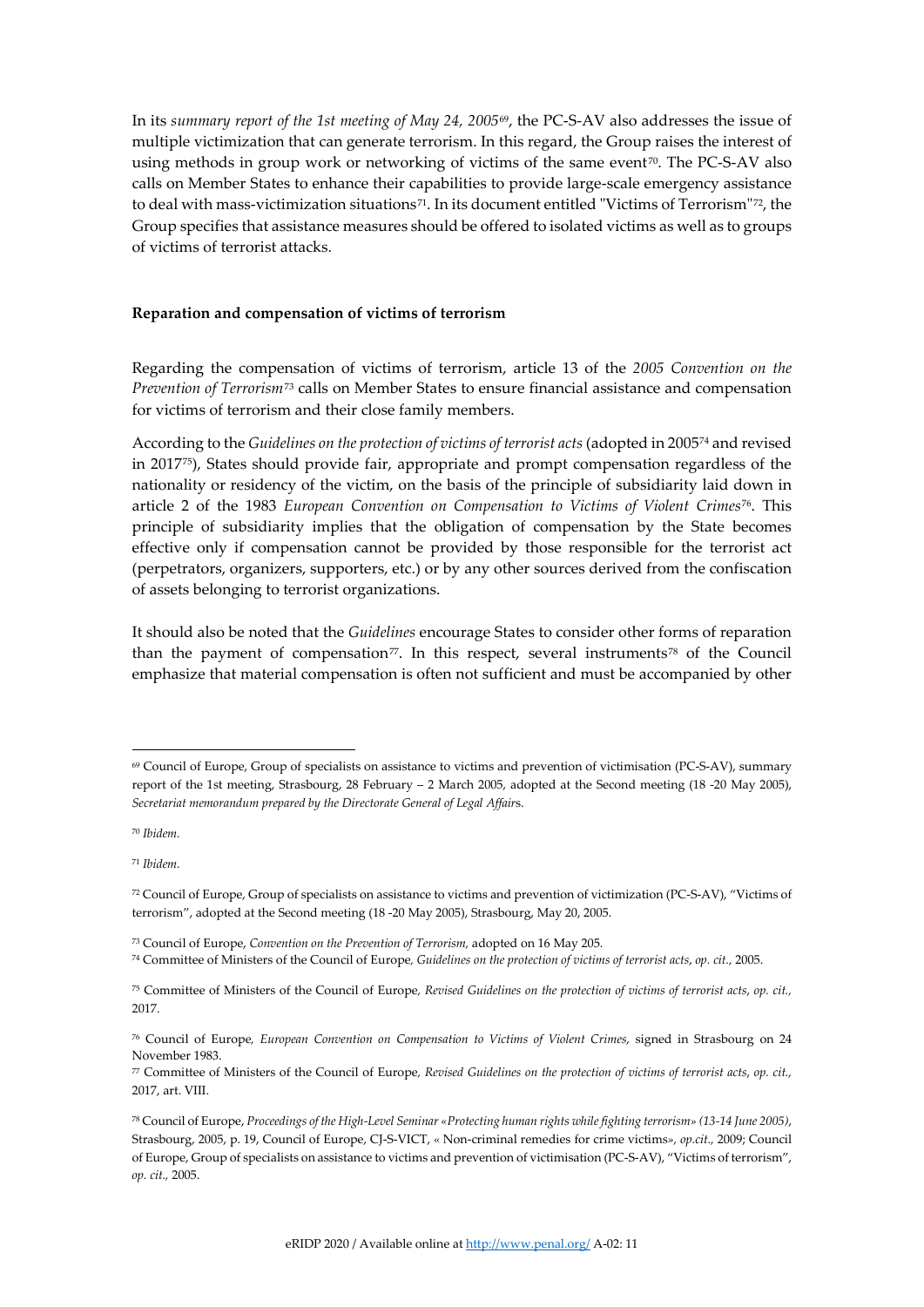appropriate reparation measures to ensure full recovery and rehabilitation of victims of terrorism (alternative dispute resolution, social reintegration measures, free medical care, etc.).

The Council has also underlined certain specificities that might impact the compensation of victims of terrorism, such as the lack of consensus on a definition of terrorism. In this regard, the Group of Specialists on remedies for crime victims (CJ-S-VICT) calls on States to harmonize their terminology, at least at the national level, in order to avoid discrepancies between the various source of funds available (insurance sector, public organizations and funds, victim support associations, etc.)<sup>79</sup>.

Concerning the transnational nature of terrorist victimization, the Council considers that States should provide compensation to all victims of a terrorist act committed on their territory, regardless of the nationality or residency of the victim<sup>[80](#page-11-1)</sup>.

The collective/massive nature of terrorist victimization is also discussed by several texts that point out the opportunity of resorting to collective or symbolic forms of reparation in order to repair the damage caused to the community targeted by the terrorist act (e.g., construction of a memorial, of a hospital or a school)<sup>81</sup>.

Besides, considering that insurance companies tend to exclude the terrorist risk from their insurance policies because of the large-scale damage it can cause, the Council of Europe calls on states to induce insurance companies to guarantee full coverage of terrorist risks<sup>82</sup>.

Finally, the Council has raised the question of the creation of specific compensation funds for victims of terrorism, both at national<sup>[83](#page-11-4)</sup> and European<sup>[84](#page-11-5)</sup> levels. At European level, the Council specifies that such fund could also support awareness campaigns, first responders trainings, victims' associations or technical assistance measures<sup>[85](#page-11-6)</sup>.

# **Enhanced cooperation and coordination to ensure effective assistance to victims of terrorism**

In order to improve crisis management and assistance to victims in case of terrorist attacks, the

<span id="page-11-6"></span><sup>85</sup> *Ibidem.*

<span id="page-11-0"></span><sup>79</sup> Council of Europe, CJ-S-VICT, « Non-criminal remedies for crime victims*», op.cit.,* 2009.

<span id="page-11-1"></span><sup>80</sup> Committee of Ministers of the Council of Europe*, Guidelines on the protection of victims of terrorist acts*, *op. cit.,* art. XVII.

<span id="page-11-2"></span><sup>81</sup> Council of Europe, Group of specialists on assistance to victims and prevention of victimisation (PC-S-AV), *Explanatory memorandum to the Recommendation Rec(2006)8 of the Committee of Ministers to Member States on assistance to crime victims, op. cit.*; Council of Europe, Group of specialists on assistance to victims and prevention of victimisation (PC-S-AV), "Victims of terrorism", *op. cit.,* 2005.

<span id="page-11-3"></span><sup>82</sup> Council of Europe, Directorate General of Human Rights and Legal Affairs, « Non-criminal remedies for crime victims*», op. cit.,* 2009.

<span id="page-11-4"></span><sup>83</sup> *Ibidem ;* Committee of Ministers of the Council of Europe*, Guidelines on the protection of victims of terrorist acts*, *op. cit.,* art. VIII.

It should also be noted that such funds already exist in France, Spain and Turkey (project under discussion at Belgian level).

<span id="page-11-5"></span><sup>84</sup> Council of Europe, *Proceedings of the High-Level Seminar «Protecting human rights while fighting terrorism»*, *op. cit.,* 2005, workshop IV.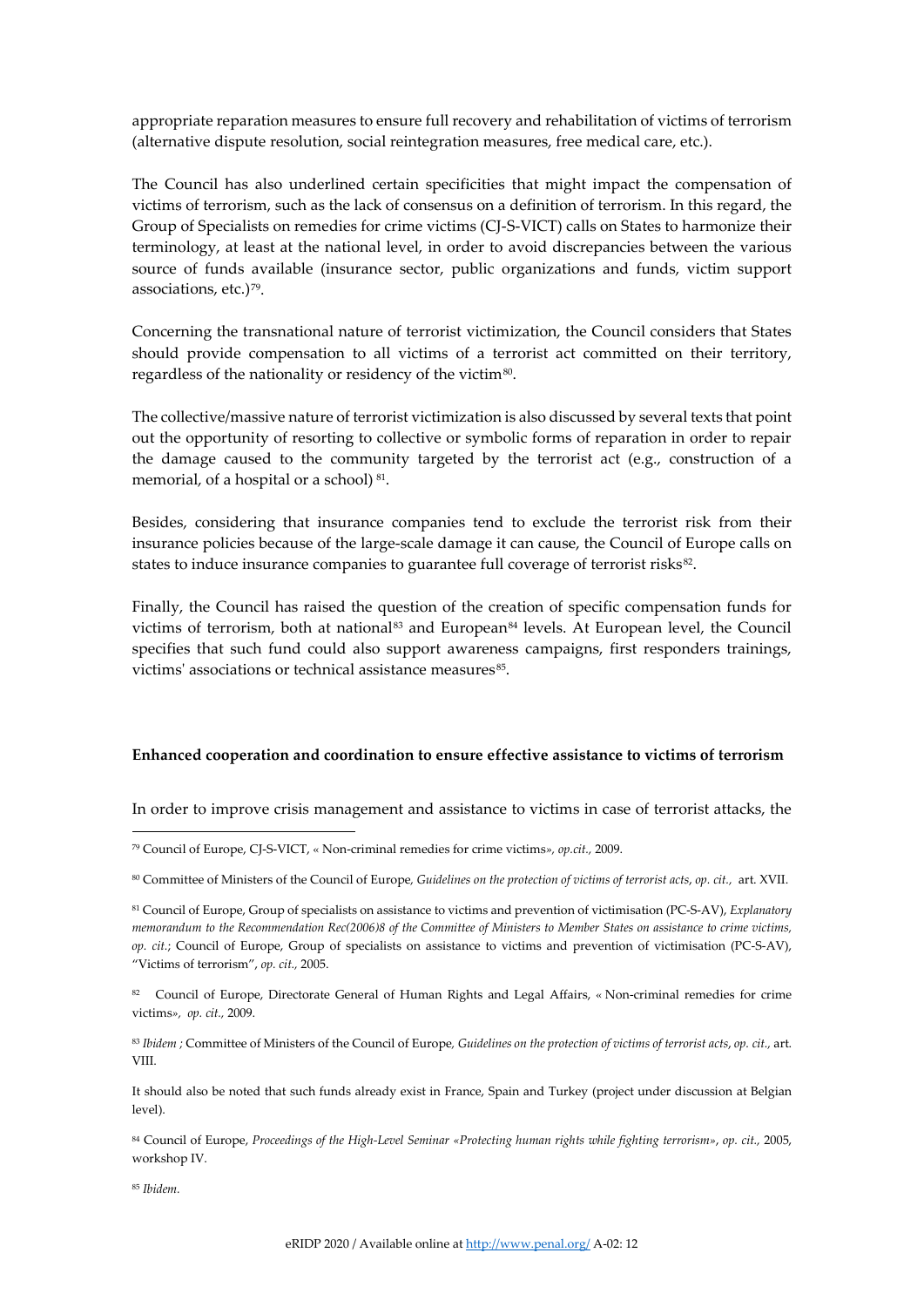Council of Europe has repeatedly stressed the need to strengthen cooperation and coordination between Member States (*Resolution 1400 (2004) and Recommendation 1677 (2004) on the Challenge of terrorism in Council of Europe Member States* [86](#page-12-0)*, Guidelines on the protection of victims of terrorist acts*[87](#page-12-1)*, Proceedings of the High-Level Seminar on « Protecting human rights while fighting terrorism » of 2005*[88](#page-12-2)*, Recommendation (2006)8 of the Committee of Ministers on assistance to crime victims*[89](#page-12-3)).

In addition to inter-state cooperation, the need to strengthen cooperation and coordination between the various local entities active in the field of victims assistance has been emphasized by several texts adopted within the Council of Europe<sup>90</sup>.

# **The role and participation of victims of terrorism and civil society as key elements of the fight against terrorism and the empowerment of victims' rights.**

The Council of Europe has repeatedly recognized the importance of the role and participation of victims of terrorism in the fight against terrorism and the societal recognition of its victims.

For instance, the *revised Guidelines on the protection of victims of terrorist acts* of 2017[91](#page-12-5) encourage Member States to promote the involvement of victims of terrorism and their representatives in raising public awareness on the damage caused by terrorist violence (Article XII). States are also encouraged to "co-operate with and facilitate as much as possible the actions of civil society representatives, and especially those of the associations for the protection of victims" (Article XIII).

It should be noted that these last two provisions did not exist in the version of the *Guidelines on the protection of victims of terrorist acts* of 2005[92](#page-12-6) and follow the report of the Secretary General of the Committee of Ministers of 2016[93,](#page-12-7) which encouraged the revision of the *2005 Guidelines* to promote the involvement of victims of terrorism in the fight against terrorism and public awareness.

### **Commemoration and tribute to the victims of terrorism**

Within the Council of Europe, several instruments<sup>[94](#page-12-8)</sup> encourage the development of measures to

<sup>87</sup> Committee of Ministers of the Council of Europe*, Guidelines on the protection of victims of terrorist acts*, *op. cit.,* 2005*.*

<span id="page-12-6"></span><sup>92</sup> Committee of Ministers of the Council of Europe*, Guidelines on the protection of victims of terrorist acts*, *op. cit.,* 2005.

<span id="page-12-0"></span><sup>86</sup> Council of Europe, *Resolution 1400 (2004) and Recommendation 1677 (2004) on the Challenge of terrorism in Council of Europe Member States,* adopted on 6 October 2004.

<span id="page-12-2"></span><span id="page-12-1"></span><sup>88</sup> Council of Europe, *Proceedings of the High-Level Seminar «Protecting human rights while fighting terrorism» (13-14 June 2005)*, Strasbourg, 2005.

<span id="page-12-3"></span><sup>89</sup> Committee of Ministers of the Council of Europe*, Recommendation Rec(2006)8 of the Committee of Ministers to Member States on assistance to crime victims, op. cit*, preamble*.*

<span id="page-12-4"></span><sup>90</sup> See for instance : Council of Europe, Group of specialists on assistance to victims and prevention of victimisation (PC-S-AV), "Victims of terrorism", *op. cit.,* 2005.

<span id="page-12-5"></span><sup>91</sup> Committee of Ministers of the Council of Europe*, Revised Guidelines on the protection of victims of terrorist acts*, *op. cit.,* 2017.

<span id="page-12-7"></span><sup>93</sup> Secretary General of the Committee of Ministers of the Council of Europe, « Fight against violent extremism and radicalization leading to terrorism », *op. cit.,* 2016.

<span id="page-12-8"></span><sup>94</sup> See for instance : Council of Europe, CJ-S-VICT, « Non-criminal remedies for crime victims*», op.cit.,* 2009, art. 7.2 ; Committee of Ministers of the Council of Europe*, Revised Guidelines on the protection of victims of terrorist acts*, *op. cit.,* 2017, article XII.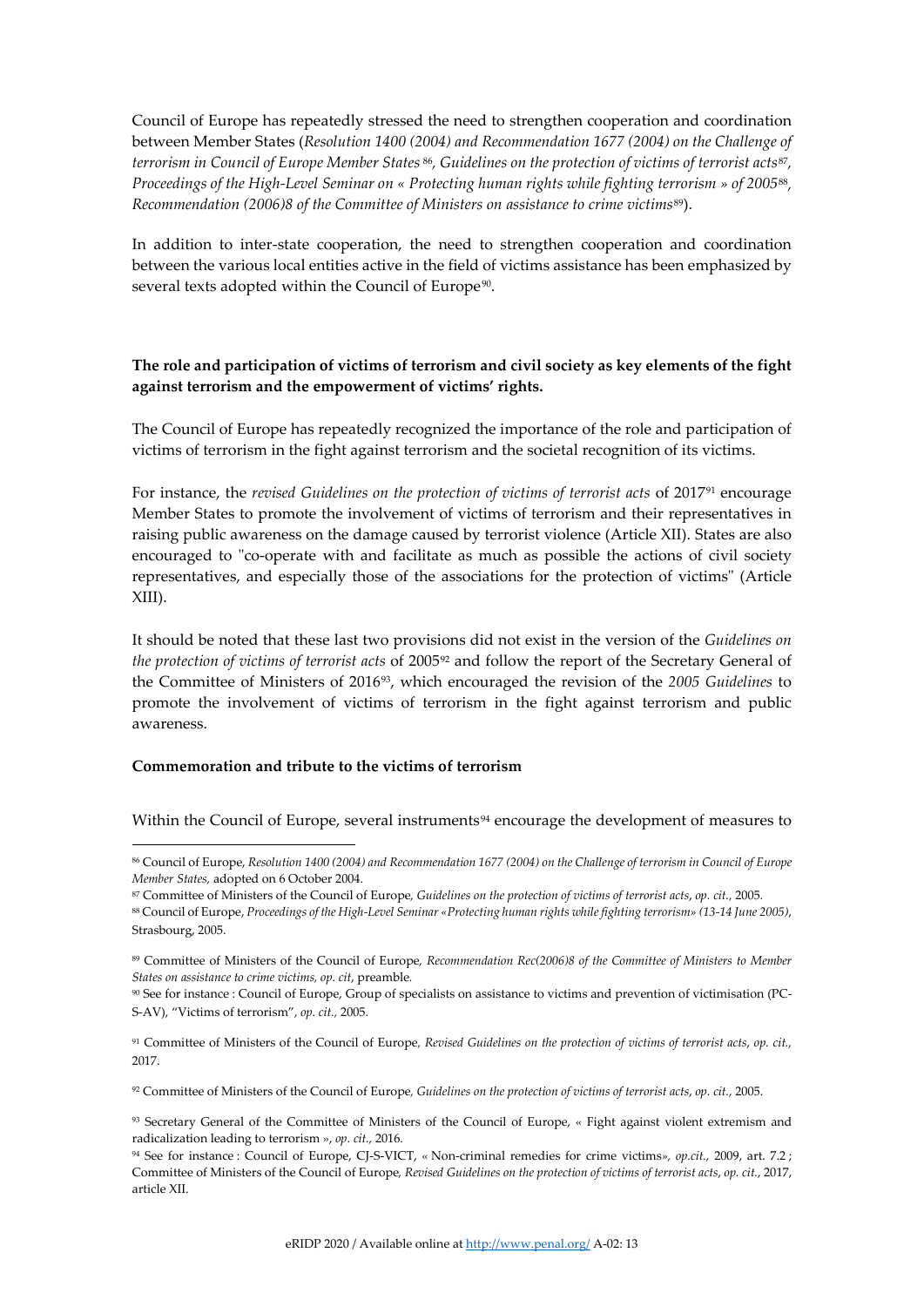commemorate and pay tribute to the victims of terrorism (such as the erection of memorials, the organization of ceremonies or "story-telling"). Besides their positive impact for the victims, the Council notes that, considering the symbolic value of the victims of terrorism as representatives of the community targeted by the attacks, these measures would also allow this community to pay tribute to them and to promote their recognition<sup>95</sup>.

#### **The role and liability of the media in the protection of victims of terrorism**

As the spread of terror sought by terrorism is only possible if the targeted group is affected by the information<sup>96</sup>, the media play a fundamental role in the terrorist strategy aimed at capturing the public's attention to achieve its goal<sup>[97](#page-13-2)</sup>. Although it has been stated that terrorism would not exist/succeed without the intervention of the media<sup>[98](#page-13-3)</sup>, terrorist attacks remain at the core of media coverage, at the expense of respect for privacy and dignity of the victims<sup>99</sup> but also of the broader psychological consequences on the public[100.](#page-13-5) While R. Crelinsten speaks of a "double victimization"[101](#page-13-6) by the media that tend to use the vulnerability of direct victims to increase their audience, many empirical studies point out a high correlation link between the media coverage of terrorist events and the development of psychological disorder among the audience, including the risk of developing post-traumatic stress disorder ("PTSD")[102.](#page-13-7) For instance, B. Pfefferbaum found that children exposed to heavy media exposure during the 9/11 attacks had PTSD rates similar to those who actually knew someone who died or was injured in the attacks $103$ .

Today more than ever, the development of communication technologies (television, internet, social networks, etc.) has led to unprecedented mass media information, allowing terrorists to reach almost instantaneously a global audience increasingly vulnerable to repeated visuals of

98 C. Pompidou, S. Lacombe, *«* Les victimes du terrorisme », *op. cit.,* p. 4.

<span id="page-13-8"></span><sup>103</sup> B. Pfefferbaum, « Victims of Terrorism and the Media », *op. cit.,* p. 176.

<span id="page-13-0"></span><sup>95</sup> *Ibidem.*

<span id="page-13-1"></span><sup>96</sup> T. Garcin, « Terrorisme et médias », Paris, Défense nationale, 1987, p. 19 ; U. Yanay, *Victims of terrorism, is it a non issue ?, op. cit.*, p 28.

<span id="page-13-2"></span><sup>97</sup> J.N. Breckenridge et P.G. Zimbardo, « The strategy of terrorism and the psychology of Mass-Mediated fear », *op. cit.*, p. 116 et s.; H. L'Heuillet, *Aux sources du terrorisme : de la petite guerre aux attentats-suicides*, *op. cit.,* p. 70 et s.; A. Schmid, « Strengthening the Role of Victims and Incorporating Victims in Efforts to Counter Violent Extremism and Terrorism », *op. cit.*, 2012, p.3 ; et M. Lazar, « Le terrorisme en Italie et en France. Questions de recherche », *op. cit.,* p. 43. *;* P. Mannoni, *Logiques du* terrorisme, *op. cit*, p 58; D. Faisal, *Landscapes of the Jihad: Militancy, Morality, Modernity*, London, Hurst, 2005, p. 160 ; H.H.A. Cooper, « Terrorism: New dimensions of violent criminality, *op. cit.,* p. 20.

<span id="page-13-4"></span><span id="page-13-3"></span><sup>99</sup> A. Maercker et A. Mehr, « What if victims read a newspaper report about their victimization? A study on the relationship to ptsd symptoms in crime victims *», European Psychologist*, 2006, 11, p. 137-142.

<span id="page-13-5"></span><sup>100</sup> O. Renn et al., « The social amplification of risk : A conceptual framework », *Risk Analysis,* 1998, 8, p. 177-187; J.N. Breckenridge et P.G. Zimbardo, « The strategy of terrorism and the psychology of Mass-Mediated fear », *op. cit.*, p. 116 et s.

<span id="page-13-6"></span><sup>101</sup> Ronald Crelinsten, cited in A. Schmid, « Strengthening the Role of Victims and Incorporating Victims in Efforts to Counter Violent Extremism and Terrorism », *op. cit.*, p. 15.

<span id="page-13-7"></span><sup>102</sup> J. Ahern *et al*., « Television images and psychological symptoms after the September 11 terrorist attacks », *Psychiatry*, 2002, 65, p. 289-300 ; P. Kratcoski et al., « Terrorist Victimization: Prevention, Control and Recovery », *op. cit.*, p. 257-268 ; R. Silver *et al.,* « Nationwide longitudinal study of psychological responses to September 11 », *op. cit*, p. 1235-1244; J. Ahern *et al.,* « Television images and psychological symptoms after the September 11 terrorist attacks », *op. cit.,* p. 289-300; M. Schuster *et al.,* « A national survey of stress reactions after the September 11, 2001, Terrorist attacks », *op. cit.,* p. 1507-1512 ; K.T. Bernstein *et al.,* « Television watching and the risk of incident probable posttraumatic stress disorder: a prospective evaluation », *Journal of Nervous and Mental Disease*, 2007, 195, p. 41-47.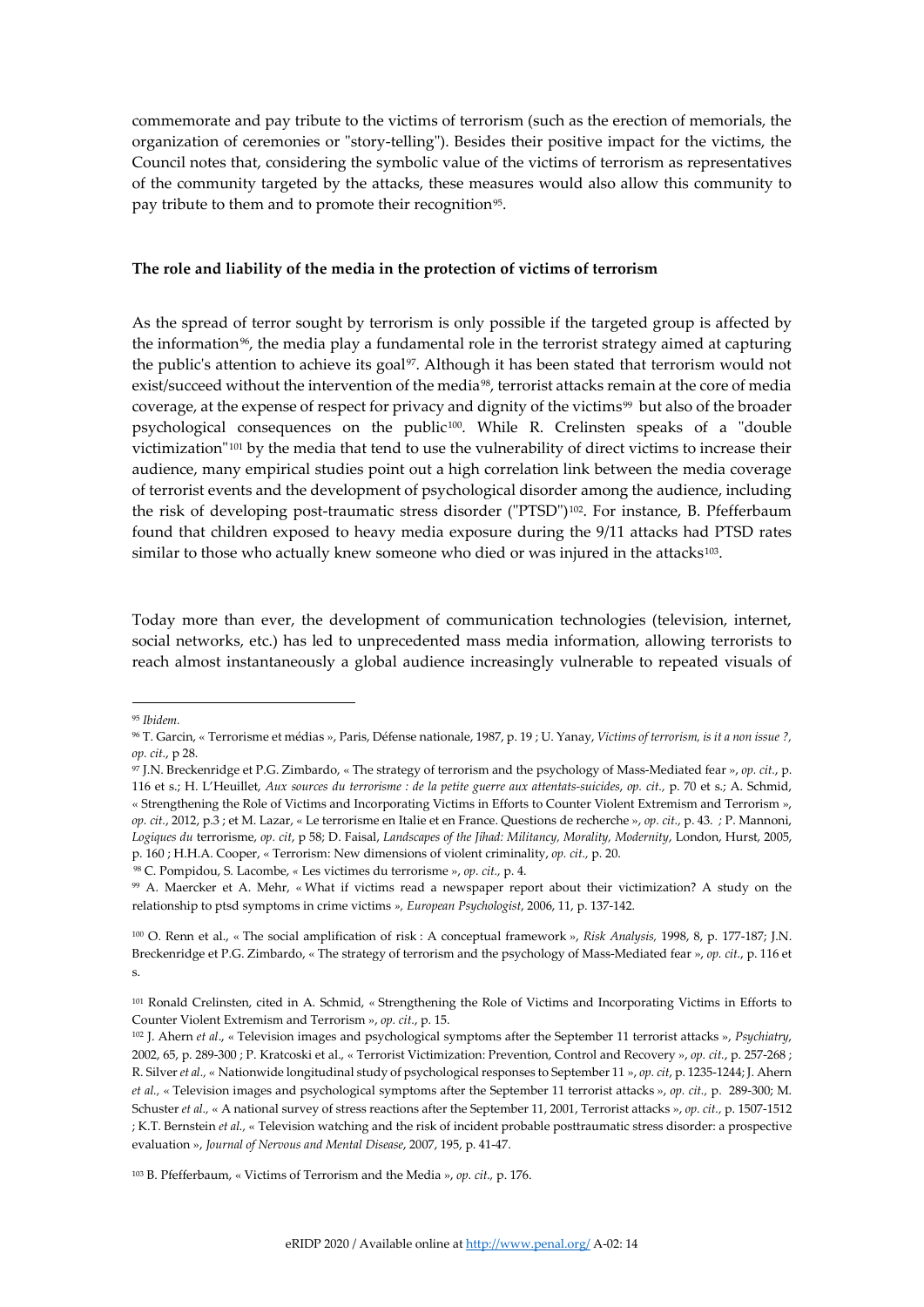bloody and violent attacks[104.](#page-14-0) This is illustrated by the recent attack of Christchurch (New Zealand) of March 15, 2019, where 17 minutes of the massacre were transcribed live on Facebook and YouTube. This "over-mediatisation" of terrorist attacks may have serious psychological consequences for the direct victims and the targeted population, particularly for children. Moreover, it can favor the spread of terrorist violence by disseminating violent images reinforcing the dehumanization of victims. In this sense, a complaint was recently filed against Facebook and YouTube by the French Council of the Muslim cult (CFCM) for dissemination of violent messages inciting terrorism or seriously undermining the human dignity likely to be seen by a minor<sup>105</sup>.

The Council of Europe has repeatedly addressed the risks of media exposure of victims of terrorist attacks, stressing the obligation of the media to respect their security, privacy and dignity[106.](#page-14-2) While recalling the importance of respecting the right to freedom of expression and information, the media are encouraged to adopt self-regulatory measures or codes of conduct in order to guarantee the protection of the rights of victims and prevent secondary victimization because of the media coverage of terrorist attacks[107](#page-14-3). The 2017 *Guidelines on the protection of victims of terrorist acts* also specify that victims should have an effective remedy when their right to privacy or family life has not been respected<sup>[108](#page-14-4)</sup>.

Besides, several instruments[109](#page-14-5) encourage the role of the media in strengthening the social recognition of victims of terrorism, by raising public awareness on their vulnerability and their needs.

# **(ii) Protection of and assistance to indirect victims of terrorism**

Although they are usually not included in the definition of "victims", we will see that indirect victims of terrorism are protected by several provisions and instruments adopted by the Council of Europe to improve their rights.

<span id="page-14-0"></span><sup>104</sup> H. L'Heuillet, *Aux sources du terrorisme : de la petite guerre aux attentats-suicides*, *op. cit*, p. 70-73 et p. 272 ; P. C. Kratcoski et al., « Terrorist Victimization: Prevention, Control and Recovery », *International Review of Victimology,* 2001, 8, p. 259- 260 ; R. Debray, « Le passage à l'infini », *Les Cahiers de médiologie*, 2002, 13, p. 11.

<span id="page-14-1"></span><sup>105</sup> The complaint was filed on March 25, 2019. See more info on: https://www.lemonde.fr/pixels/article/2019/03/25/attentat-de-christchurch-le-conseil-francais-du-culte-musulman-porteplainte-contre-facebook-et-youtube\_5440972\_4408996.html.

<span id="page-14-2"></span><sup>106</sup> Parliamentary Assembly of the Council of Europe, Recommandation 1706 (2005), « Media and terrorism », 20 June 2005 ; Council of Europe, Group of Specialists on remedies for crime victims ("CJ-S-VICT") - Directorate General of Human Rights and Legal Affairs, "Non-criminal remedies for crime victims", *op. cit.,* 2009 ; Group of Specialists on human rights and the fight against terrorism (DH-S-TER), report of the 2nd meeting held in Strasbourg on 13-15 February 2002, Strasbourg, 16 April 2002, DH-S-TER(2002)008 ; Committee of Ministers of the Council of Europe*, Revised Guidelines on the protection of victims of terrorist acts*, *op. cit.,* 2017, art. IX (art. VIII de la version de 2005).

<span id="page-14-3"></span><sup>107</sup> *Ibidem*

<span id="page-14-4"></span><sup>108</sup> Committee of Ministers of the Council of Europe*, Revised Guidelines on the protection of victims of terrorist acts*, *op. cit.,* 2017.

<span id="page-14-5"></span><sup>109</sup> Secretary General of the Committee of Ministers of the Council of Europe, « Fight against violent extremism and radicalization leading to terrorism », *op. cit.,* 2016 ; Steering Committee for Human Rights (CDDH) of the Council of Europe, in consultation with the Committee of Experts on Terrorism (CODEXTER), draft document for the elaboration of the *Guidelines on the protection of victims of terrorist acts*, *op. cit.,* par. 71.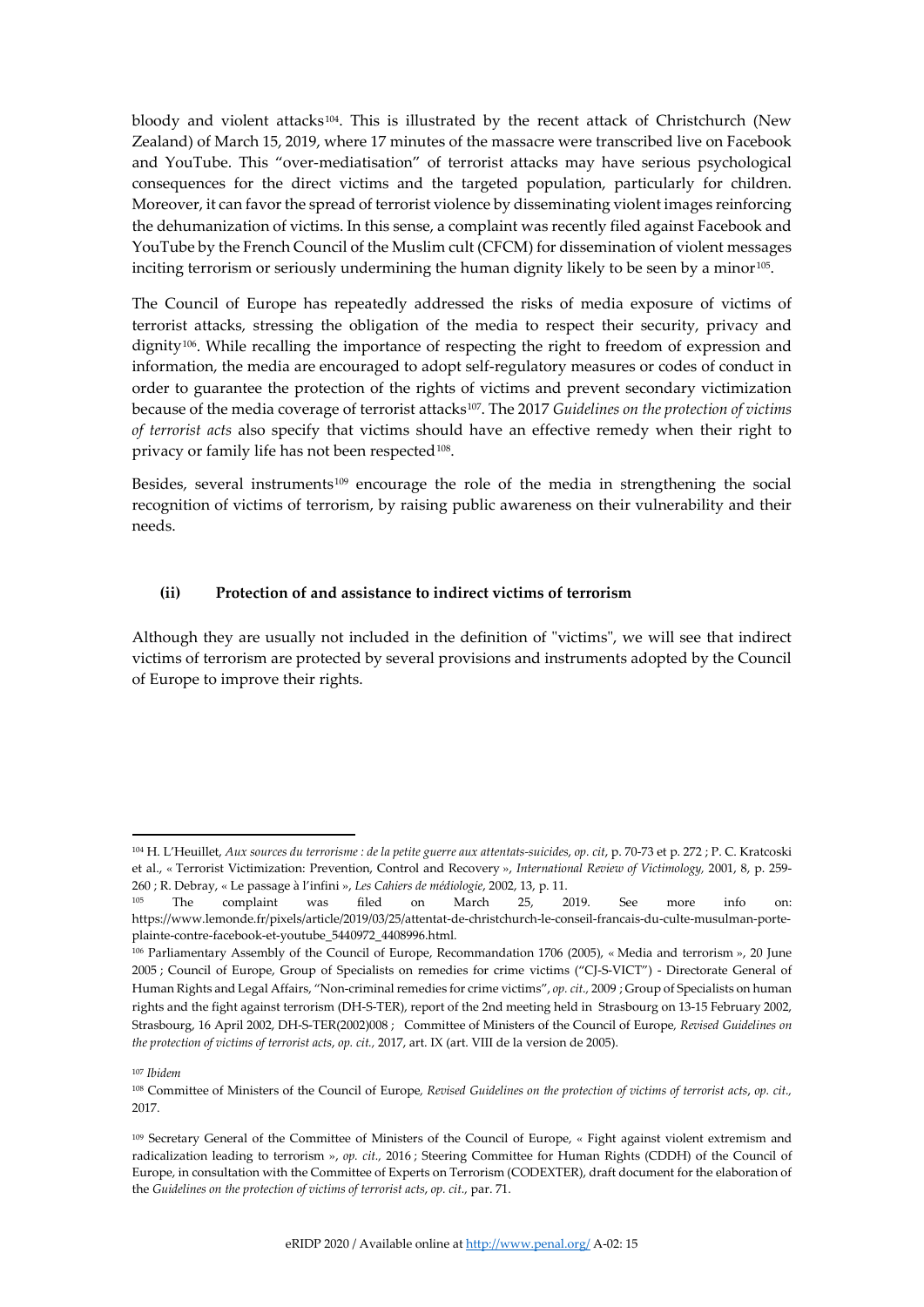#### Vicarious victims amongst the targeted population

Considering that terrorism has repeatedly been recognized as a serious violation of human rights, the Council of Europe has adopted numerous instruments<sup>[110](#page-15-0)</sup> in view of reinforcing the protection of the fundamental rights of individuals against the terrorist threat.

In addition to the right to life and security, the *Guidelines on the protection of victims of terrorist acts* (adopted in 2005[111](#page-15-1) and revised in 2017[112](#page-15-2)) insist on the obligation of Member States to guarantee the right of people to live free from terror. More generally, the Council points out that States' obligation to protect their populations against the terrorist threat stems from their responsibility to ensure that all persons within their jurisdiction enjoy all the rights guaranteed by the ECHR $113$ .

#### Victims of discrimination / vicarious retribution in response to terrorist attacks

The link between inter-religious/ethnic discrimination and terrorism has been stressed by the Council of Europe since 1999[114](#page-15-4). Emphasizing that discrimination and lack of religious/cultural tolerance favor the spread of terrorism<sup>[115](#page-15-5)</sup>, the Council has frequently stated that the fight against terrorism requires to strengthen social cohesion and to promote multicultural and inter-religious dialogue<sup>[116](#page-15-6)</sup>.

Several instruments/provisions also aim to protect the rights of the people who suffer discrimination as a result of the adoption or implementation of anti-terrorism measures. For instance, the *2005 Convention on the Prevention of Terrorism*[117](#page-15-7) provides that the implementation and enforcement of terrorism prevention policies must exclude any arbitrary, discriminatory or racist treatment (par. 2), including in the field of extradition (article 21).

Other instruments insist on the need to protect the rights of minority communities against the risk of reprisals and discrimination in reaction to terrorist attacks[118](#page-15-8). In this respect, Member States are invited to take appropriate measures to ensure the protection of minority groups often

<span id="page-15-3"></span><sup>113</sup> Council of Europe*, Proceedings of the High-Level Seminar «Protecting human rights while fighting terrorism», op. cit.,* 2005.

<span id="page-15-4"></span><sup>114</sup> Council of Europe, Recommendation 1426 (1999) « European Democracies facing terrorism » », 23 September 1999, par. 9.

<span id="page-15-0"></span><sup>110</sup> Committee of Ministers of the Council of Europe*, Guidelines on human rights and the fight against terrorism,* adopted by the Committee of Ministers at its 804th meeting, 11 July 2002, article I ; Council of Europe*, Convention on the prevention of terrorism, op. cit., 2005,* article 2 ; Council of Europe*, Proceedings of the High-Level Seminar «Protecting human rights while fighting terrorism», op. cit.,* 2005.

<span id="page-15-1"></span><sup>111</sup> Committee of Ministers of the Council of Europe*, Guidelines on the protection of victims of terrorist acts*, *op. cit.,* 2005.

<span id="page-15-2"></span><sup>112</sup> Committee of Ministers of the Council of Europe*, Revised Guidelines on the protection of victims of terrorist acts*, *op. cit.,* 2017.

<span id="page-15-5"></span><sup>115</sup> Parliamentary Assembly of the Council of Europe, Recommendation 1426 (1999), "European Democracies facing terrorism", 23 September 1999, par. 9 ; Parliamentary Assembly of the Council of Europe, Resolution 1258 (2001), " European Democracies facing terrorism", 26 September 2001, par. 9.

<span id="page-15-6"></span><sup>116</sup> Committee of Ministers of the Council of Europe*,* in cooperation with the President of the Group of Specialists on human rights and the fight against terrorism (DH-S-TER), draft document for the elaboration of the *Guidelines on human rights and the fight against terrorism*, Preliminary Note, 2002 ; Recommendation 1162 (1991), "Contribution of the Islamic civilisation to European culture" ; Recommendation 1202 (1993), "Religious tolerance in a democratic society" ; Recommendation 1396 (1999), "Religion and democracy", Recommendation 1426 (1999), "European Democracies facing terrorism", Resolution 1258 (2001), " European Democracies facing terrorism".

<span id="page-15-7"></span><sup>117</sup> Council of Europe, *Convention on the Prevention of Terrorism, op. cit.,* 16 May 205.

<span id="page-15-8"></span><sup>118</sup> European Commission against Racism and Intolerance of the Council of Europe (ECRI), *General Policy Recommendation n°8 on combating racism while fighting terrorism*, adopted on 17 March 2004 ; Council of Europe, Group of specialists on assistance to victims and prevention of victimisation (PC-S-AV), "Victims of terrorism", *op. cit.,* 2005.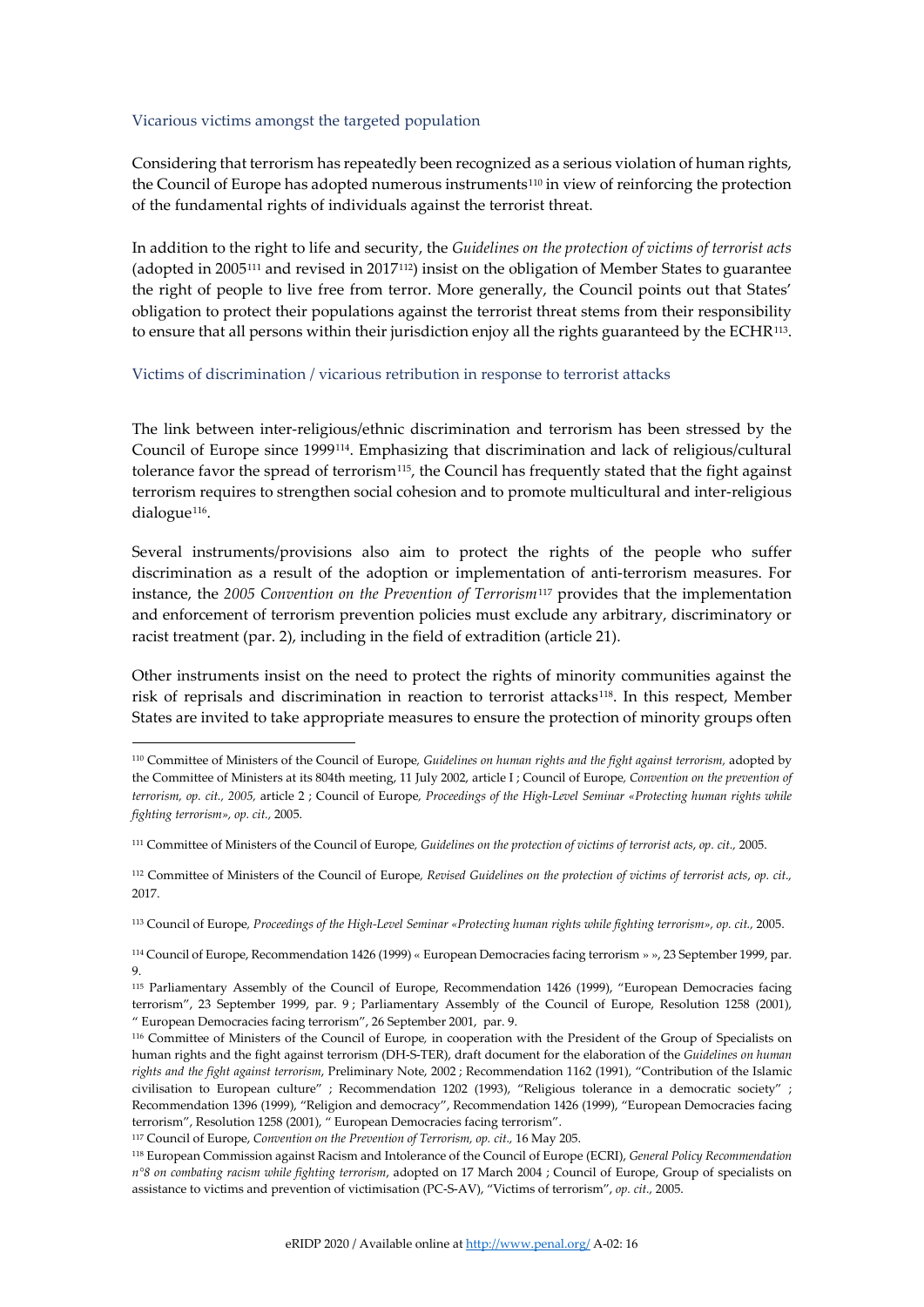associated with terrorists and experiencing violent reactions to the attacks<sup>119</sup>. The Council also emphasizes that this indirect victimization is part of the terrorist strategy designed to destroy social solidarity and create a climate of interethnic/religious hatred<sup>120</sup>.

In order to strengthen the protection of the victims of such discrimination, the *General Policy Recommendation n°8 on combating racism while fighting terrorism* of 2004 calls on Member States to set up a specialized and independent body to combat racism and discrimination, by providing adequate support to victims of these acts and by assisting them to file complaints for any act of racism or discrimination resulting from the fight against terrorism<sup>121</sup>.

In its *Declaration on Freedom of Expression and Information in the Media in the Context of the Fight against Terrorism* of 2005, the Committee of Ministers encourages the media to promote a climate of mutual understanding and tolerance. It asks them to refrain from serving as a vehicle for the expression of racist or xenophobic feelings or hatred, by insisting on the distinction between suspected or convicted terrorists and the group to which they belong or claim to belong<sup>[122](#page-16-3)</sup>.

The Commissioner for Human Rights of the Council of Europe also insists on the need to protect minority communities against the risk of stigmatization by both the public opinion and public authorities, ensuring in particular that anti-terrorism measures are not based on purely racial or religious grounds<sup>[123](#page-16-4)</sup>.

#### Victims of the fight against terrorism

As guardian of human rights and the rule of law in Europe, the Council of Europe has addressed the issue of respect for human rights in the fight against terrorism since the early 1980s<sup>[124](#page-16-5)</sup>. Both the Parliamentary Assembly<sup>[125](#page-16-6)</sup> and the Committee of Ministers<sup>[126](#page-16-7)</sup> of the Council of Europe have

<sup>119</sup> *Ibid,* par. 3.1.

<span id="page-16-1"></span><span id="page-16-0"></span><sup>120</sup> Council of Europe, Group of specialists on assistance to victims and prevention of victimisation (PC-S-AV), "Victims of terrorism", *op. cit.,* 2005 ; M. Kilchling and H.-J. Albrecht, "Victims of Terrorism Policies and Legislation in Europe. An Overview on Victim Related Assistance and Support", *op. cit.,* 2005, p.18 et s.

<span id="page-16-2"></span><sup>121</sup> European Commission against Racism and Intolerance of the Council of Europe (ECRI), *General Policy Recommendation n°8 on combating racism while fighting terrorism*, *op. cit.,* 2004.

<span id="page-16-3"></span><sup>&</sup>lt;sup>122</sup> Committee of Ministers of the Council of Europe, Statement on freedom of expression and information in the media in the *context of the fight against terrorism,* 2 march 2005, 917th meeting.

<span id="page-16-4"></span><sup>123</sup> Council of Europe, *Proceedings of the High-Level Seminar "Protecting human rights while fighting terrorism", op. cit.,* 2005.

<span id="page-16-5"></span><sup>124</sup> Parliamentary Assembly of the Council of Europe, *Recommendation 916(1981), « Defense of democracy against terrorism in Europe - Tasks and problems »,* 1981.

<span id="page-16-6"></span><sup>125</sup> Parliamentary Assembly of the Council of Europe, *Recommendation 922(1984)1* on *Defense of democracy against terrorism in Europe* ; *Recommendation 1024(1986) on the European response to international terrorism ; Resolution 1132(1997)1 on the organization of a parliamentary conference to strengthen democratic systems in Europe and cooperation in the fight against terrorism; Resolution 1258 and Recommendation 1534 on democracies facing terrorism of 26 September 2001 ; Recommendation 1550 (2002) and Resolution 1271 (2002) on the fight against terrorism and respect of human rights,* both adopted on 24 January 2002.

<span id="page-16-7"></span><sup>126</sup> Committee of Ministers of the Council of Europe*, Recommendation Rec(1982) of the Committee of Ministers to Member States regarding international cooperation in the prosecution and repression of terrorist acts*, adopted during the 342nd meeting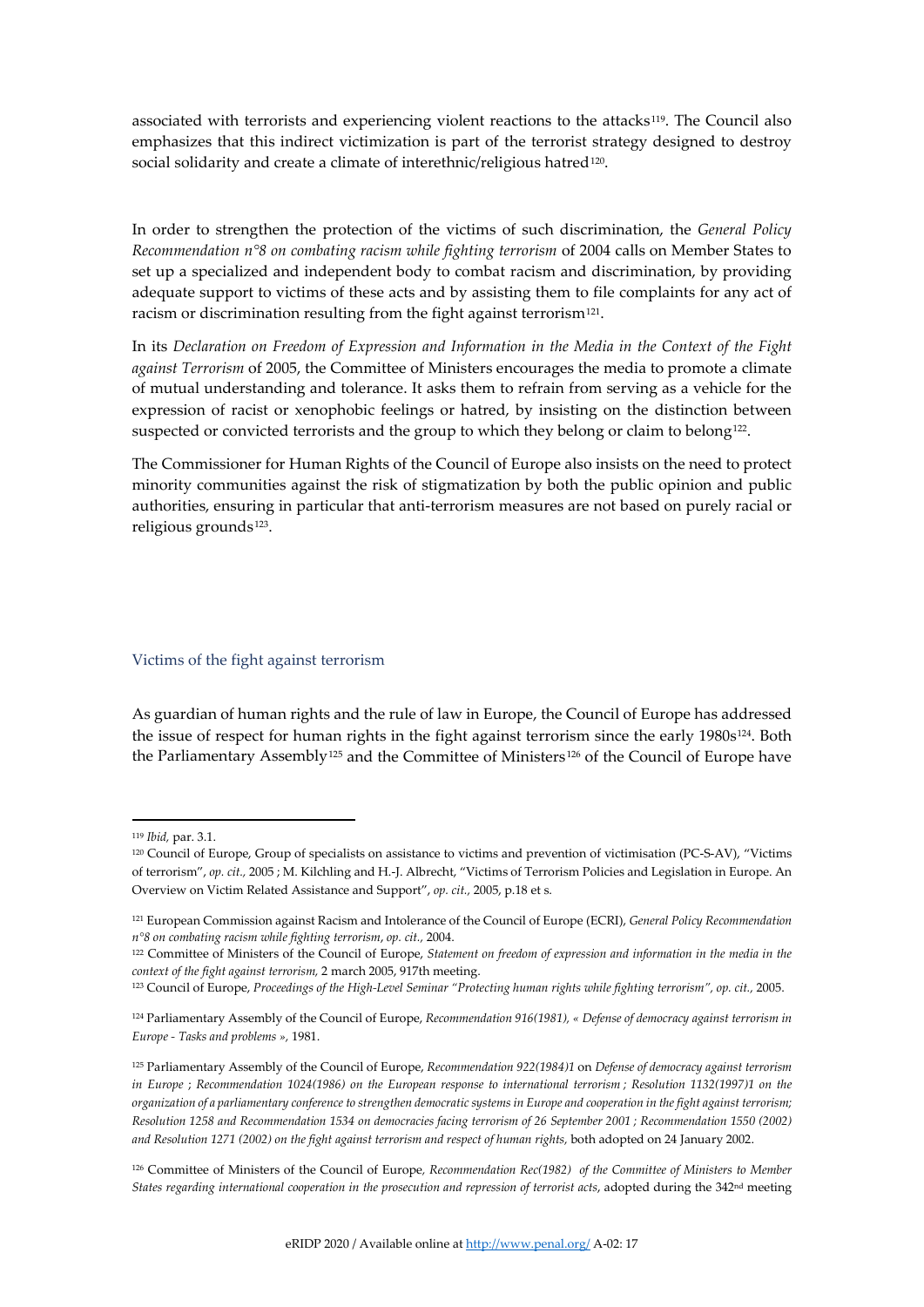emphasized the importance of respecting fundamental rights and freedoms in the fight against terrorism and have adopted a series of instruments aimed at ensuring that counter-terrorism measures comply with the ECHR and international law (including international humanitarian and refugee law). Particularly, the *Guidelines on Human Rights and the Fight against Terrorism of 2002*[127](#page-17-0) contain a series of measures that Member States should take in order to strengthen respect for human rights in all aspects of the fight against terrorism.

However, it should be noted that the *2002 Guidelines* provide that the fight against terrorism may justify a series of derogations, including regarding the rights of defense and the rights of detainees, in accordance with the principle of proportionality and the jurisprudence of the European Court of Human Rights<sup>[128](#page-17-1)</sup>. In this respect, it should be noted that the Court considers that the imperatives of the fight against terrorism require a certain flexibility in interpreting some of the guarantees such as the right to a fair trial, the rights of defense, the conditions of detention, respect for privacy, the principle of non-refoulment, etc.[129](#page-17-2). Nevertheless, the Council recalls that a series of fundamental rights cannot suffer from any derogation under any circumstances : the right to life, the prohibition of torture or inhuman or degrading treatment, the principle that penalties must have a sound legal basis, the prohibition of criminal retroactivity and any provision of customary international humanitarian law.

In a more binding way, the *2005 Convention on the Prevention of Terrorism*[130](#page-17-3) provides that all measures taken for the prevention or the fight against terrorism must respect the rule of law, International and European Human Rights Law and any other provisions of International Law (article 3), in accordance with the principles of proportionality and necessity (article 12).

Regarding the compensation of victims of the fight against terrorism, the *Proceedings of the High-Level Seminar on « Protecting human rights while fighting terrorism » of 2005*[131](#page-17-4) stress the need for major efforts to repair the damage suffered by the population during anti-terrorist operations<sup>132</sup>. The Group of Specialists on Human Rights and the Fight against Terrorism (DH-S-TER) also considers that victims of error or abuse committed in the fight against terrorism should be compensated, particularly for moral damages where the presumption of innocence has not been respected[133.](#page-17-6) In this respect, the DH-S-TER underlines the risk of media lynching that hangs over suspected terrorists[134.](#page-17-7) To avoid such risk, the *Declaration on Freedom of Expression and Information in the Media in the Context of the Fight against Terrorism of 2 March 2005 emphasizes the need to* respect the principle of presumption of innocence of all the persons subject to prosecution for terrorist acts.

Ministers' Deputies on 15 January 1982 ; Committee of Ministers of the Council of Europe*, Statement on the fight against international terrorism*, adopted on 8 November 2001.

<span id="page-17-1"></span><span id="page-17-0"></span><sup>127</sup> Committee of Ministers of the Council of Europe*, Guidelines on human rights and the fight against terrorism, op. cit.,* 2002. <sup>128</sup> *Ibidem*.

<span id="page-17-2"></span><sup>129</sup> See for instance : European Court of Human Rights, *Klass et autres c. Allemagne*, 6 september 1978, serie A n° 28, par. 48, regarding secret surveillance powers of correspondence justified by national security in response to the terrorist threat. <sup>130</sup> Council of Europe, *Convention on the Prevention of Terrorism, op. cit.,* 16 May 205.

<span id="page-17-4"></span><span id="page-17-3"></span><sup>131</sup> Council of Europe, *Proceedings of the High-Level Seminar «Protecting human rights while fighting terrorism» (13-14 June 2005)*, Strasbourg, 2005.

<span id="page-17-5"></span><sup>132</sup> Reports of the visits of the Commissioner for Human Rights in the United Kingdom (CommDH(2005)6) and in Turkey (CommDH(2003)15).

<span id="page-17-7"></span><span id="page-17-6"></span><sup>133</sup> Group of Specialists on human rights and the fight against terrorism (DH-S-TER), report of the 2nd meeting held in Strasbourg on 13-15 February 2002, *op. cit.,* 2002. <sup>134</sup> *Ibidem*.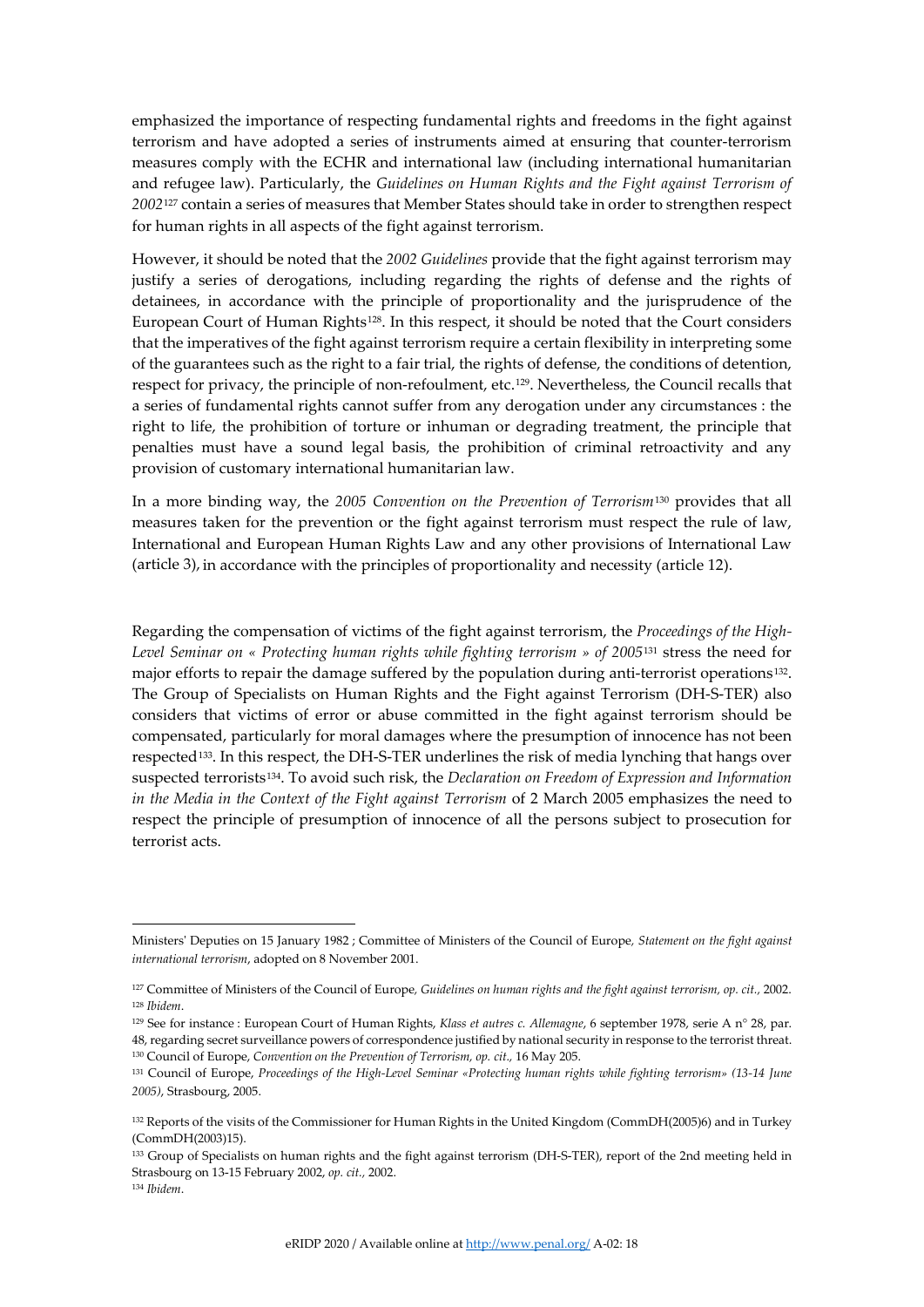## **b) Within the European Union**

Although some counter-terrorism initiatives were taken following the establishment of an area of freedom, security and justice (1997) [135,](#page-18-0) the fight against terrorism really became a major policy concern after the 9/11 attacks. While the *European Parliament Resolution of 5 September 2001* determined the role of the EU in the fight against terrorism[136](#page-18-1), the *Framework Decision of 13 June 2002 on the fight against terrorism* constituted the first main binding instrument in the field at EU level. In particular, a consensus on a common legal definition of terrorism was reached for the first time at European level (Article 1), which allowed the EU to provide minimum rules and sentences for terrorist offense. In addition to the repression of terrorism, the *2002 Framework Decision* addresses the issue of victims of terrorism by asking Member States to take specific measures to provide assistance to victims of terrorism<sup>[137](#page-18-2)</sup> and their family<sup>138</sup>.

Following this decision, we will see that the EU has adopted a series of provisions aimed at providing adequate support and assistance to direct (i) and indirect (ii) victims of terrorism.

(iii) Protection of and assistance to direct victims of terrorism

Although the EU has not adopted any legally binding instrument specifically dedicated to direct victims of terrorism, these latter are protected by several provisions aimed at strengthening their rights, which we will examine in this section.

### Specific status and treatment for victims of terrorism

Within the EU, the specific nature of terrorist victimization has been discussed on several occasions, pointing out their vulnerability, their symbolic value and their instrumentalisation by terrorists.

In this regard, the *2002 Framework Decision on the fight against terrorism* provides that "Victims of terrorist offences are vulnerable, and therefore specific measures are necessary with regard to them" [139.](#page-18-4)

<span id="page-18-3"></span><sup>138</sup> *Ibid,* article 10.

<span id="page-18-0"></span><sup>135</sup> See for instance : UE, European Council, Joint Action 96/610/JAI of 15 October 1996 adopted by the Council on the basis of Article K.3 of the Treaty on European Union concerning the creation and maintenance of a Directory of specialized counter-terrorist competences, skills and expertise to facilitate counter-terrorist cooperation between the Member States of the European Union ; European Council, Joint Action of 98/428/JHA of 29 June 1998 adopted by the Council on the basis of Article K.3 of the Treaty on European Union, on the creation of a European Judicial Network ; European Council, Joint action 98/733/JHA of 21 December 1998 adopted by the Council on the basis of Article K.3 of the Treaty on European Union, on making it a criminal offence to participate in a criminal organisation in the Member States of the European Union ; European Council, Council Decision of 3 December 1998 instructing Europol to deal with crimes committed or likely to be committed in the course of terrorist activities against life, limb, personal freedom or property ; European Council, Tampere Council conclusions of 15 and 16 October 1999 ; European Council, Recommendation of 9 December 1999 on cooperation in combating the financing of terrorism.

<span id="page-18-2"></span><span id="page-18-1"></span><sup>136</sup> EU, European Parliament, *Resolution on the role of the EU in the fight against terrorism,* 5 September 2001 (2001/2016(INI)). <sup>137</sup> *Ibid,* preamble, par. 8.

<span id="page-18-4"></span><sup>139</sup> EU, *Framework Decision of 13 June 2002 on the fight against terrorism* (2002/475/JAI), article 10, par. 8.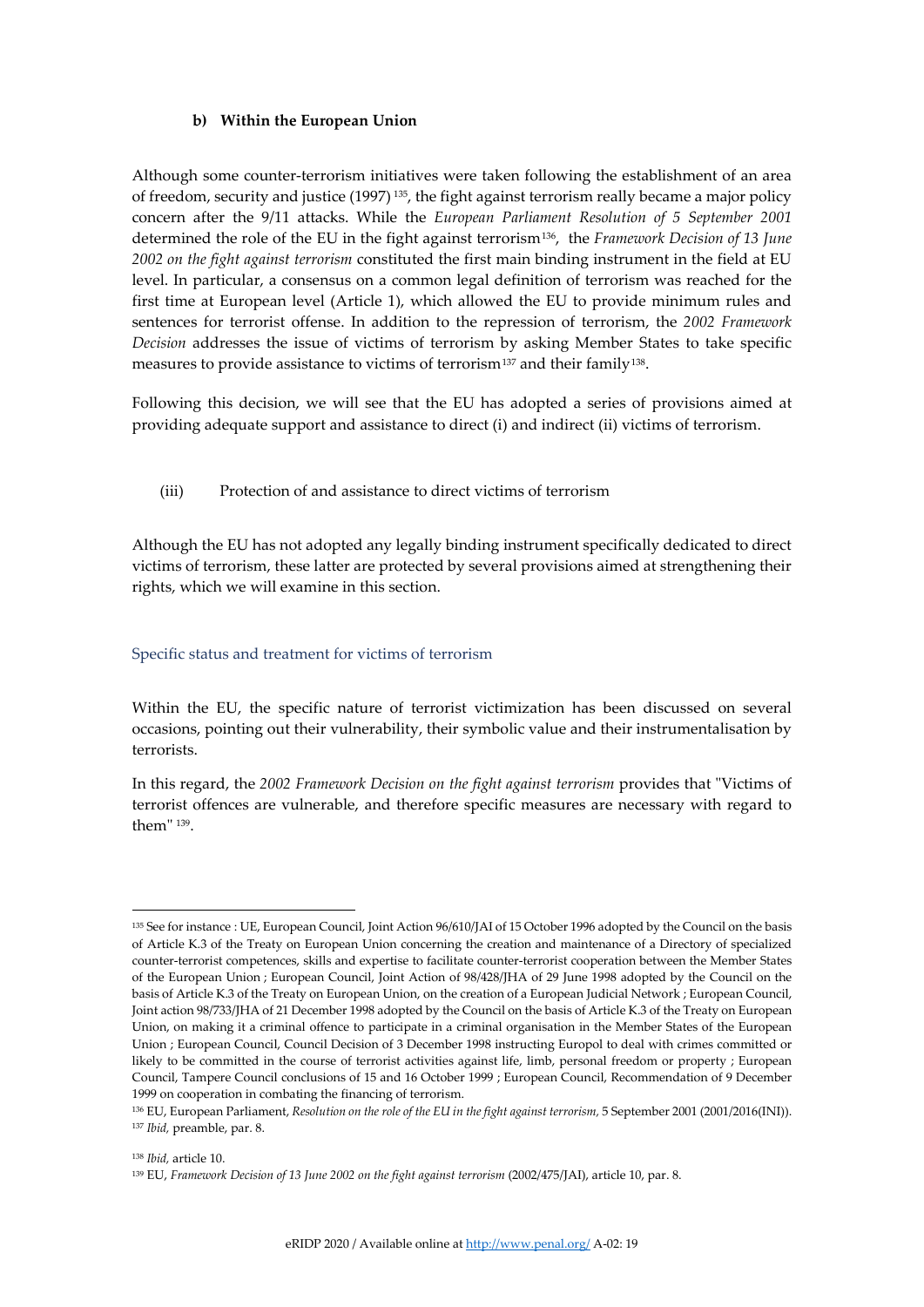Similarly, the *2017 Directive on combating terrorism,* which replaces the *2002 Framework Decision,*  encourages Member States to adopt measures of protection, support and assistance responding to the "specific needs" of victims of terrorism<sup>[140](#page-19-0)</sup>.

The *2012 Directive of the European Parliament and of the Council establishing minimum standards on the rights, support and protection of victims of crime* also seems to recognize the specificity of victims of terrorism by stating that : "Victims of terrorism have suffered attacks that are intended ultimately to harm society. They may therefore need special attention, support and protection due to the particular nature of the crime that has been committed against them. Victims of terrorism can be under significant public scrutiny and often need social recognition and respectful treatment by society. Member States should therefore take particular account of the needs of victims of terrorism, and should seek to protect their dignity and security"[141](#page-19-1). In addition, the *2012 Directive* notes that victims of terrorism tend to suffer from a high rate of secondary victimization, intimidation and reprisals, requiring, where appropriate, specific protection measures<sup>[142](#page-19-2)</sup>.

More recently, the *European Parliament Resolution of 12 December 2018 on findings and recommendations of the Special Committee on Terrorism*[143](#page-19-3) stresses that "victims of terrorism have a very specific status, and meeting their needs is not only a legal obligation under EU, international and national law but also a responsibility for the whole of our societies"<sup>[144](#page-19-4)</sup>.

### **Assistance and support services to victims of terrorism**

Within the EU, the need to strengthen European and national efforts to improve protection and assistance to victims of terrorism has been emphasized on several occasions<sup>145</sup>.

While the *2002 Framework Decision on the fight against terrorism* encourages Member States to adopt measures to ensure adequate support for victims of terrorism<sup>146</sup> and their family<sup>[147](#page-19-7)</sup>, it does not specify what these measures should be and mainly focuses on the definition and punishment of terrorist offenses. There is therefore a major step forward with the *2017 Directive on combating terrorism*[148](#page-19-8) that replaces the *2002 Framework Decision* and extends its purpose to « measures of protection of, and support and assistance to, victims of terrorism» (article 1- Subject matter). Accordingly, the *2017 Directive* contains a title V dedicated to the "protection of, support to, and rights of victims of terrorism". For instance, article 24 asks Member States to ensure support services addressing the specific needs of victims of terrorism, immediately after a terrorist attack and for as long as necessary. The *2017 Directive* also specifies that these services shall be

<span id="page-19-0"></span><sup>140</sup> EU, *Directive 2017/541 of the European Parliament and of the Council of 15 March 2017 on combating terrorism and replacing Council Framework Decision 2002/475/JHA and amending Council Decision 2005/671/JHA,* OJEU 31 March 2017*,* par. 27 and 29.

<span id="page-19-1"></span><sup>141</sup> *Ibid,* par. 16.

<sup>142</sup> *Ibid,* par. 57 and art. 22, par. 3.

<span id="page-19-3"></span><span id="page-19-2"></span><sup>143</sup> EU, European Parliament, *Resolution on findings and recommendations of the Special Committee on Terrorism, op. cit.,* 2018. <sup>144</sup> *Ibid,* preamble, par. EX.

<span id="page-19-5"></span><span id="page-19-4"></span><sup>145</sup> EU, European Council, Declaration on combating terrorism of 25 March 2004, *op. cit.,* 2004 ; EU, European Council, *EU Counter-Terrorism Strategy*, Bruxelles, 30 November 2005 ; UE, Commission Européenne, *Programme de solidarité de l'UE face aux conséquences des menaces et des attentats terroristes*, Doc. n°15480/04, Bruxelles, le 1er décembre 2004. <sup>146</sup> EU, *Framework Decision of 13 June 2002 on the fight against terrorism*, *op. cit.,* preamble, par. 8.

<span id="page-19-7"></span><span id="page-19-6"></span><sup>147</sup> *Ibid,* article 10.

<span id="page-19-8"></span><sup>148</sup> EU, *Directive 2017/541 of 15 March 2017 on combating terrorism and replacing Council Framework Decision 2002/475/JHA and amending Council Decision 2005/671/JHA, op. cit.*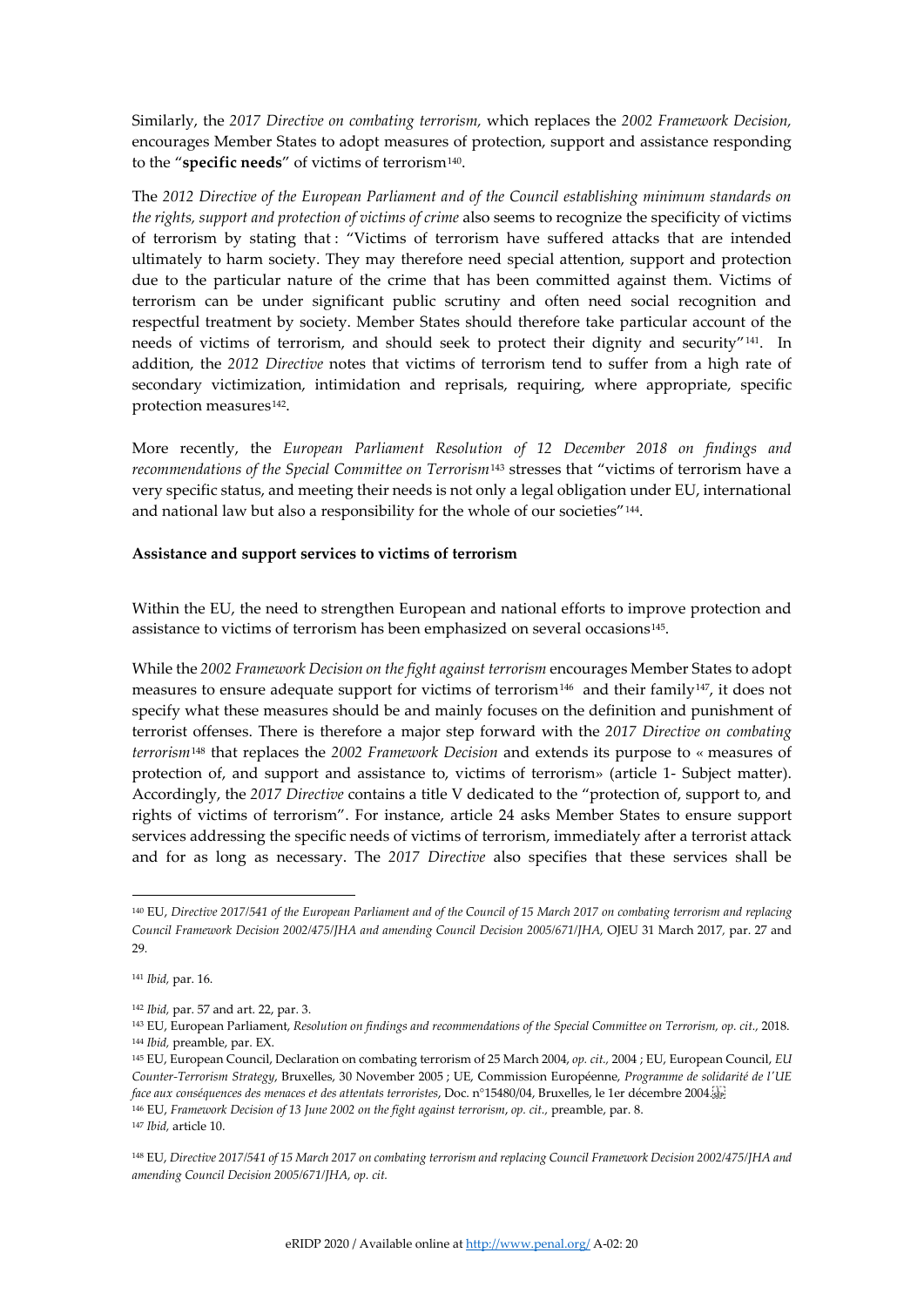confidential, free of charge and easily accessible and shall include, amongst others : emotional and psychological support, provision of any relevant information, assistance with compensation claims (article 24.3).

On the short term, Member States are asked to improve support services in the framework of their national emergency-response infrastructures, by providing a comprehensive response to the needs of victims and their family members, including appropriate identification, communication, first aid, medical treatment and psychological/emotional support (article 24.4 et 24.5)

On the longer term, the *2017 Directive* specifies that Member States shall ensure that victims of terrorism have access to legal aid and effective protection measures in the course of criminal proceedings, where the risks of intimidation and retaliation require to protect their dignity and physical integrity (article 25).

Finally, the *European Parliament Resolution of 12 December 2018 on findings and recommendations of the Special Committee on Terrorism*[149](#page-20-0) provides that Members States must protect, recognise, support and compensate victims of terrorism, who should be at the center of the fight against terrorism[150.](#page-20-1) In view of improving assistance and support to victims of terrorism, the Parliament "calls on the Commission to put forward a legislative proposal on the victims of terrorism that responds effectively to victims' needs in the short and long term"[151](#page-20-2).

The Parliament notes that terrorism may have particularly severe psychological consequences for victims who should therefore benefit from effective psychological/emotional support on the short, medium and long term<sup>[152](#page-20-3)</sup>. On the short term, Member States are asked to provide effective emergency assistance, including first aid, medical treatment, cash advances to help cover immediate expenses, certified childcare and home support, tax relief schemes and help with transport in the case of disability.

The right of information of the victims and their families is also stressed. While Member States are asked to provide all relevant information with a single point of contact [153](#page-20-4), the European Commission is invited to establish a single on-line platform in all EU languages covering the rights of and support for victims of terrorism[154.](#page-20-5)

On the longer term, Member States are invited to guarantee effective access to justice (including legal aid and protection against the risk of intimidation or retaliation), especially in the case of attacks involving transnational victims.

It should also be noted that, considering the ideological dimension of terrorism, specific attention is paid to the protection of dignity of victims. In this respect, Member States are invited "to set up legal mechanisms to criminalise the glorification of a specific act of terrorism as it humiliates the victims and causes secondary victimisation by damaging the victims' dignity and recovery" [155.](#page-20-6) The Parliament also calls on Member States to forbid homages to those found guilty of terrorist

<span id="page-20-4"></span><sup>153</sup> *Ibid,* par 203.

<span id="page-20-0"></span><sup>149</sup> EU, European Parliament, *Resolution on findings and recommendations of the Special Committee on Terrorism, op. cit.,* 2018. <sup>150</sup> *Ibidem.*

<span id="page-20-2"></span><span id="page-20-1"></span><sup>151</sup> *Ibid,* par. 204.

<span id="page-20-3"></span><sup>152</sup> *Ibidem.*

<sup>154</sup> *Ibid,* par 203.

<span id="page-20-6"></span><span id="page-20-5"></span><sup>155</sup> *Ibid,* par. 212.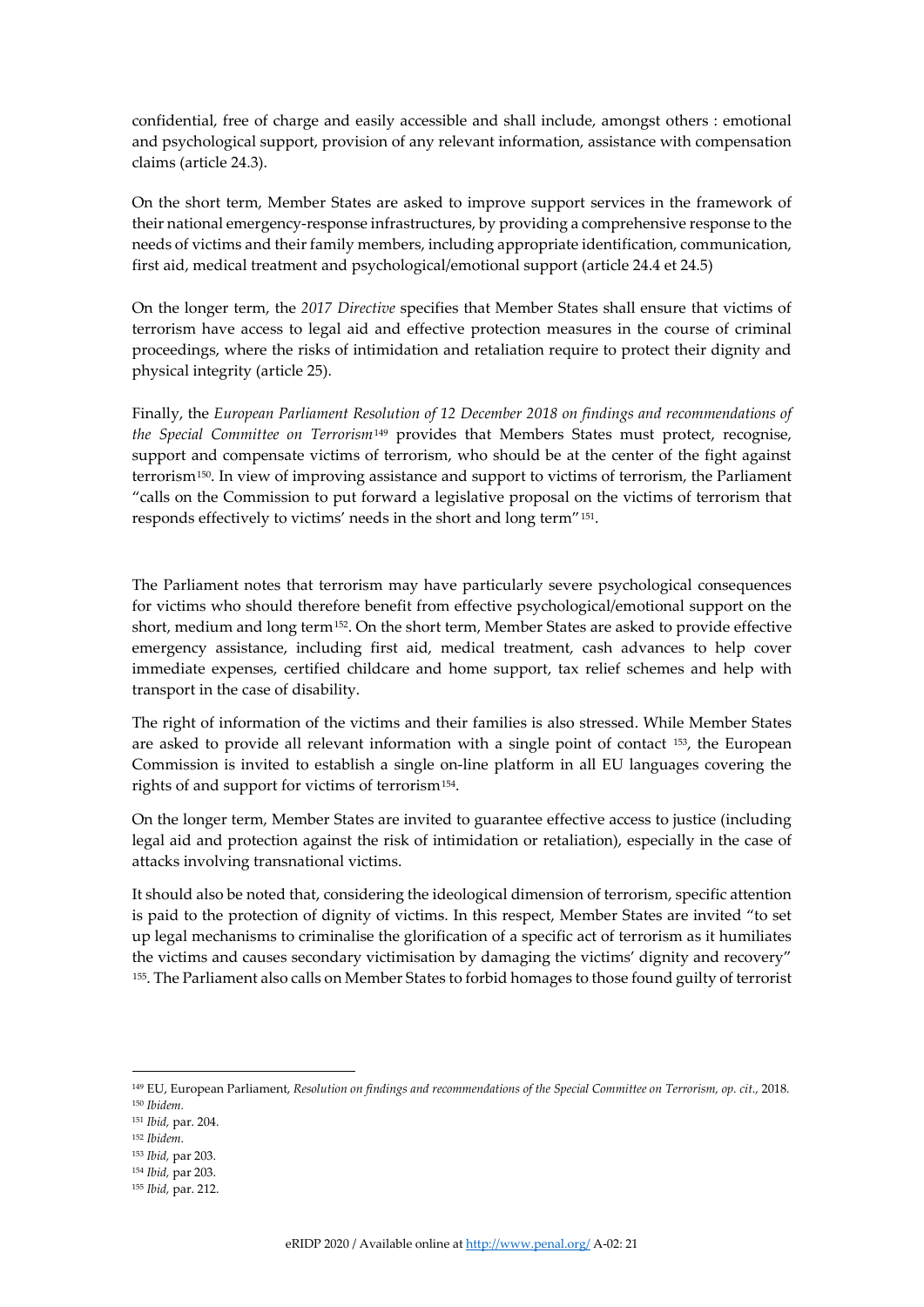activities and to protect victims against secondary victimisation arising from humiliation, harassment, fear or attacks by the social entourage of the aggressors<sup>156</sup>.

## **Reparation and compensation of victims of terrorism**

Even though there is currently no EU compensation fund dedicated to the reparation of victims of terrorism, several provisions have been adopted to guarantee the compensation of victims of terrorism. For instance, the *2004 Declaration on combatting terrorism* stressed the need to adopt the *Council Directive 2004/80/EC of 29 April 2004 relating to compensation to crime victims and called on* the European Commission to ensure the allocation of the funds available in the 2004 budget for supporting victims of terrorism<sup>157</sup>.

More recently, the *European Parliament Resolution of 12 December 2018 on findings and recommendations of the Special Committee on Terrorism*[158](#page-21-2) called on the Member States to facilitate the compensation of victims of terrorism, in particular through the introduction of a simplified procedure at national level for granting automatic compensation immediately after an attack, while periodically reviewing the need for further compensation depending on the evolution of the victim's situation. With this in mind, the Parliament invited the European Commission to formulate a legislative proposal on "a standardised form for claiming compensation, outlining clear duties and deadlines for insurers"[159.](#page-21-3)

The Parliament also highlights that the levels and procedures of compensation vary considerably from one Member State to another, which would reinforce the feeling of injustice among the victims of terrorist attack and aggravate their suffering. With this in mind, the Commission is encouraged to initiate a dialogue with the Member States in order to reduce these disparities<sup>[160](#page-21-4)</sup>.

Finally, it should be noted that the Parliament calls on the Commission to amend the provisions on the European Solidarity Fund (which was set up in 2002 to express EU's solidarity in case of major natural disasters) in order to include compensation of victims of large-scale terrorist attacks[161](#page-21-5).

### **Enhanced cooperation and coordination to ensure effective assistance to victims of terrorism**

In order to ensure effective assistance to victims of large-scale terrorist attacks, the need to strengthen cooperation and coordination amongst Member States has been raised several times<sup>162</sup>.

<span id="page-21-1"></span><span id="page-21-0"></span><sup>156</sup> *Ibid,* par. 214-215.

<span id="page-21-2"></span><sup>157</sup> European Council, *Declaration on combating Terrorism*, *op. cit.,* 2004, par. 4.

<span id="page-21-3"></span><sup>158</sup> EU, European Parliament, *Resolution on findings and recommendations of the Special Committee on Terrorism, op. cit.,* 2018.

<span id="page-21-5"></span><span id="page-21-4"></span><sup>159</sup> *Ibid,* par. 204.

<span id="page-21-6"></span><sup>160</sup> *Ibid,* par. 218.

<sup>161</sup> *Ibid, par 217.*

<sup>162</sup> See for instance : EU, European Council, *Declaration on combating Terrorism*, *op. cit.,* 2004 ; EU, European Commission, *"EU Solidarity Programme on the Consequences of Terrorist Threats and Attacks"*, Doc. n°15480/04, Brussels, 1st December  $2004.55$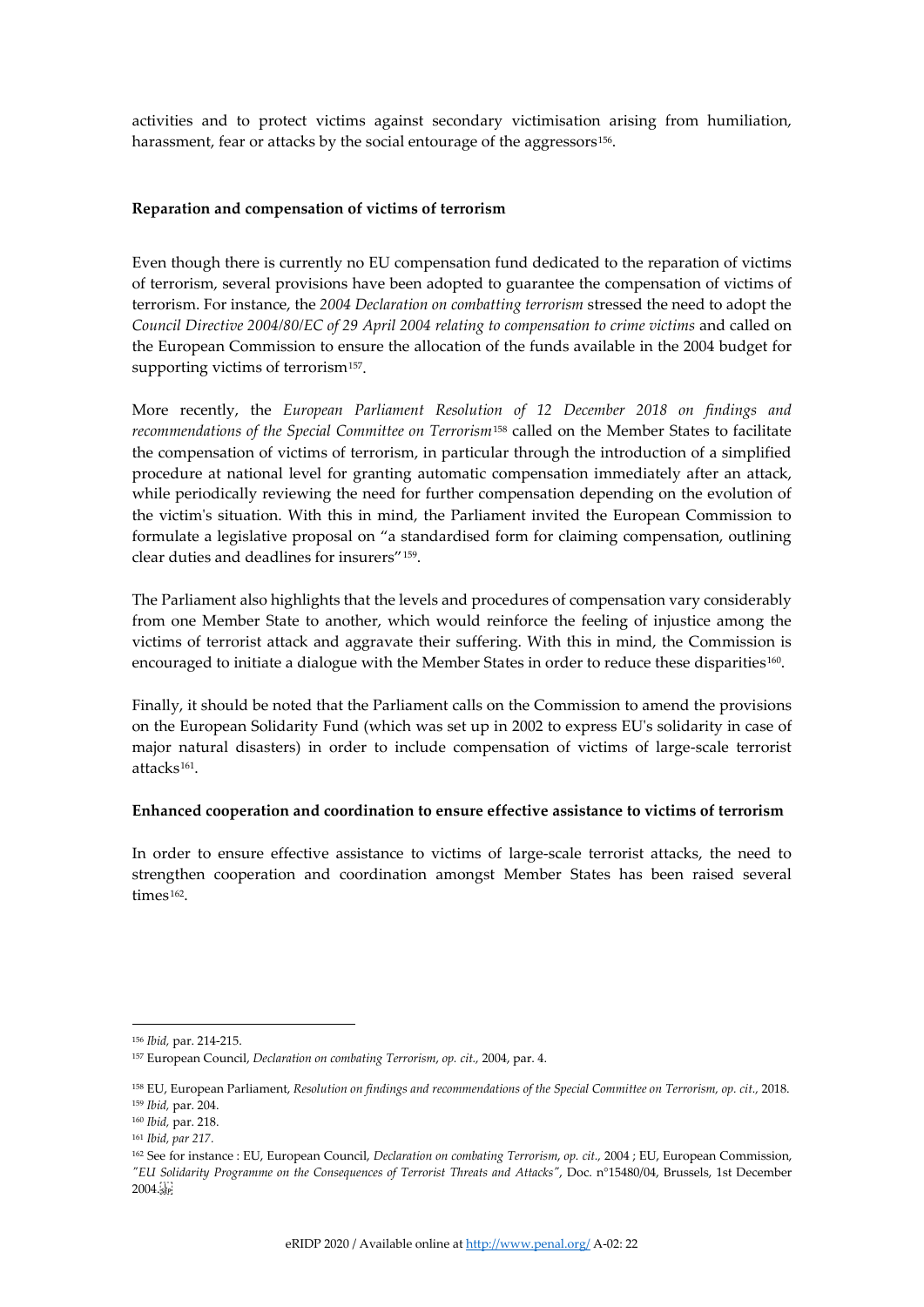In this regard, the *2005 EU Counter-Terrorism Strategy*[163](#page-22-0) stresses the benefits of resorting to the EU mutual assistance and coordination mechanisms used to deal with large-scale natural disasters.

Besides cooperation in crisis situations, the EU encourages Member States to cooperate in the establishment of assistance systems for victims of terrorist acts. For instance, the *2017 Directive on combating terrorism*[164](#page-22-1) asks Member States to strengthen cooperation in order to guarantee adequate assistance to victims of terrorism, in particular for those who reside in another Member State than the one where the terrorist act was committed.

In order to facilitate the coordination of assistance to victims of terrorism, the *European Parliament Resolution of 12 December 2018 on findings and recommendations of the Special Committee on Terrorism*[165](#page-22-2) calls on the Commission to establish an EU Coordination Centre for victims of terrorism (CCVT), which would ensure adequate crisis support and coordinated assistance to victims of terrorism, in particular for transnational victims (exchange of knowledge, protocols and best practices, setting-up of registers of victims of terrorism in Member States and at European level, public register of accredited victim support organisations, etc.)<sup>[166](#page-22-3)</sup>.

At national level, Member States are asked to improve support services in the framework of their national emergency-response infrastructures, by strengthening the coordination between all relevant entities in view of offering a comprehensive response to the needs of victims of terrorism, with a single authority responsible for acting as a national contact point for the CCVT.

# **The role and participation of victims of terrorism and civil society as key elements of the fight against terrorism and the empowerment of victims' rights**

The EU has repeatedly emphasized the role and participation of civil society and of victims of terrorism in the fight against this phenomenon and the empowerment of victims' rights.

For instance, the *2005 EU Counter-Terrorism Strategy*[167](#page-22-4) insists on the role of victims' associations and their interaction with European institutions in order to improve support for victims of terrorism. Several EU instruments also stress the need to strengthen the participation by and cooperation with local communities, civil society, grassroots actors, NGOs and the private sector in order to prevent terrorist radicalization<sup>[168](#page-22-5)</sup>. According to these instruments, these actors play an indispensable role in the fight against terrorism, by promoting effective counter-speech and

<span id="page-22-0"></span><sup>163</sup> EU, European Council, *EU Counter-Terrorism Strategy*, Brussels, 30 November 2005.

<span id="page-22-1"></span><sup>164</sup> EU, *Directive 2017/541 of 15 March 2017 on combating terrorism and replacing Council Framework Decision 2002/475/JHA and amending Council Decision 2005/671/JHA, op. cit.,* art. 26.

<span id="page-22-3"></span><span id="page-22-2"></span><sup>165</sup> EU, European Parliament, *Resolution on findings and recommendations of the Special Committee on Terrorism, op. cit.,* 2018. <sup>166</sup> *Ibid,* par. 201 et 202.

<span id="page-22-4"></span><sup>167</sup> EU, European Council, *EU Counter-Terrorism Strategy*, Brussels, 30 November 2005.

<span id="page-22-5"></span><sup>168</sup> *Ibid*em ; EU, *Directive 2017/541 of 15 March 2017 on combating terrorism and replacing Council Framework Decision*  2002/475/JHA and amending Council Decision 2005/671/JHA, op. cit., preamble; EU, European Council, *Conclusions of the Council and of the Representatives of the Governments of the Member States, meeting within the Council, on the prevention of radicalisation leading to violent extremism,* 2016, (2016/C 467/02).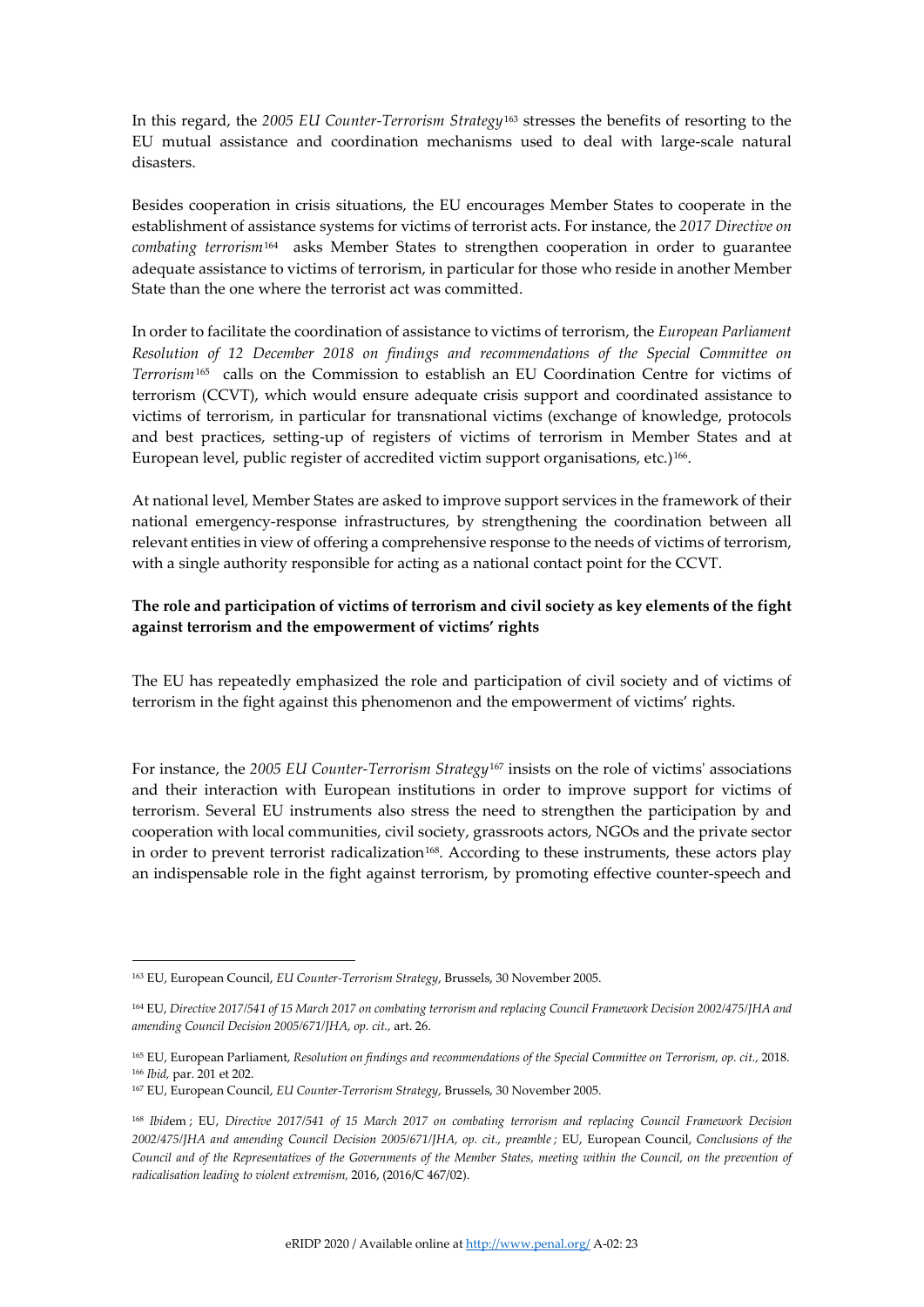messages against extremist ideology and by helping people at risk to develop a sense of belonging and positive identity<sup>[169](#page-23-0)</sup>

In particular, the role of the victims of terrorism in the fight against terrorism and the prevention of radicalization has been encouraged on several occasions, emphasizing the effectiveness of their speeches in "de-legitimizing" the terrorist narrative and illustrating the disastrous human consequences of terrorist attacks<sup>170</sup>.

Some instruments[171](#page-23-2) also present the participation of young people as a key factor in preventing radicalization, promoting democratic values, social integration, active citizenship and positive identity building.

Finally, the European Council has stressed the interest of disseminating the testimonies of former terrorists who have abandoned violent extremism or of members of their family, in order to counter the terrorist propaganda[172.](#page-23-3) Similarly, the *European Parliament Resolution of 12 December*  2018 on findings and recommendations of the Special Committee on Terrorism notes that meetings in schools with victims of terrorist attacks, persons who have de-radicalized or returnees and their families, could be an effective instrument to prevent radicalization<sup>173</sup>.

### **Commemoration and tribute to the victims of terrorism**

The EU has repeatedly recognised the need to pay tribute to the victims of terrorist attacks as a sign of solidarity from the community on behalf of which they have been sacrificed.

In such perspective, various measures have been taken to commemorate victims of terrorism at EU level, such as the "European Day of Remembrance of Victims of Terrorism" (EDVT). This remembrance day was proclaimed by the European Council on March 11th following the Madrid attacks of March 2004 [174](#page-23-5). Since then, 14 JEVT have been celebrated, bringing together victims' associations, front-line workers, victims of terrorism and representatives of the Member States to pay tribute to the victims of terrorism. These events also gave the victims the opportunity to express their voice and share their stories<sup>[175](#page-23-6)</sup>. Both the European Commission<sup>[176](#page-23-7)</sup> and the European Parliament<sup>[177](#page-23-8)</sup> have stressed the positive impact of the JEVT on victims, encouraging Member States to promote their celebration throughout Europe.

<span id="page-23-0"></span><sup>169</sup> *Ibidem.*

<span id="page-23-1"></span><sup>170</sup> EU, European Council, *EU Counter-Terrorism Strategy*, Brussels, 19 May 2014 ; Statement by Gilles de Kerchove during the European Day of Remembrance of Victims of Terrorism, 11 March 2012; EU, European Council, *Conclusions of the Council of the European Union and of the Member States meeting within the Council on enhancing the criminal justice response to radicalisation leading to terrorism and violent extremism*, 20 November 2015.

<span id="page-23-2"></span><sup>171</sup>EU, European Commission, *European Security Research Programme,* Strasbourg, 28 April 2015, COM(2015) ; EU, European Council, *Conclusions of the Council and of the Representatives of the Governments of the Member States, meeting within*  the Council, on the role of the youth sector in an integrated and cross-sectoral approach to preventing and combating violent *radicalisation of young people,* 30 May 2016 (doc. 9640/16).

<span id="page-23-3"></span><sup>172</sup> EU, European Council, *EU Counter-Terrorism Strategy*, Brussels, 19 May 2014, par. 30 et s

<span id="page-23-4"></span><sup>173</sup> EU, European Parliament, *Resolution on findings and recommendations of the Special Committee on Terrorism, op. cit.,* 2018, par. 45.

<span id="page-23-5"></span><sup>174</sup> EU, European Council, *Declaration on combatting terrorism, op. cit.* 2004.

<span id="page-23-6"></span><sup>175</sup> *Ibidem.*

<span id="page-23-7"></span><sup>176</sup>*Ibidem.*

<span id="page-23-8"></span><sup>177</sup> EU, European Parliament, *Resolution on findings and recommendations of the Special Committee on Terrorism, op. cit.,* 2018, par. 220.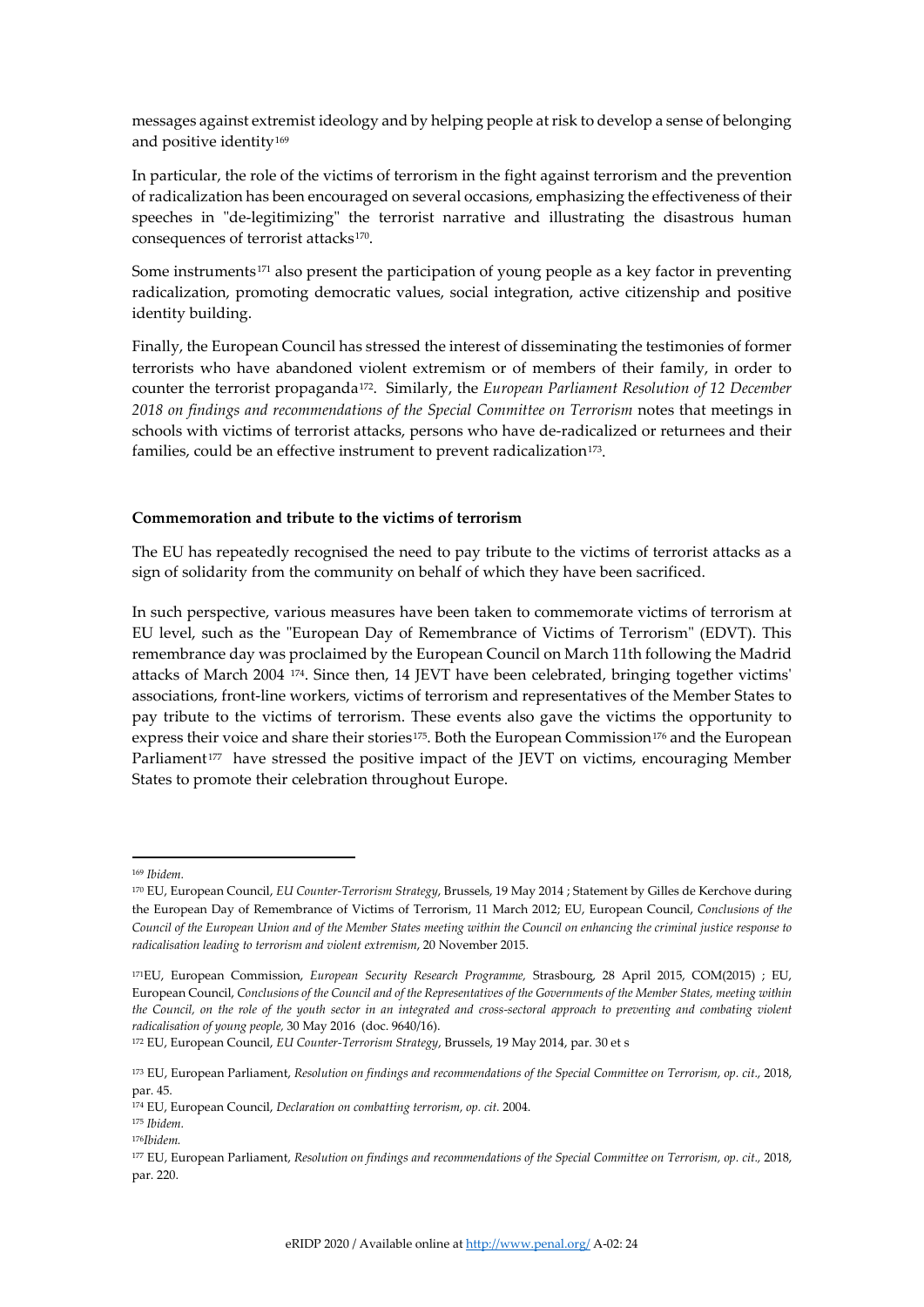# **The role and liability of the media in the protection of victims of terrorist attacks**

While many EU instruments<sup>[178](#page-24-0)</sup> encourage the role of the media in the fight against terrorism and the prevention of radicalization, provisions to protect victims of terrorism from intrusive media practices are lacking.

It should be noted, however, that the recent *European Parliament Resolution of 12 December 2018 on findings and recommendations of the Special Committee on Terrorism addresses this issue, encouraging* the EU to promote good practices for the media on matters that are sensitive topics for victims of terrorism and their families<sup>179</sup>. The Parliament also recalls that the media must respect the dignity and privacy of victims and their families, while avoiding revealing their identity without their prior consent<sup>[180](#page-24-2)</sup>.

# (i) Protection of and assistance to indirect victims of terrorism

Although the indirect victims of terrorism are not included in the definitions of victims of terrorism adopted within the EU, we will see that a series of European provisions call on the Member States to acknowledge and remedy their suffering.

# *Vicarious victims amongst the targeted population*

Since 2001, the EU has adopted numerous instruments and provisions in order to strengthen the protection of citizens against the terrorist threat, whether in prevention (e.g. strengthening the security of transport and critical infrastructures) or in response to terrorist attacks (improvement of civil protection, communication and provision of accurate and adequate information to the population, etc.)[181](#page-24-3) .

In this respect, the *European Parliament Resolution of 12 December 2018 on findings and recommendations of the Special Committee on Terrorism* stresses that this obligation of protection against terrorist attacks derives from international and regional human rights law, which require states to protect the right to life and the right to security of all individuals under their

<span id="page-24-0"></span><sup>178</sup> EU, European Council, *EU Counter-Terrorism Strategy*, Brussels, 19 May 2014, par. 30 et s. ; EU, European Council, *Conclusions of the Council and of the Representatives of the Governments of the Member States, meeting within the Council, on the prevention of radicalisation leading to violent extremism, op. cit.,* 2016; EU, *Directive 2017/541 of 15 March 2017 on combating terrorism and replacing Council Framework Decision 2002/475/JHA and amending Council Decision 2005/671/JHA, op. cit., 2017,* preamble, par. 20. EU, European Parliament, *Resolution on findings and recommendations of the Special Committee on Terrorism, op. cit.,* 2018.

<span id="page-24-1"></span><sup>179</sup> EU, European Parliament, *Resolution on findings and recommendations of the Special Committee on Terrorism, op. cit.,* 2018. <sup>180</sup> *Ibidem.*

<span id="page-24-3"></span><span id="page-24-2"></span><sup>&</sup>lt;sup>181</sup> EU, European Council, *Declaration on combatting terrorism, op. cit.* 2004, par. 11 and Appendix I: Strategic objectives of the European Union in the fight against terrorism, objective 5 ; EU, European Commission, *"EU Solidarity Programme on the Consequences of Terrorist Threats and Attacks"*, Doc. n°15480/04, Brussels, 1st December 2004 ; EU, European Council, *Decision 2007/124/EC, Euratom of 12 February 2007 establishing for the period 2007-2013, as part of General Programme on Security and Safeguarding Liberties, the Specific Programme 'Prevention, Preparedness and Consequence Management of Terrorism and other Security related risks'*, 24 February 2007, p. 1 ; EU, European Council, *EU Counter-Terrorism Strategy*, Brussels, 30 November 2005 + revised version of 19 May 2014 ; EU, European Council, *Council Conclusions on the renewed EU Internal Security Strategy for the period 2015-2020,* 17 June 2015 ; Communication from the Commission to the European Parliament, the Council, the European Economic And Social Committee and the Committee of the Regions Action Plan to support the protection of public spaces (COM(2017) 612), 18 October 2017.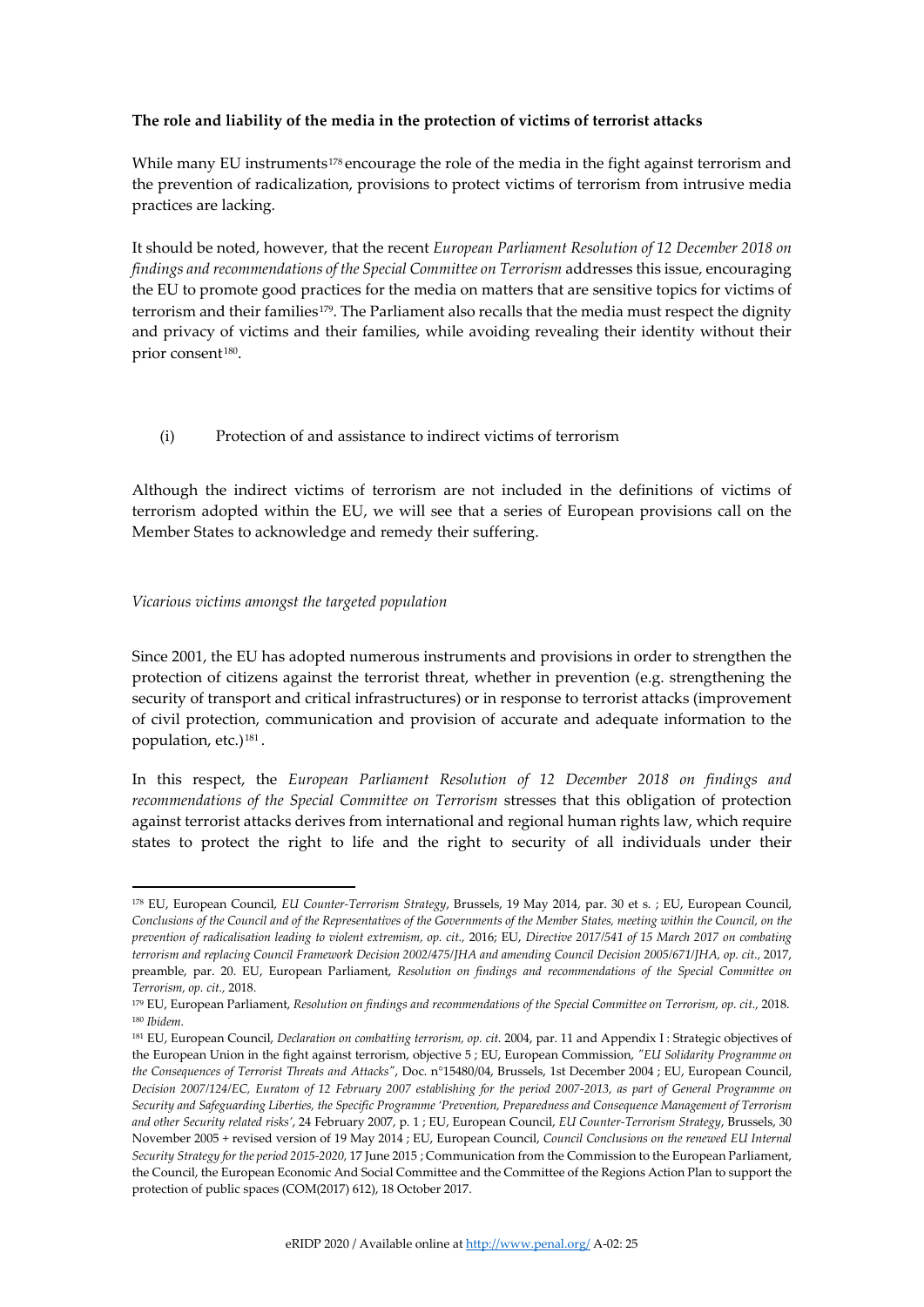#### jurisdiction<sup>182</sup>.

#### *Victims of discrimination/vicarious retribution in response to terrorist attacks*

With regard to victims of discrimination/vicarious retribution, the EU recognizes that terrorism and the fight against terrorism have fostered discrimination, stigmatization, exclusion and vicarious retribution against minority communities living in the West, especially against immigrants of Arab-Muslim appearance<sup>[183](#page-25-1)</sup>.

In response to this phenomenon, several EU instruments[184](#page-25-2) recognize the need to protect minority communities against the risk of reprisals following terrorist attacks, pointing out that this phenomenon is precisely sought after by the terrorist strategy aimed at reinforcing social divisions and creating a climate of interethnic/religious hatred conducive to violent radicalization. Accordingly, Member States are invited to adopt measures aimed at promoting intercultural dialogue, tolerance, mutual respect and equal opportunities for all, while combating racism, xenophobia and assimilations of terrorism with the Muslim community[185](#page-25-3).

More recently, the *Conclusions of the Council of the European Union and of the Member States meeting within the Council on enhancing the criminal justice response to radicalisation leading to terrorism and violent extremism*[186](#page-25-4) (2015) and the *Conclusions of the Council and of the Representatives of the Governments of the Member States, meeting within the Council, on the prevention of radicalisation leading to violent extremism*[187](#page-25-5) (2016) call on Member States to promote tolerance and combat xenophobia, discrimination, hate speech, social marginalization and the degradation of the social fabric, stressing that these conditions favour radicalization.

Similarly, the *Conclusions of the Council and of the Representatives of the Governments of the Member States, meeting within the Council, on the role of the youth sector in an integrated and cross-sectoral*  approach to preventing and combating violent radicalisation of young people<sup>[188](#page-25-6)</sup> (2016) stress that discrimination, exclusion and injustice favour the spread of violent radicalization, requiring to strengthen intercultural dialogue, mutual respect, empathy, integration, sense of identity and

<span id="page-25-0"></span><sup>182</sup> EU, European Parliament, *Resolution on findings and recommendations of the Special Committee on Terrorism, op. cit.,* 2018, par. 223.

<span id="page-25-1"></span><sup>183</sup> See for instance : EU, European Council, *Declaration on combatting terrorism*, *op. cit.,* 2004 ; EU, European Council, *Conclusions and plan of action of the extraordinary European Council of 21 September 2001*, SN 140/01, p. 4 ; EU, European Council, *Council Conclusions the application of the EU Charter of Fundamental Rights*, 2015 (doc. 10005/16).

<span id="page-25-2"></span><sup>184</sup> EU, European Council, *Declaration on combatting terrorism*, *op. cit.,* 2004, Appendix I : « Strategic objectives of the EU in the fight against terrorism», objective 5; EU, European Council, *Conclusions and plan of action of the extraordinary European Council of 21 September 2001*, *op. cit.,* p. 4; EU, European Council, *EU Counter-Terrorism Strategy*, *op. cit.,* 2005, first objective ; EU, European Council, *EU Counter-Terrorism Strategy*, *op. cit.,* 2014; EU, European Council, *Council Conclusions the application of the EU Charter of Fundamental Rights*, 2015 (doc. 10005/16).

<span id="page-25-3"></span><sup>185</sup> *Ibidem*.

<span id="page-25-4"></span><sup>186</sup> European Council, *Conclusions of the Council of the European Union and of the Member States meeting within the Council on enhancing the criminal justice response to radicalisation leading to terrorism and violent extremism*, 20 November 2015.

<span id="page-25-5"></span><sup>187</sup> EU, European Council, *Conclusions of the Council and of the Representatives of the Governments of the Member States, meeting within the Council, on the prevention of radicalisation leading to violent extremism, op. cit.,* 2016.

<span id="page-25-6"></span><sup>188</sup> European Council, *Conclusions of the Council and of the Representatives of the Governments of the Member States, meeting within the Council, on the role of the youth sector in an integrated and cross-sectoral approach to preventing and combating violent radicalisation of young people,* 30 May 2016 (doc. 9640/16).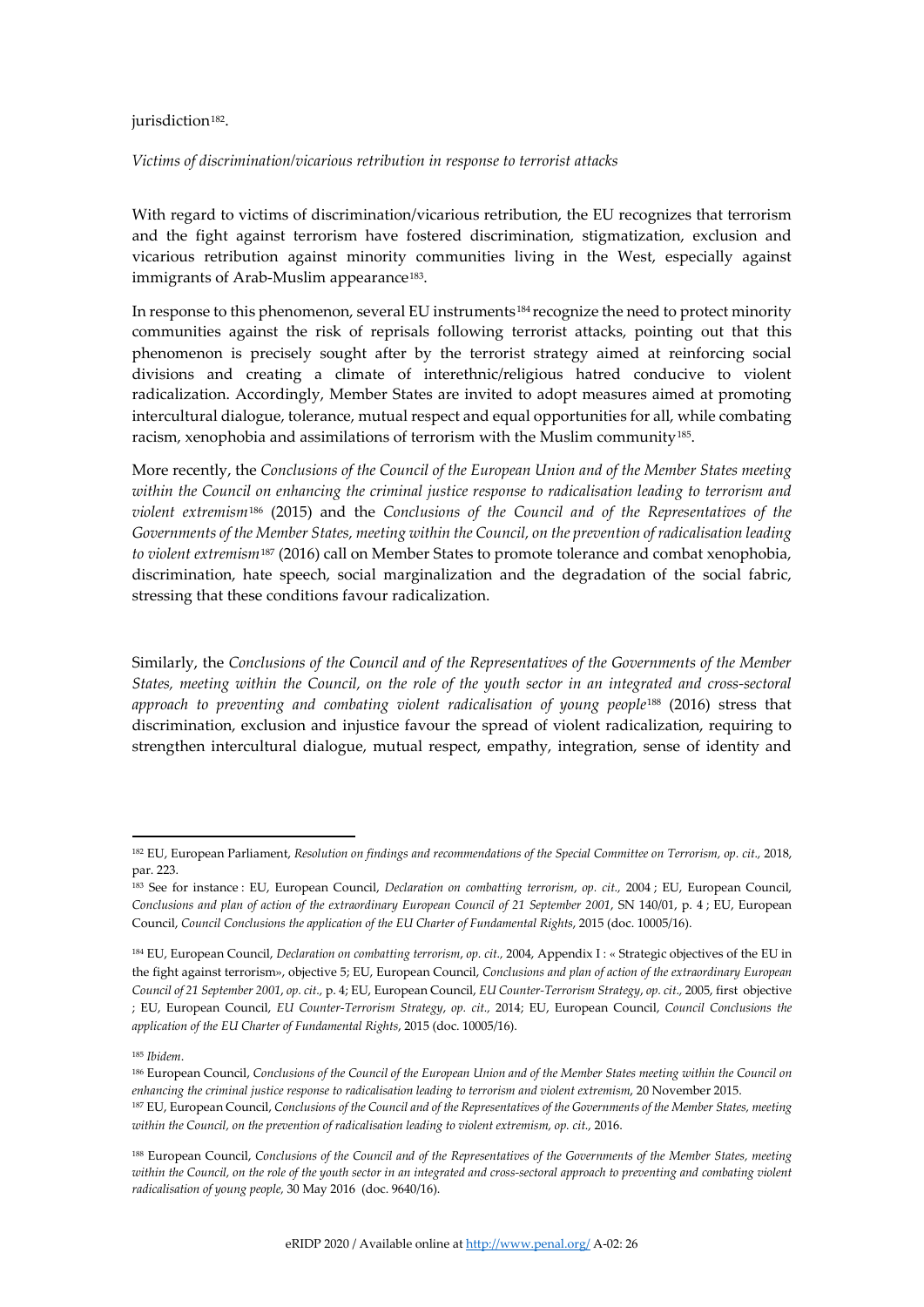belonging. These conclusions also recall that counter-terrorism measures should not lead to stigmatization, discrimination or xenophobia<sup>189</sup>.

Regarding the issue of discrimination in counter-terrorism policies, the Preamble of the *2017 Directive on combating terrorism*[190](#page-26-1) and the *European Parliament Resolution of 12 December 2018 on findings and recommendations of the Special Committee on Terrorism*[191](#page-26-2) state that the adoption and implementation of counter-terrorism measures must exclude any form of racism or discriminatory treatment. The Parliament also stresses that political discourse invoking the terrorist threat should avoid undermining social cohesion and polarisation within societies<sup>[192](#page-26-3)</sup>. It calls on the Member States to implement the CT Directive and Framework Decision on Racism and Xenophobia<sup>[193](#page-26-4)</sup>, by taking effective measures to counter hate speech inciting to terrorism or hate crimes. The Parliament also insists on the necessity to guarantee the freedom of religion and the right to exercise it freely, while encouraging inter-religious and cross-cultural dialogue as well as cooperation with religious communities and local authorities to prevent radicalisation<sup>[194](#page-26-5)</sup>.

#### *Victims of the fight against terrorism*

Victims of human rights violations committed in the context of the fight against terrorism are protected by a series of European instruments<sup>195</sup> which recall that the fight against terrorism cannot in any way exempt Member States from meeting their obligations under international and European law, in particular human rights, international humanitarian law and refugee law (e.g. right to privacy, protection of personal data, freedom of expression, prohibition of torture, rights of the defense such as the presumption of innocence, the right to a fair trial, etc.)

In the last few years, the EU has paid increased attention to the issue of respect for human rights in the fight against terrorism, as illustrated by the evolution of counter-terrorism instruments. While the *2005 EU Counter-Terrorism Strategy*[196](#page-26-7) contained no reference to human rights law, the *revised Strategy of 2014*[197](#page-26-8) stresses the need to respect fundamental rights and the rule of law in the fight against terrorism, pointing out that human rights violations provoke feelings of anger and injustice conducive to terrorist radicalization[198.](#page-26-9) The *2017 Directive on combating terrorism*[199](#page-26-10) also includes a provision specifically devoted to the respect of "Fundamental Rights and Freedoms"

<span id="page-26-8"></span><span id="page-26-7"></span><sup>197</sup> EU, European Council, *EU Counter-Terrorism Strategy*, *op. cit.,* 2014.

<span id="page-26-0"></span><sup>189</sup> *Ibid,* par. 9.

<span id="page-26-1"></span><sup>190</sup> EU, *Directive 2017/541 of 15 March 2017 on combating terrorism and replacing Council Framework Decision 2002/475/JHA and amending Council Decision 2005/671/JHA, op. cit.*

<span id="page-26-2"></span><sup>191</sup> EU, European Parliament, *Resolution on findings and recommendations of the Special Committee on Terrorism, op. cit.,* 2018, par. FI.

<span id="page-26-3"></span><sup>192</sup> *Ibid,* par. AH.

<span id="page-26-4"></span><sup>193</sup> *Ibid, par.* 38.

<span id="page-26-5"></span><sup>194</sup> *Ibid, par.* 35.

<span id="page-26-6"></span><sup>195</sup> For instance : EU, *Framework Decision of 13 June 2002 on the fight against terrorism*, *op. cit.,* art. 1 ; EU, European Council, *Declaration on combatting terrorism*, *op. cit.,* 2004, introduction ; EU, European Parliament, *Resolution on findings and recommendations of the Special Committee on Terrorism, op. cit., 2018, par. 221.* <sup>196</sup> EU, European Council, *EU Counter-Terrorism Strategy*, *op. cit.,* 2005.

<span id="page-26-9"></span><sup>198</sup> *Ibid,* par. 15 and 16.

<span id="page-26-10"></span><sup>199</sup> EU, *Directive 2017/541 of 15 March 2017 on combating terrorism and replacing Council Framework Decision 2002/475/JHA and amending Council Decision 2005/671/JHA, op. cit.*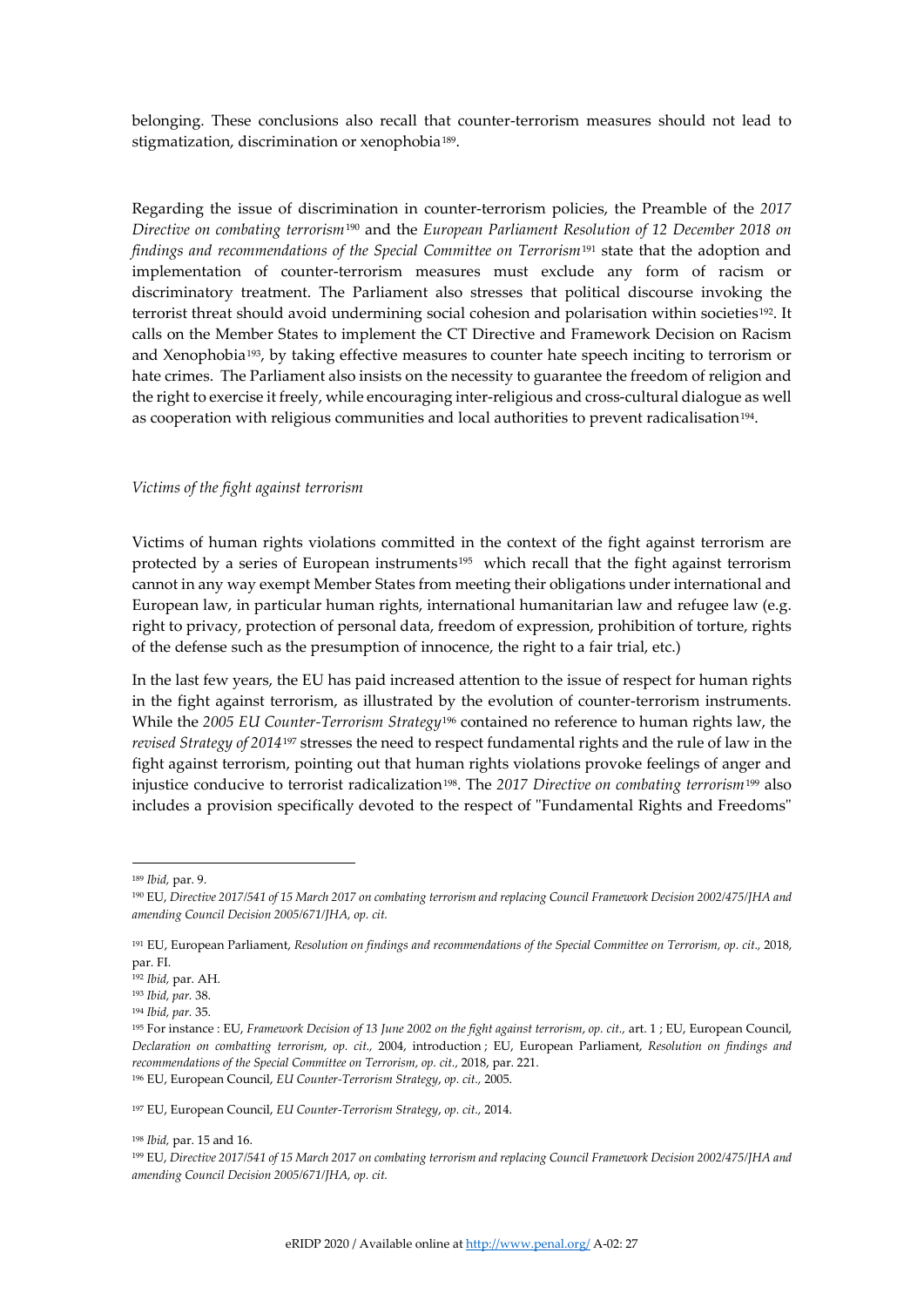(Article 23), a provision that was not included in the *2002 Framework Decision* that the *2017 Directive* replaces.

Similarly, the *Council Conclusions on the renewed EU Internal Security Strategy for the period 2015- 2020*[200](#page-27-0) and the *Conclusions on enhancing the criminal justice response to radicalisation leading to terrorism and violent extremism of 2015*[201](#page-27-1) stress the need to ensure respect for fundamental rights in all aspects of the fight against terrorism. Besides, Member States are invited to improve the conditions of detention of perpetrators of terrorist acts while implementing effective rehabilitation and de-radicalization programs in prison but also outside prisons with reintegration strategies, including for terrorist fighters returning to their country of origin (the "returnees").

In the same perspective, the *Conclusions of the Council and of the Representatives of the Governments of the Member States, meeting within the Council, on the prevention of radicalisation leading to violent*  extremism of 2016<sup>[202](#page-27-2)</sup> encourage the development of de-radicalization and rehabilitation programs for returnees, their families and in particular their children. In this respect, the *European Parliament Resolution of 12 December 2018 on findings and recommendations of the Special Committee on Terrorism* considers that these children need protection measures as victims but also specific attention as they could also be potential perpetrators<sup>203</sup>. The EU Parliament resolution also aims to strengthen the respect of human rights in the fight against terrorism and calls on the Member States to guarantee individuals effective remedies to challenge violations of their fundamental rights (including those relating to privacy and data protection, freedom of thought and expression, nondiscrimination, procedural safeguards such as the presumption of innocence, the right to a fair trial, the right to information, and control by a judicial authority)[204](#page-27-4). The *Resolution of 12 December 2018* also stresses that "inhuman detention conditions, overcrowding and ill treatment are counter-productive as regards the objective of combating radicalisation and violent extremism"[205](#page-27-5). The Parliament points out that even if the prevention of radicalisation in prisons may require to establish differentiated detention rules, any specific programme dedicated to a certain group of prisoners must respect the same human rights and international obligations as for any prisoner.

## **3. Conclusion.**

While European initiatives to strengthen the fight against terrorism have considerably increased since the beginning of the twenty-first century, little attention has been paid to victims of terrorism. Nevertheless, a number of *soft law* instruments have gradually been developed to improve assistance and support to victims of terrorism (such as the *Guidelines on the protection of victims of terrorist acts* of the Council of Europe [206\)](#page-27-6). In addition, we have seen that more and more instruments relating to the fight against of terrorism or the prevention of radicalization explicitly

<span id="page-27-0"></span><sup>&</sup>lt;sup>200</sup> EU, European Council, *Council Conclusions on the renewed EU Internal Security Strategy for the period 2015-2020, op. cit.,* 2015.

<span id="page-27-1"></span><sup>&</sup>lt;sup>201</sup> EU, European Council, *Conclusions of the Council of the European Union and of the Member States meeting within the Council on enhancing the criminal justice response to radicalisation leading to terrorism and violent extremism*, *op. cit.,* 2015.

<span id="page-27-2"></span><sup>202</sup> EU, European Council, *Conclusions of the Council and of the Representatives of the Governments of the Member States, meeting within the Council, on the prevention of radicalisation leading to violent extremism, op. cit., 2016.*

<span id="page-27-3"></span><sup>203</sup> EU, European Parliament, *Resolution on findings and recommendations of the Special Committee on Terrorism, op. cit.,* 2018, preamble, par. Y.

<span id="page-27-5"></span><span id="page-27-4"></span><sup>204</sup> *Ibidem.*

<sup>205</sup> *Ibid,* par. 58.

<span id="page-27-6"></span><sup>206</sup> Committee of Ministers of the Council of Europe*, Guidelines on the protection of victims of terrorist acts*, adopted on 2 March 2005, principle n°1.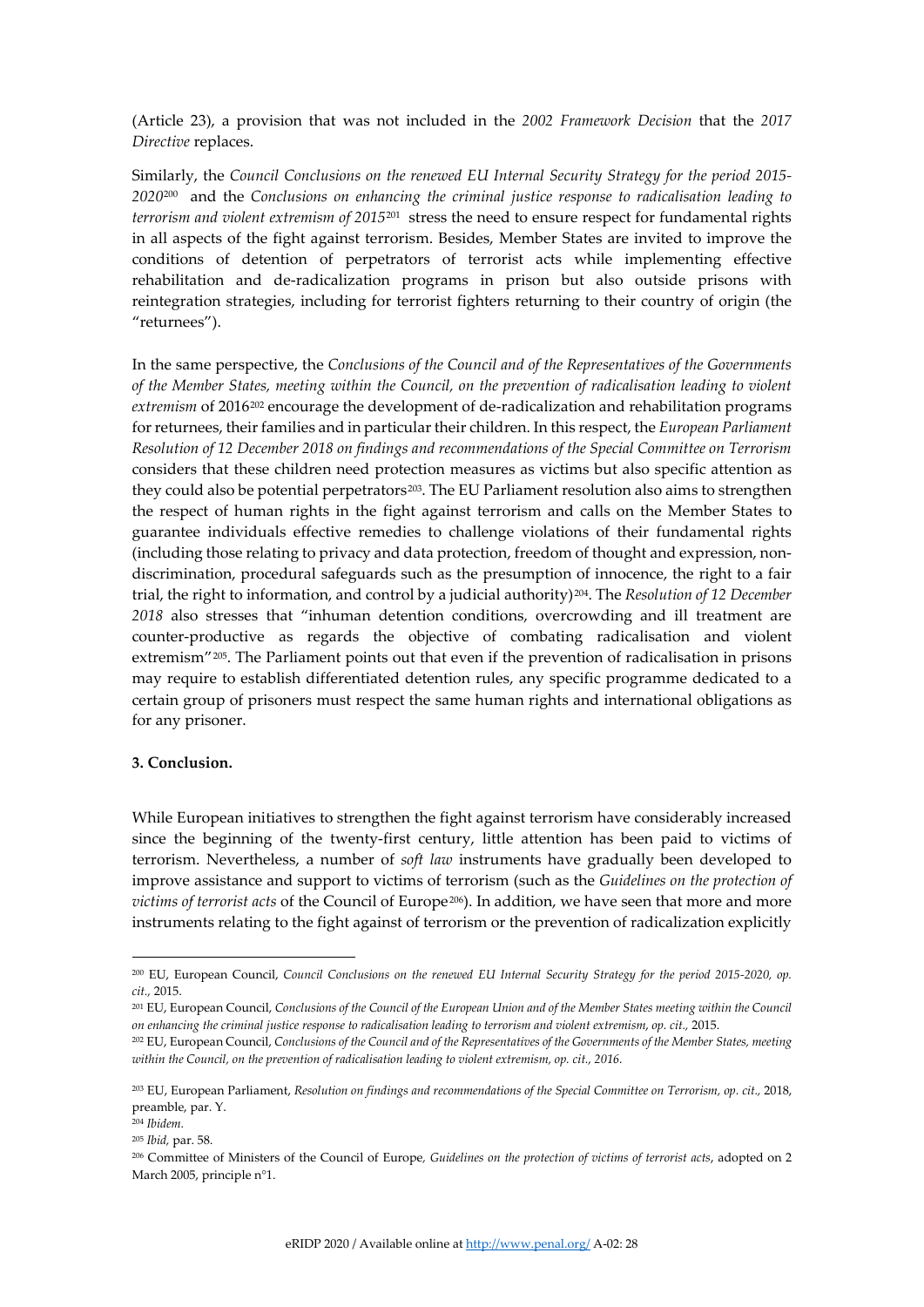include provisions aimed at improving assistance, support and protection of victims of terrorism (such as the 2005 *Convention on the Prevention of Terrorism* or the 2017 *EU Directive on Combating Terrorism).* 

The question of the need to provide for a specific status and differential treatment for victims of terrorism has been discussed on several occasions. In this respect, it should be noted that the discussions held in the Council of Europe and the EU did not result in a unanimous position. However, a consensus was reached on the symbolic value attached to victims of terrorism who are randomly killed as representatives or "symbols" of the targeted group, its values and its people (as illustrated by the political/media tendency to present jihadist attacks as an "attack against the West and its values of democracy, modernity and freedom"). In this sense, the victims of terrorism would represent an image of "sacrifice" in the name of the community, implying that this community, represented by public authorities, has a greater responsibility and duty of solidarity towards them.

While there is a certain consensus on the specific value/status of victims of terrorism, the specificity of their needs and the necessity to provide them with special treatment are more controversial. In this respect, several European instruments note that the needs of victims of terrorism do not differ significantly from those of victims of serious crimes<sup>207</sup>. This is in line with most scientific studies carried out on this subject. However, we have seen that other European instruments insist on the specificity of their needs, stressing that victims of terrorism are particularly vulnerable and need special protection measures[208](#page-28-1). These instruments underline the particularly strong psychological impact of terrorist attacks and the higher risk of secondary victimization, in particular because of the media coverage of the attacks and the ideological dimension of terrorism.

These two factors (mediatisation and ideological purpose of terrorist attacks) also favour the development of strong emotional reactions among the population who might blame the state or European organizations for failing their duty to guarantee the security of their citizens<sup>[209](#page-28-2)</sup>. This could put more pressure on these political bodies to become more supportive towards victims of terrorism[210.](#page-28-3)

Based on the above, it has been suggested that the specific treatment of victims of terrorism should be understood in the light of the political and ideological issues raised by terrorism and of the symbolic value of its victims as representatives of the targeted population, rather than because of the specificity of their needs. This is illustrated by the fact that the specific legislations adopted for victims of terrorism contain very similar provisions to those provided by the instruments concerning assistance to victims of crime in general. Nevertheless, it is possible to

<span id="page-28-0"></span><sup>207</sup> See for instance : Committee of Ministers of the Council of Europe*,* Recommendation of the Committee of Ministers to Member States on assistance to crime victims, adopted by the Committee of Ministers on 14 June 2006 at the 967th meeting of the Ministers' Deputies, Rec(2006)8 *;* Council of Europe, CJ-S-VICT -Directorate General of Human Rights and Legal Affairs, "Non-criminal remedies for crime victims", *op. cit.,* 2009.

<span id="page-28-1"></span><sup>208</sup>See for instance :Council of Europe, *Proceedings of the High-Level Seminar «Protecting human rights while fighting terrorism»*, *op. cit.,* 2005 ; EU, *Framework Decision of 13 June 2002 on the fight against terrorism*, *op. cit.,* par. 8. ; EU, *Directive 2012/29/EU of the European Parliament and of the Council of 25 October 2012 establishing minimum standards on the rights, support and protection of victims of crime, and replacing Council Framework Decision 2001/220/JHA, op. cit., 2012*.

<span id="page-28-2"></span><sup>209</sup> A. Conte, *Human Rights in the Prevention and Punishment of Terrorism*, *op. cit.,* p. 18.

<span id="page-28-3"></span><sup>210</sup> *Ibidem* ;U. Yanay, *Victims of terrorism, is it a non issue ?,* Hebrew university of Jerusaleme, 1993.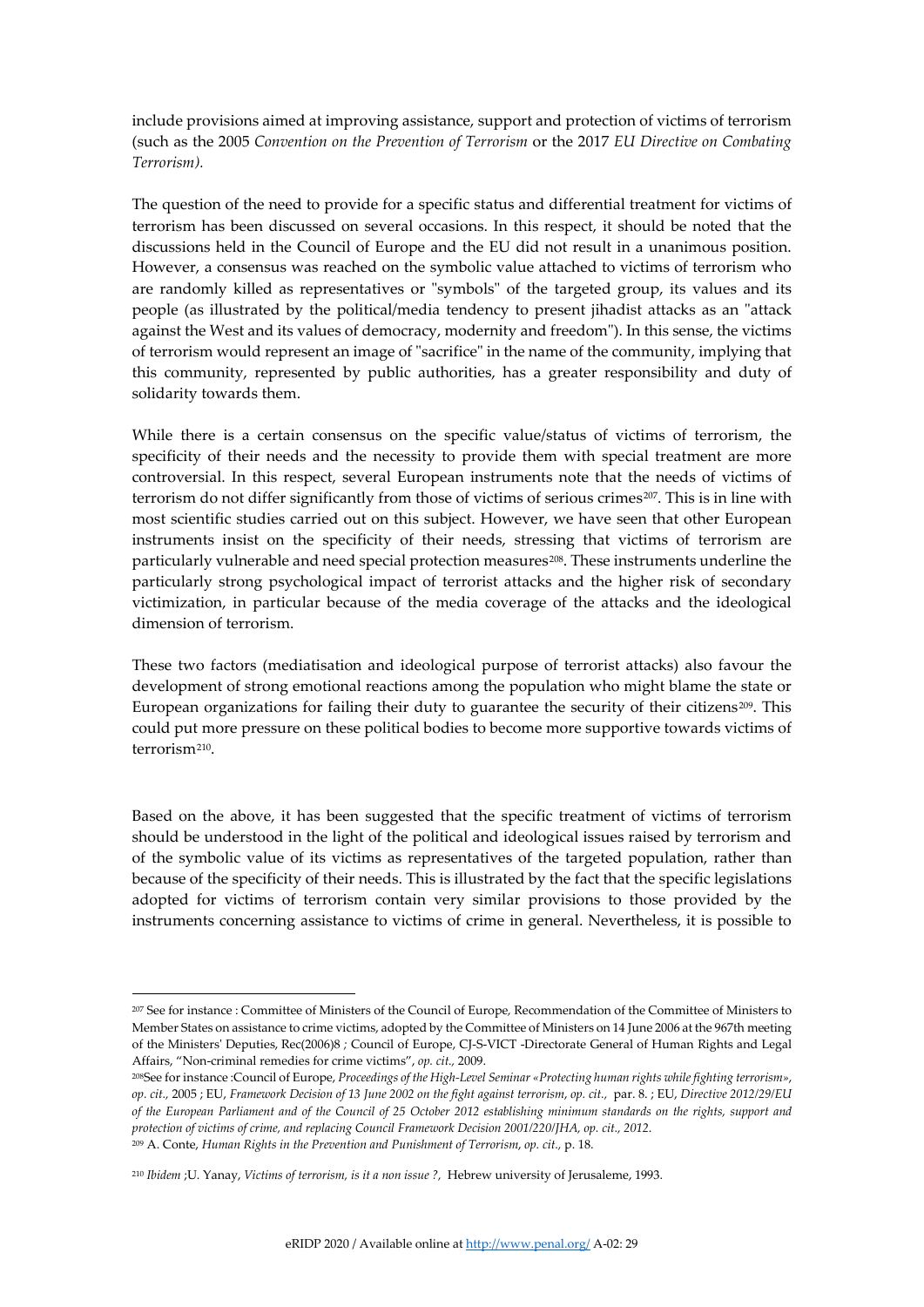identify certain provisions and measures of assistance specifically designed for victims of terrorism.

For instance, the often massive and transnational nature of terrorism victimization is taken into account by several provisions aimed at improving the capacity of European states to respond to large-scale attacks (strengthening of national emergency response frameworks, reinforcement of inter-state cooperation and coordination to ensure effective emergency and long-term assistance, particularly for foreign victims, etc.)[211](#page-29-0). However, it should be noted that, while these provisions are not commonly included in European legislations concerning assistance to crime victims, they are very similar to those provided in the European instruments regulating management of largescale natural disasters<sup>212</sup>.

Regarding the compensation of victims of terrorism, we have seen that several European instruments highlight particular difficulties that victims may face. For instance, it is pointed out that terrorist perpetrators are often not prosecuted (e.g. in the case of suicide bombings), which can be problematic in countries where the compensation of victims depends solely on the outcome of legal proceedings<sup>[213](#page-29-2)</sup>.

Considering the mass-victimization terrorism can provoke, several provisions also stress the need to guarantee subsidiary compensation by the State, eventually in collaboration with the insurance sector <sup>[214](#page-29-3)</sup>. This obligation of compensation is generally governed by the principles of subsidiarity and of territoriality[215.](#page-29-4) While the principle of subsidiarity implies that the obligation of compensation by the State becomes effective only if it cannot be provided by those responsible for the terrorist act, the principle of territoriality implies that the primary responsibility for ensuring the compensation of victims rests with the State on whose territory the terrorist act took place, regardless of the nationality of the victims.

It should also be noted that the Council of Europe pointed out that it would be useful to create a specific compensation funds for victims of terrorism, whether at national or European level<sup>[216](#page-29-5)</sup>. At EU level, it has been suggested that a European Fund for Victims of Terrorism could cover not only the compensation of victims, but also awareness campaigns, technical assistance, training and support to victims' associations, etc.[217.](#page-29-6)

Besides the material and financial compensation, many European instruments note that the reparation and rehabilitation of victims of terrorism require restorative measures taking into

<span id="page-29-0"></span><sup>211</sup> See for instance : article III of the *2005 Guidelines on the protection of victims of terrorist acts* and article V of the revised version of 2017.

<span id="page-29-1"></span><sup>212</sup>In this respect, some counter-terrorism instruments expressly refer to the coordination mechanisms used to deal with crisis situations and natural disasters (e.g. the *EU Counter-Terrorism Strategy* of 2005 which refers to the EU's Mutual Assistance Framework and Civil Protection Mechanism for dealing with crisis situations).

<span id="page-29-2"></span><sup>213</sup> Council of Europe, Group of specialists on assistance to victims and prevention of victimisation (PC-S-AV), summary report of the 1st meeting, *op. cit.,* 2005.

<span id="page-29-3"></span><sup>214</sup> See for instance : Council of Europe, CJ-S-VICT -Directorate General of Human Rights and Legal Affairs, "Non-criminal remedies for crime victims", *op. cit.,* 2009 ; Committee of Ministers of the Council of Europe*, Guidelines on the protection of victims of terrorist acts*, *op. cit.,* 2005, art. XVII.

<span id="page-29-4"></span><sup>215</sup> *Ibidem*.

<span id="page-29-6"></span><span id="page-29-5"></span><sup>216</sup> Committee of Ministers of the Council of Europe*, Revised Guidelines on the protection of victims of terrorist acts*, *op. cit., 2017, op. cit.,* art. VIII ; Council of Europe, *Proceedings of the High-Level Seminar «Protecting human rights while fighting terrorism»*, *op. cit.,* 2005, workshop IV. <sup>217</sup> *Ibidem*.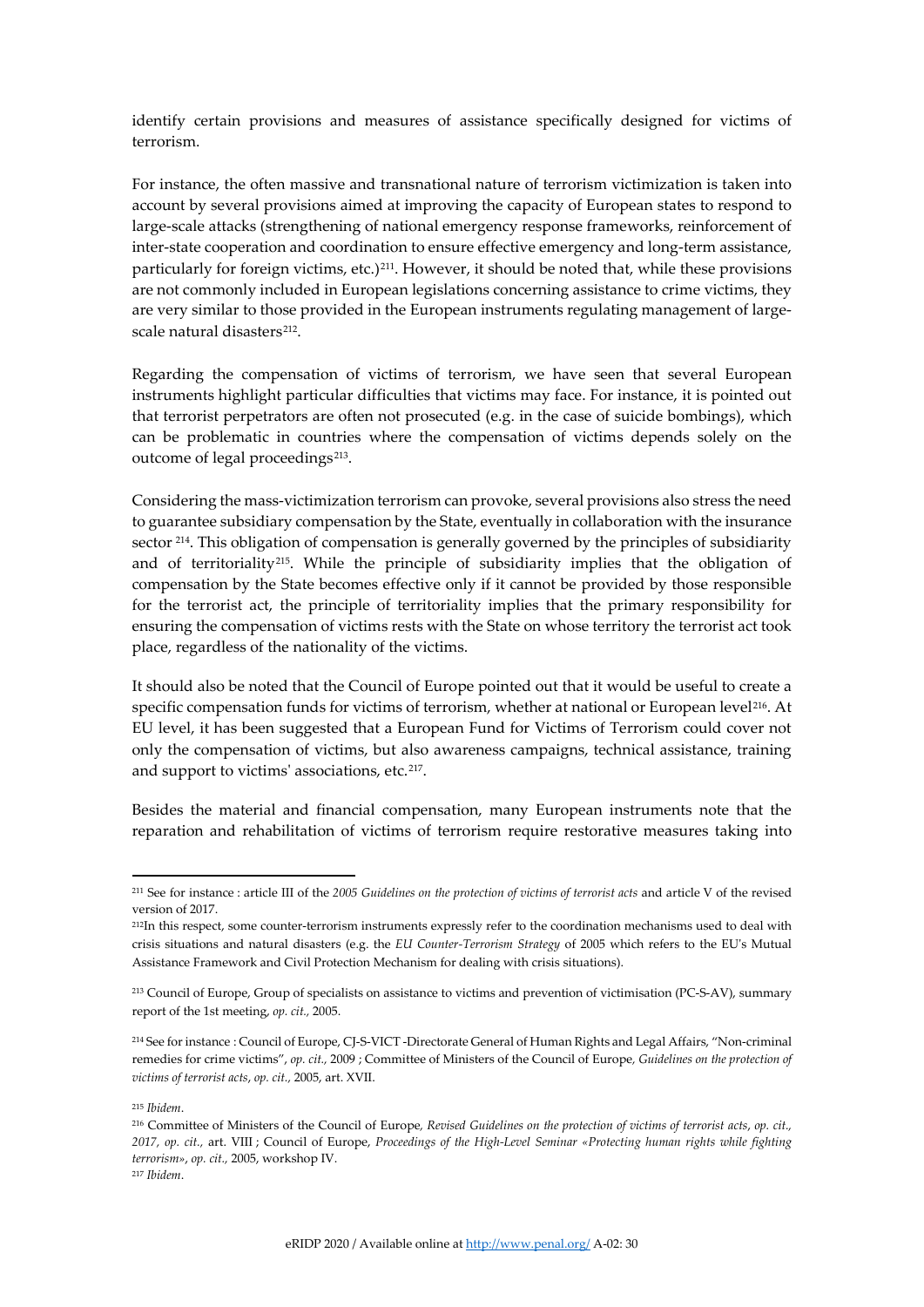account their physical and psychological damage but also their specific symbolic value<sup>218</sup>.

In particular, the European institutions have encouraged the development of commemoration and tribute measures for the victims of terrorism. These measures have multiplied over the years (observation of minutes of silence, construction of memorials, organization of commemoration ceremonies/days, etc.)[219](#page-30-1). The positive impact of these measures has been highlighted by several European instruments that underline their capacity to strengthen the resilience, the dignity and the recognition of victims of terrorism, while enabling the targeted community to pay tribute to them as a gesture of solidarity<sup>220</sup>. However, it should be noted that some victims complained about the too "formal" or bureaucratic aspect of some of these measures, which would not take enough into account the views of the victims in the planning of their organization.

In this respect, it should be noted that several European instruments encourage the participation of victims of terrorism in the drafting of legislation and measures that concern them. Besides, we have seen that several European instruments aim to strengthen their role and participation in the fight against terrorism, stressing that their specific status gives them greater legitimacy and credibility to counter extremist rhetoric and prevent radicalization[221.](#page-30-3) The participation of victims was also presented as a way to strengthen their recognition and resilience, giving them a voice and the opportunity to express themselves<sup>222</sup>.

In addition to the participation of the direct victims of terrorism, the role of civil society is encouraged by a multitude of European instruments that call on Member States to strengthen the participation of civil society in the fight against terrorism and the prevention of radicalization, on the one hand, and in the assistance to victims, on the other hand<sup>223</sup>. More particularly, the role of civil society associations, local leaders, influential/famous people and relatives of people who may be radicalized (parents, brothers, sisters, teachers, religious leaders, etc.) is encouraged by many counter-terrorism instruments<sup>[224](#page-30-6)</sup>, which invite States to organize, for all these actors, specific training on assistance to victims of terrorism but also on the prevention of radicalization and the strengthening of intercultural dialogue, tolerance, human rights and citizenship<sup>225</sup>.

<span id="page-30-0"></span><sup>218</sup> See for instance : Council of Europe, CJ-S-VICT -Directorate General of Human Rights and Legal Affairs, "Non-criminal remedies for crime victims", *op. cit.,* 2009 ; Council of Europe, *Proceedings of the High-Level Seminar «Protecting human rights while fighting terrorism»*, *op. cit.,* 2005 ; EU, *Directive 2012/29/EU of the European Parliament and of the Council of 25 October 2012 establishing minimum standards on the rights, support and protection of victims of crime, and replacing Council Framework Decision 2001/220/JHA, op. cit., 2012*.

<span id="page-30-1"></span><sup>219</sup> See for instance : Council of Europe, CJ-S-VICT -Directorate General of Human Rights and Legal Affairs, "Non-criminal remedies for crime victims", *op. cit.,* 2009, art. 7.2 ; European Commission, "Friday 9 March : 14th European Day of Remembrance of Victims of Terrorism", *op. cit.,* 2018 ; EU, European Council, *Declaration on combatting terrorism, op. cit.*  2004.

<span id="page-30-2"></span><sup>220</sup> *Ibidem.*

<span id="page-30-3"></span><sup>221</sup> See for instance : EU, European Council, *EU Counter-Terrorism Strategy*, *op. cit.,* 2014 ; Statement by Gilles de Kerchove during the European Day of Remembrance of Victims of Terrorism, 11 March 2012. <sup>222</sup> *Ibid*em.

<span id="page-30-5"></span><span id="page-30-4"></span><sup>223</sup>See for instance : EU, European Council, *EU Counter-Terrorism Strategy*, *op. cit.,* 2005, par. 28 ; European Council, *Conclusions of the Council and of the Representatives of the Governments of the Member States, meeting within the Council, on the role of the youth sector in an integrated and cross-sectoral approach to preventing and combating violent radicalisation of young people, op. cit.,* 2016 *;* EU, European Council, *Conclusions of the Council and of the Representatives of the Governments of the Member States, meeting within the Council, on the prevention of radicalisation leading to violent extremism, op. cit.,* 2016. <sup>224</sup> *Ibidem.*

<span id="page-30-7"></span><span id="page-30-6"></span><sup>225</sup> *Ibidem.*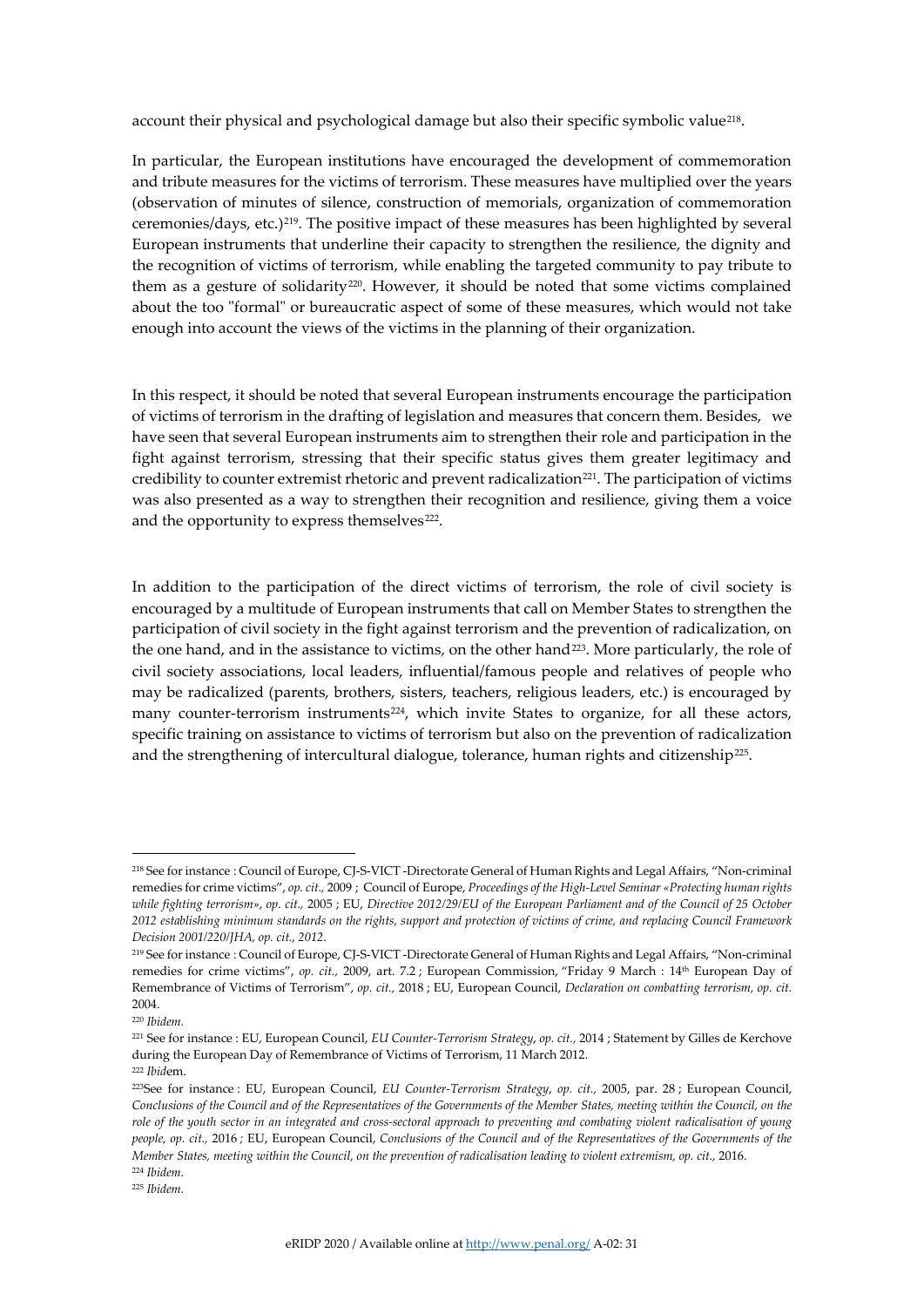Another peculiarity that can be observed in European legislation regarding victims of terrorism is the increased concern for the vulnerability of victims to the (over)mediatisation of terrorist attacks. Regarding the additional damage media can cause to the direct victims of terrorist acts (undermining their dignity/private lives, reinforcing the feeling of dehumanization and instrumentalisation, risk for their security, etc. [226](#page-31-0)), several European instruments insist on the need to protect victims against intrusive practices of the media, encouraging states as well as the media sector to adopt self-regulation measures in order to guarantee the security, the privacy and the protection of the dignity of victims and their relatives<sup>[227](#page-31-1)</sup>. Some of the texts also highlight the positive impact that the media could have on direct victims, by offering them the opportunity to express themselves if they wish and by promoting public awareness of their situation. The mediatisation of victims' testimonies was also presented as an effective means to illustrate the human consequences of terrorism and to counter terrorist propaganda. Several European legislations also stress the interest of disseminating the stories and testimonies of former terrorist fighters or "de-radicalized" people, underlining the positive impact they can have to disqualify the extremist discourse. In this respect, it should be noted that the majority of the European provisions identified focus on the role of the media in the fight against terrorism and the prevention of radicalization<sup>228</sup>.

Another aspect of European legislation concerning victims of terrorism is the increased concern for the psychological impact of terrorism. The need to provide psychological support on the short, medium and long term is emphasized not only for direct victims but also for their relatives who may suffer serious psychological damage, especially when faced with the uncertainty and suffering related to the long and difficult identification of victims of large-scale terrorist attacks<sup>229</sup>.

More broadly, the immediate family members of deceased victims are granted a series of rights similar to those provided for direct victims (right to information, respect for privacy and family life, respect for dignity, compensation, effective access to justice, participation in the judicial process, etc.).

In addition to the relatives of the direct victims, we have seen that members of the target population may suffer significant damage (psychological, material, financial) as an indirect result of terrorist attacks[230.](#page-31-4) Even though these numerous vicarious victims are generally not included in the European definitions of "victims of terrorism", we have examined several provisions and instruments aimed at strengthening the protection of their fundamental rights (protection of the right to life, to security, to live free from fear ; improvement of civil protection, communication and provision of accurate information to the population to limit the psychological and financial

<span id="page-31-0"></span><sup>226</sup> An example of this phenomenon is the hostage-taking of the hyper-kosher in Paris in 2015, where BFM-TV had revealed certain information that put some hidden hostages at risk. Following a complaint against the media company, this latter agreed to pay 60,000 euros to the Jewish Social Fund for victims of terrorism and adopted a code of conduct to ensure the safety of victims in such situations.

<span id="page-31-1"></span><sup>227</sup> See for instance : Council of Europe, CJ-S-VICT -Directorate General of Human Rights and Legal Affairs, "Non-criminal remedies for crime victims", *op. cit.,* 2009.

<span id="page-31-2"></span><sup>228</sup> See for instance : EU, European Council, *EU Counter-Terrorism Strategy*, *op. cit.,* 2014 ; EU, European Council, *Conclusions of the Council and of the Representatives of the Governments of the Member States, meeting within the Council, on the prevention of radicalisation leading to violent extremism, op. cit.,* 2016 ; Parliamentary Assembly of the Council of Europe, *Recommendation 941(1982) on Democraties facing terrorism in Europe, op. cit.,*1982, par.7.

<span id="page-31-3"></span><sup>229</sup> An example of this phenomenon is illustrated by the New-York attacks of 11 September 2001, for which nearly 40% of the 2.753 persons declared missing in the World Trade Center had still not been identified more than 15 years after the attack (Le Parisien, « 11 Septembre : quinze ans après, 1113 victimes toujours non identifiées », 11 September 2016).

<span id="page-31-4"></span><sup>230</sup> H. L'Heuillet, *Aux sources du terrorisme: de la petite guerre aux attentats-suicides*, *op. cit.,* p. 79 ; S*.* Freedman*,* « Psychological Effects of Terror Attacks », *op. cit.,* p. 141; M.H Gozzi, *Le terrorisme*, *op. cit.,* p. 31 et 65 ; S. Galea et al., « Psychological sequelae of the September 11 terrorist attacks in New York City*»*, *op. cit*., p. 982-987.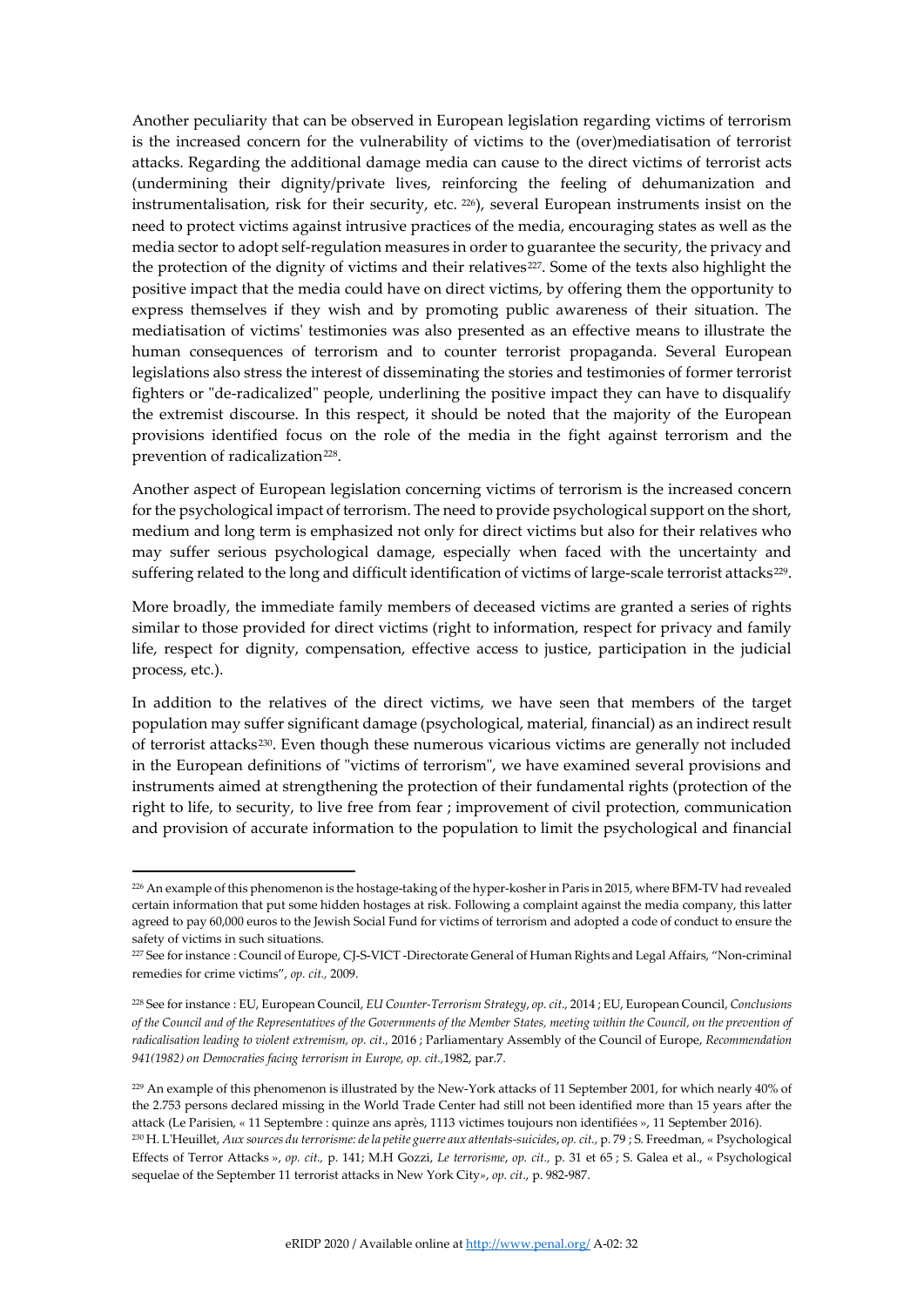impact of large-scale attacks) [231.](#page-32-0) It should also be noted that some provisions encourage the adoption of symbolic or collective reparation measures (such as the granting of funds for the construction of hospitals, memorials, schools, etc.), emphasizing the broader impact terrorism may have on the community associated with the direct victims of the attacks<sup>[232](#page-32-1)</sup>.

In addition to the vicarious victims among the target population, we have seen that victims of the fight against terrorism are protected by a multitude of laws, insofar as they suffer serious violations of their fundamental rights.

As guardian of human rights, the Council of Europe has been particularly active in this area, adopting a series of instruments specifically dedicated to the respect and protection of human rights in the fight against terrorism (such as the *2002 Guidelines on Human Rights and the fight against terrorism* or the *Recommendation 1550 (2002) on the fight against terrorism and respect for human rights*). Besides, many counter-terrorism instruments adopted within the Council of Europe<sup>[233](#page-32-2)</sup> and the EU<sup>[234](#page-32-3)</sup> include provisions aimed at ensuring compliance with International and European Human Rights Law and, more broadly, all other obligations under International law, including International Humanitarian Law and Refugee Law.

It should also be noted that, in order to strengthen the rights of victims of the fight against terrorism, several European provisions require States to ensure effective remedies and a right to reparation for victims of human rights violations committed in the context of the fight against terrorism[235.](#page-32-4) In addition, a series of provisions aim to protect the rights of former terrorist fighters and detainees during and after their release from prison, while offering them learning and development opportunities[236.](#page-32-5) Member States are also encouraged to develop rehabilitation, deradicalization and reintegration programs for these detainees as well as for their family members, in particular for their children [237](#page-32-6).

Finally, it should be noted that both the Council of Europe and the EU stress the need to combat the growing phenomenon of discrimination and stigmatization of minorities associated (by error) with the perpetrators of terrorist acts (i.e., the Arab-Muslim Community)<sup>[238](#page-32-7)</sup>. The European

<span id="page-32-3"></span><sup>234</sup> See for instance : Article 23 of the EU *Directive 2017/541 of 15 March 2017 on combating terrorism and replacing Council* Framework Decision 2002/475/JHA and amending Council Decision 2005/671/JHA, op. cit., 2017).

<span id="page-32-4"></span><sup>235</sup> See for instance : EU, European Parliament, *Resolution on findings and recommendations of the Special Committee on Terrorism, op. cit.,* 2018, par. 221.

<span id="page-32-0"></span><sup>231</sup> See for instance : EU, European Council, *Declaration on combatting terrorism, op. cit.,* 2004, par. 11 and Appendix 1.

<span id="page-32-1"></span><sup>232</sup> See for instance : Council of Europe, Group of specialists on assistance to victims and prevention of victimisation (PC-S-AV), *Explanatory memorandum to the Recommendation Rec(2006)8 of the Committee of Ministers to Member States on assistance to crime victims, op. cit.*

<span id="page-32-2"></span><sup>233</sup> See for instance : Parliamentary Assembly of the Council of Europe, *Recommendation 922(1984)1* on *Defense of democracy against terrorism in Europe* ; *Recommendation 1024(1986) on the European response to international terrorism ; Resolution 1132(1997)1 on the organization of a parliamentary conference to strengthen democratic systems in Europe and cooperation in the fight against terrorism; Resolution 1258 and Recommendation 1534 on democracies facing terrorism of 26 September 2001.*

<span id="page-32-5"></span><sup>236</sup> See for instance : EU, European Council, *Conclusions of the Council of the European Union and of the Member States meeting within the Council on enhancing the criminal justice response to radicalisation leading to terrorism and violent extremism*, *op. cit.,* 2015 ; EU, European Council, *Conclusions of the Council and of the Representatives of the Governments of the Member States, meeting within the Council, on the prevention of radicalisation leading to violent extremism, op. cit., 2016.*

<span id="page-32-6"></span><sup>237</sup> *Ibidem* ; EU, European Parliament, *Resolution on findings and recommendations of the Special Committee on Terrorism, op. cit.,* 2018, preamble, par. Y.

<span id="page-32-7"></span><sup>238</sup> See for instance : Parliamentary Assembly of the Council of Europe, Recommendation 1426 (1999), « European